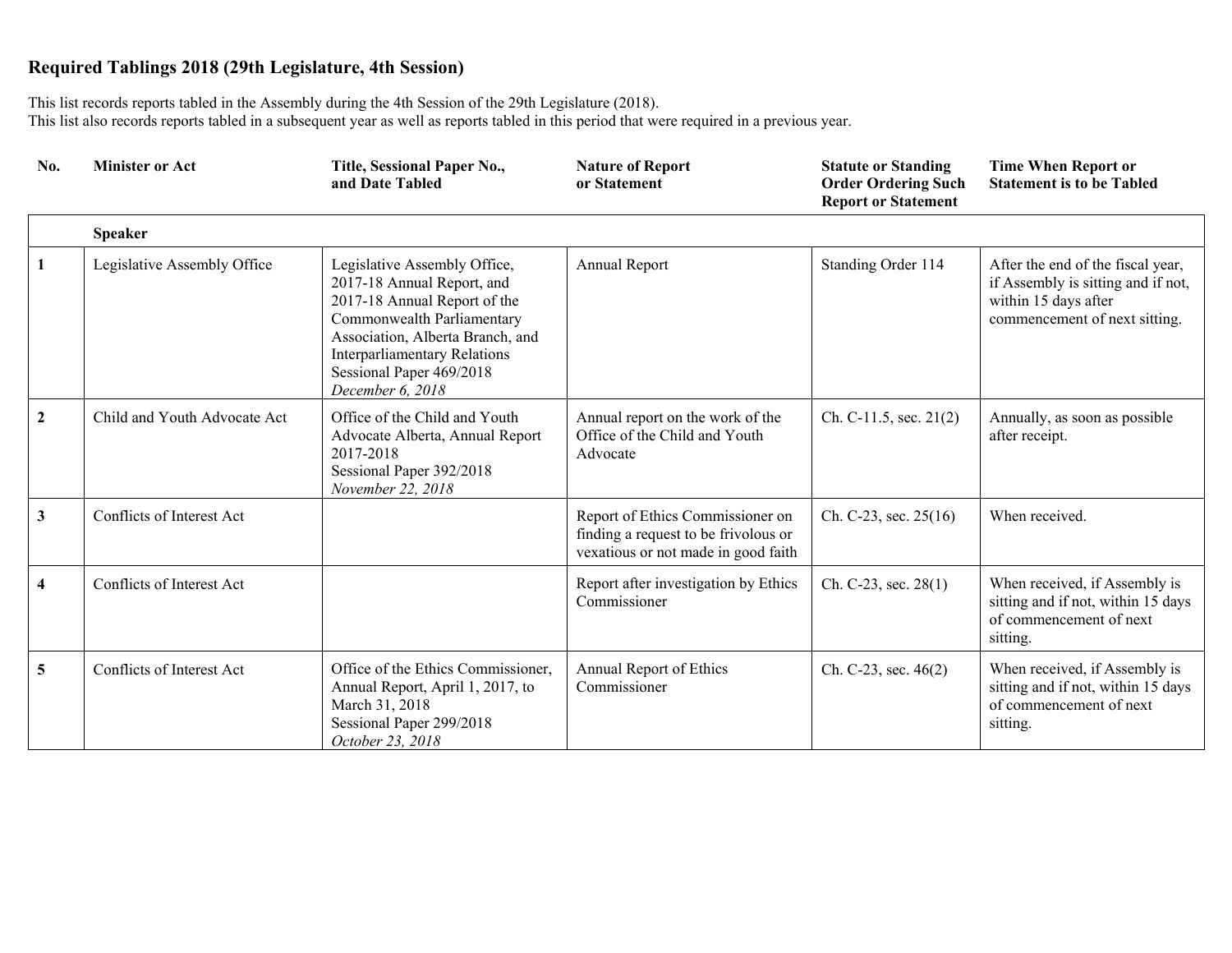| No. | <b>Minister or Act</b>                                       | Title, Sessional Paper No.,<br>and Date Tabled                                                                                                                                                                                                                                                                             | <b>Nature of Report</b><br>or Statement                                                                                                                                                                 | <b>Statute or Standing</b><br><b>Order Ordering Such</b><br><b>Report or Statement</b> | <b>Time When Report or</b><br><b>Statement is to be Tabled</b>                                                                                |
|-----|--------------------------------------------------------------|----------------------------------------------------------------------------------------------------------------------------------------------------------------------------------------------------------------------------------------------------------------------------------------------------------------------------|---------------------------------------------------------------------------------------------------------------------------------------------------------------------------------------------------------|----------------------------------------------------------------------------------------|-----------------------------------------------------------------------------------------------------------------------------------------------|
| 6   | Election Finances and<br><b>Contributions Disclosure Act</b> | Letter dated February 4, 2019, from<br>Glen Resler, Chief Electoral<br>Officer, to Hon. Mr. Wanner,<br>Speaker of the Legislative<br>Assembly, attaching a report<br>entitled "Failure to File the<br>Nomination Contestant's Campaign<br>Period Financial Statement"<br>Sessional Paper 477/2018-19<br>February 7, 2019   | Report from the Chief Electoral<br>Officer on a candidate, nomination<br>contestant or leadership contestant<br>who has not filed a financial<br>statement or fails to eliminate a<br>campaign deficit. | Ch. E-2, sec. $44(1)$                                                                  | When received, if Assembly is<br>sitting and if not, within 15 days<br>after commencement of next<br>sitting.                                 |
|     |                                                              | Letter dated February 19, 2019,<br>from Glen Resler, Chief Electoral<br>Officer, to Hon. Mr. Wanner,<br>Speaker of the Legislative<br>Assembly, attaching a report<br>entitled "Failure to File the<br>Nomination Contestant's Campaign<br>Period Financial Statement"<br>Sessional Paper 486/2018-19<br>February 20, 2019 |                                                                                                                                                                                                         |                                                                                        |                                                                                                                                               |
| 7   | <b>Electoral Boundaries Commission</b><br>Act                |                                                                                                                                                                                                                                                                                                                            | Final Report of the Electoral<br><b>Boundaries Commission</b>                                                                                                                                           | Ch. E-3, sec. 10                                                                       | Final report to be tabled when<br>received, if Assembly is sitting<br>and if not, within seven days<br>after commencement of next<br>sitting. |
| 8   | Freedom of Information and<br>Protection of Privacy Act      | Office of the Information and<br>Privacy Commissioner of Alberta,<br>Annual Report 2017-18<br>Sessional Paper 382/2018<br>November 21, 2018                                                                                                                                                                                | Annual Report of the<br>Commissioner                                                                                                                                                                    | Ch. F-25, sec. 63(2)                                                                   | Annually, as soon as possible<br>after receipt.                                                                                               |
| 9   | Health Information Act                                       | Office of the Information and<br>Privacy Commissioner of Alberta,<br>Annual Report 2017-18<br>Sessional Paper 382/2018<br>November 21, 2018                                                                                                                                                                                | Annual Report of the<br>Commissioner                                                                                                                                                                    | Ch. H-5, sec. 95(2)                                                                    | When received, if Assembly is<br>sitting and if not, within 15 days<br>after commencement of next<br>sitting.                                 |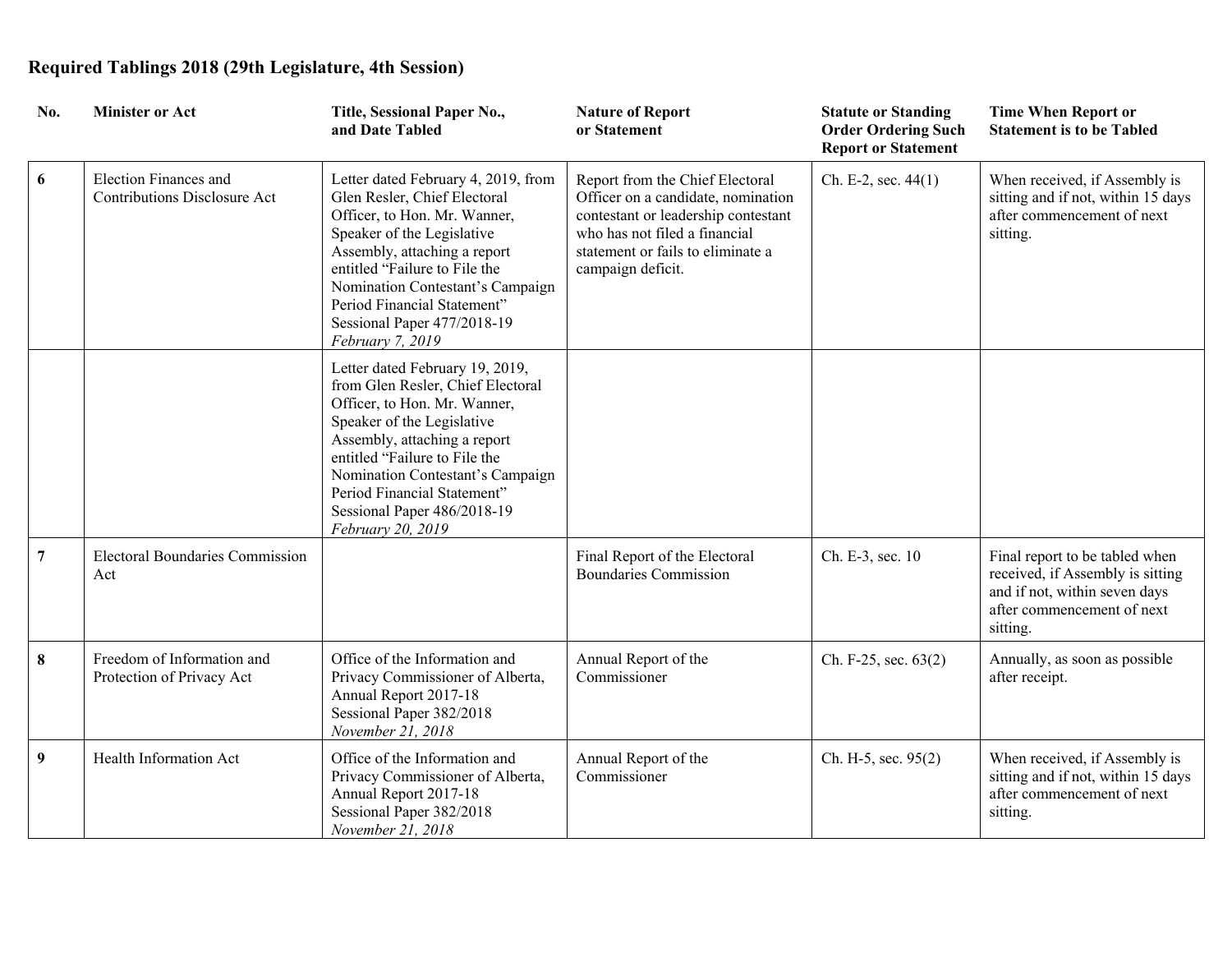| No. | <b>Minister or Act</b>                                       | Title, Sessional Paper No.,<br>and Date Tabled                                                                                              | <b>Nature of Report</b><br>or Statement                                                                                                            | <b>Statute or Standing</b><br><b>Order Ordering Such</b><br><b>Report or Statement</b> | <b>Time When Report or</b><br><b>Statement is to be Tabled</b>                                                             |
|-----|--------------------------------------------------------------|---------------------------------------------------------------------------------------------------------------------------------------------|----------------------------------------------------------------------------------------------------------------------------------------------------|----------------------------------------------------------------------------------------|----------------------------------------------------------------------------------------------------------------------------|
| 10  | Health Quality Council of Alberta<br>Act                     |                                                                                                                                             | Report of the findings of a Panel<br>inquiry, and, if required, any<br>recommendations resulting from the<br>findings                              | Ch. H-7.2, sec. 22(6)                                                                  | When received, if Assembly is<br>sitting and if not, within 15 days<br>after commencement of next<br>sitting.              |
| 11  | Health Quality Council of Alberta<br>Act                     | Health Quality Council of Alberta,<br>Annual Report 2017-18<br>Sessional Paper 315/2018<br>October 29, 2018                                 | Annual report on the activities of<br>the Council and a financial<br>statement for the preceding fiscal<br>year                                    | Ch. H-7.2, sec. 24(2)                                                                  | When received, if Assembly is<br>sitting and if not, within 15 days<br>after commencement of next<br>sitting.              |
| 12  | Lobbyists Act                                                |                                                                                                                                             | Report of investigation                                                                                                                            | Ch. L-20.5, sec. 17(2)                                                                 | When received, if Assembly is<br>sitting and if not, within 15 days<br>after commencement of next<br>sitting.              |
| 13  | Ombudsman Act                                                | Alberta Ombudsman, 2017-18<br>Annual Report<br>Sessional Paper 365/2018<br>November 19, 2018                                                | Annual Report                                                                                                                                      | Ch. O-8, sec. 28                                                                       | Annually, when ready.                                                                                                      |
| 14  | Personal Information Protection<br>Act                       | Office of the Information and<br>Privacy Commissioner of Alberta,<br>Annual Report 2017-18<br>Sessional Paper 382/2018<br>November 21, 2018 | Annual Report of Commissioner                                                                                                                      | Ch. P-6.5, sec. 44(2)                                                                  | Annually, as soon as possible<br>after receipt.                                                                            |
| 15  | Property Rights Advocate Act                                 | Property Rights Advocate Office,<br>2017 Annual Report<br>Sessional Paper 472/2018<br>December 21, 2018                                     | Report summarizing the activities<br>of the Property Rights Advocate<br>Office and including any<br>recommendations relating to<br>property rights | Ch. P-26.5, sec. 5(3)                                                                  | When received, if Assembly is<br>sitting, or if not sitting within 15<br>days of commencement of next<br>sitting.          |
| 16  | Public Interest Disclosure<br>(Whistleblower Protection) Act | Public Interest Commissioner,<br>Annual Report 2017-18<br>Sessional Paper 364/2018<br>November 19, 2018                                     | Annual Report of Public Interest<br>Commissioner                                                                                                   | Ch. P-39.5, sec. 33(2)                                                                 | Within 15 days after receiving it<br>if Assembly is sitting, and if not,<br>within 15 days after start of next<br>sitting. |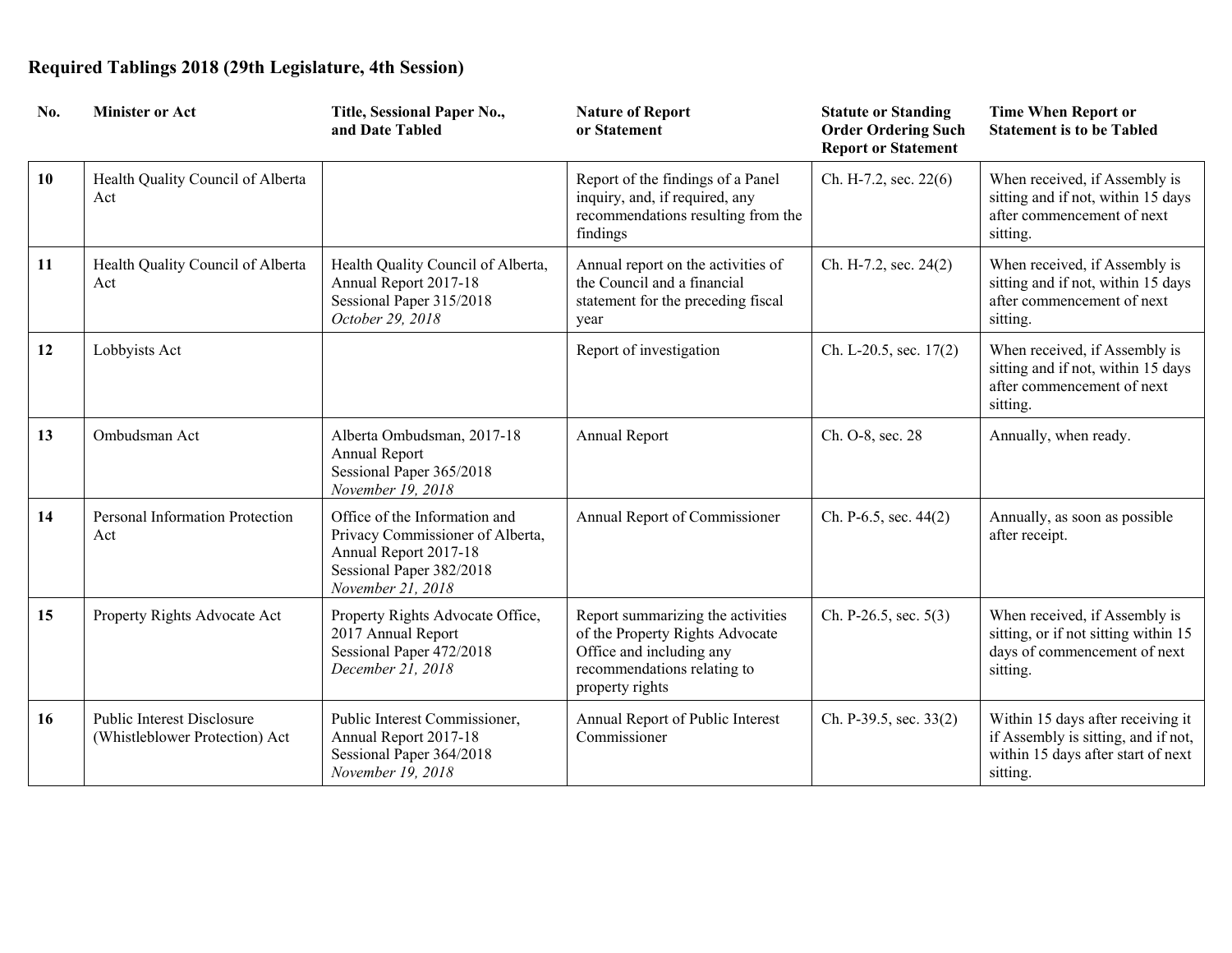| No. | <b>Minister or Act</b>                                               | Title, Sessional Paper No.,<br>and Date Tabled                                                                                      | <b>Nature of Report</b><br>or Statement                | <b>Statute or Standing</b><br><b>Order Ordering Such</b><br><b>Report or Statement</b> | <b>Time When Report or</b><br><b>Statement is to be Tabled</b>                                                                                                               |
|-----|----------------------------------------------------------------------|-------------------------------------------------------------------------------------------------------------------------------------|--------------------------------------------------------|----------------------------------------------------------------------------------------|------------------------------------------------------------------------------------------------------------------------------------------------------------------------------|
|     | <b>Advanced Education, Minister</b>                                  |                                                                                                                                     |                                                        |                                                                                        |                                                                                                                                                                              |
| 17  | Apprenticeship and Industry<br><b>Training Act</b>                   | Alberta Apprenticeship and<br>Industry Training Board, 2017-<br>2018 Annual Report<br>Sessional Paper 366/2018<br>November 19, 2018 | Annual Report of Board                                 | Ch. A-42, sec. $6(2)$                                                                  | When received, if Assembly is<br>sitting and if not, within 15 days<br>after commencement of next<br>sitting.                                                                |
| 18  | Fiscal Planning and Transparency<br>Act                              | Ministry Business Plans, Budget<br>2018<br>Sessional Paper 42/2018<br>March 22, 2018                                                | <b>Business Plan</b>                                   | Ch. F-14.7, sec. 1(2),<br>sec. $5(4)$                                                  | When Minister of Finance<br>makes consolidated fiscal plan<br>public or, if the Assembly is not<br>sitting, within 21 days after the<br>commencement of the next<br>sitting. |
| 19  | Legislative Assembly Act;<br>Fiscal Planning and Transparency<br>Act | Advanced Education, Annual<br>Report 2017-2018<br>Sessional Paper 255/2018<br>June 28, 2018                                         | Annual Report of Ministry                              | Ch. L-9, sec. 45;<br>Ch. F-14.7, sec. 9(1)<br>and $(3)$                                | When completed, if Assembly is<br>sitting and if not sitting within<br>15 days after commencement of<br>next sitting.                                                        |
|     | <b>Agriculture and Forestry, Minister</b>                            |                                                                                                                                     |                                                        |                                                                                        |                                                                                                                                                                              |
| 20  | Agriculture Financial Services Act                                   | <b>Agriculture Financial Services</b><br>Corporation, 17/18 Annual Report<br>Sessional Paper 294/2018<br>September 26, 2018         | Annual Report, Audited Balance<br>Sheet of Corporation | Ch. A-12, sec. $15(2)$                                                                 | When received, if Assembly is<br>sitting, or if not sitting within 15<br>days of commencement of next<br>session.                                                            |
| 21  | Farm Implement Act                                                   | Farmers' Advocate Office, Annual<br>Report 2017-18<br>Sessional Paper 420/2018<br>November 28, 2018                                 | Annual Report of Board and Fund<br>Activities          | Ch. F-7, sec. 42(2)                                                                    | When received, if Assembly is<br>sitting or if not, within 15 days<br>after the commencement of next<br>sitting.                                                             |
|     |                                                                      | Farmers' Advocate Office, Annual<br>Report, 2018-19<br>Sessional Paper 439/2019<br>November 25, 2019                                |                                                        |                                                                                        |                                                                                                                                                                              |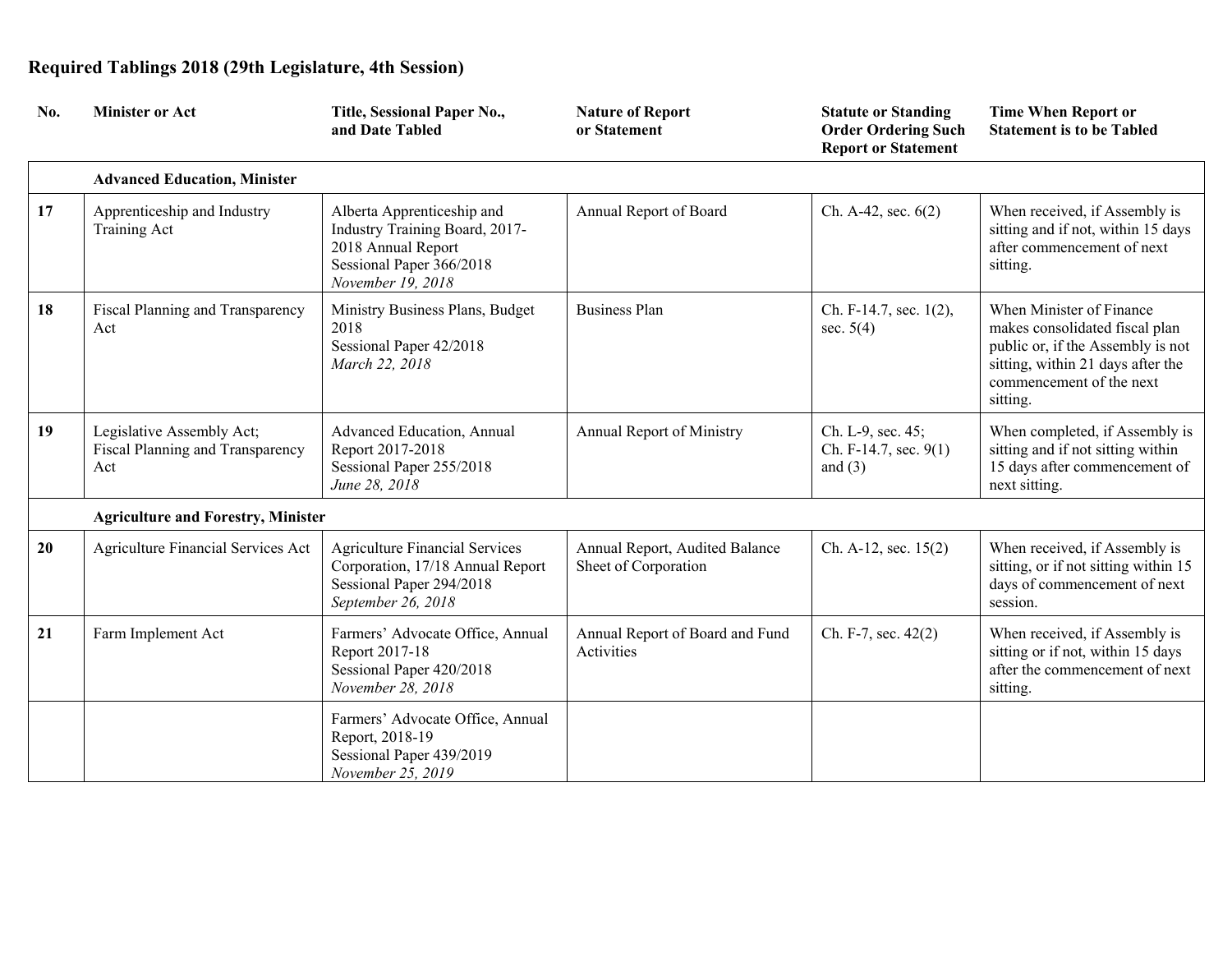| No. | <b>Minister or Act</b>                                               | Title, Sessional Paper No.,<br>and Date Tabled                                                                                                                                         | <b>Nature of Report</b><br>or Statement   | <b>Statute or Standing</b><br><b>Order Ordering Such</b><br><b>Report or Statement</b> | <b>Time When Report or</b><br><b>Statement is to be Tabled</b>                                                                                                               |
|-----|----------------------------------------------------------------------|----------------------------------------------------------------------------------------------------------------------------------------------------------------------------------------|-------------------------------------------|----------------------------------------------------------------------------------------|------------------------------------------------------------------------------------------------------------------------------------------------------------------------------|
| 22  | Fiscal Planning and Transparency<br>Act                              | Ministry Business Plans, Budget<br>2018<br>Sessional Paper 42/2018<br>March 22, 2018                                                                                                   | <b>Business Plan</b>                      | Ch. F-14.7, sec. 1(2),<br>sec. $5(4)$                                                  | When Minister of Finance<br>makes consolidated fiscal plan<br>public or, if the Assembly is not<br>sitting, within 21 days after the<br>commencement of the next<br>sitting. |
| 23  | Legislative Assembly Act;<br>Fiscal Planning and Transparency<br>Act | Agriculture and Forestry, Annual<br>Report 2017-18<br>Sessional paper 256/2018<br>June 28, 2018                                                                                        | Annual Report of Ministry                 | Ch. L-9, sec. 45;<br>Ch. F-14.7, sec. 9(1)<br>and $(3)$                                | When completed, if Assembly is<br>sitting and if not sitting within<br>15 days after commencement of<br>next sitting.                                                        |
| 24  | Livestock Identification and<br>Commerce Act                         | Livestock Identification Services,<br>Ltd., Report to the Minister and<br>Summary of Activities, April 1,<br>2017, to March 31, 2018<br>Sessional Paper 295/2018<br>September 26, 2018 | Annual Report of a Delegated<br>Authority | Ch. L-16.2, sec. $90(3)$                                                               | When received, if Assembly is<br>sitting and if not, within 15 days<br>of commencement of next<br>sitting.                                                                   |
| 25  | Marketing of Agricultural<br>Products Act                            | Alberta Agricultural Products<br>Marketing Council, Annual Report<br>2017-2018<br>Sessional Paper 382/2018<br>November 21, 2018                                                        | Annual Report of Council                  | Ch. M-4, sec. 14(2)                                                                    | When received, if Assembly is<br>sitting and if not, within 15 days<br>after commencement of next<br>sitting.                                                                |
|     |                                                                      | Alberta Agricultural Products<br>Marketing Council, Annual Report<br>2018-2019<br>Sessional Paper 497/2019<br>December 2, 2019                                                         |                                           |                                                                                        |                                                                                                                                                                              |
| 26  | Stray Animals Act                                                    | Livestock Identification Services,<br>Ltd., Report to the Minister and<br>Summary of Activities, April 1,<br>2017, to March 31, 2018<br>Sessional Paper 295/2018<br>September 26, 2018 | Annual Report of a Delegated<br>Authority | Ch. S-20, sec. 33(3)                                                                   | When received, if Assembly is<br>sitting or if not, within 15 days<br>after the commencement of next<br>sitting.                                                             |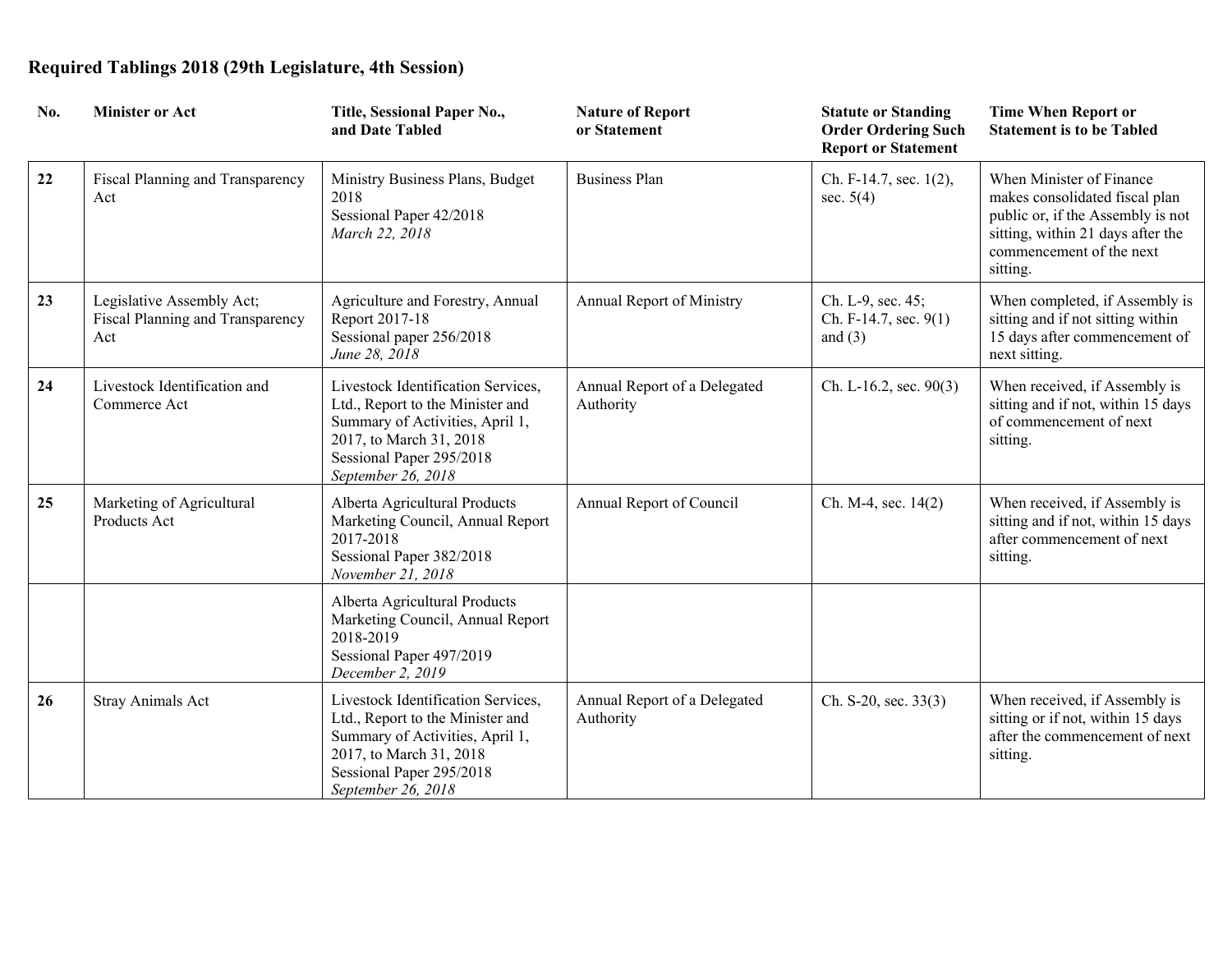| No. | <b>Minister or Act</b>                                               | Title, Sessional Paper No.,<br>and Date Tabled                                                       | <b>Nature of Report</b><br>or Statement                                                         | <b>Statute or Standing</b><br><b>Order Ordering Such</b><br><b>Report or Statement</b> | <b>Time When Report or</b><br><b>Statement is to be Tabled</b>                                                                                                               |
|-----|----------------------------------------------------------------------|------------------------------------------------------------------------------------------------------|-------------------------------------------------------------------------------------------------|----------------------------------------------------------------------------------------|------------------------------------------------------------------------------------------------------------------------------------------------------------------------------|
|     | <b>Children's Services, Minister</b>                                 |                                                                                                      |                                                                                                 |                                                                                        |                                                                                                                                                                              |
| 27  | Child, Youth and Family<br><b>Enhancement Act</b>                    |                                                                                                      | Annual Report of the Council<br>established under sec. 105.72 for<br>quality assurance purposes | Ch. C-11.5,<br>sec. 105.792(2)                                                         | When received, if Assembly is<br>sitting, or if not sitting within 15<br>days of commencement of next<br>sitting.                                                            |
| 28  | Children First Act                                                   |                                                                                                      | Report on government-wide review<br>of policies, programs and services<br>affecting children    | Ch. C-12.5, sec. 3                                                                     | When completed, if Assembly is<br>sitting, and if not, within 15<br>days after commencement of<br>next sitting.                                                              |
| 29  | Fiscal Planning and Transparency<br>Act                              | Ministry Business Plans, Budget<br>2018<br>Sessional Paper 42/2018<br>March 22, 2018                 | <b>Business Plan</b>                                                                            | Ch. F-14.7, sec. 1(2),<br>sec. $5(4)$                                                  | When Minister of Finance<br>makes consolidated fiscal plan<br>public or, if the Assembly is not<br>sitting, within 21 days after the<br>commencement of the next<br>sitting. |
| 30  | Legislative Assembly Act;<br>Fiscal Planning and Transparency<br>Act | Children's Services, Annual Report<br>2017-18<br>Sessional Paper 257/2018<br>June 28, 2018           | Annual Report of Ministry                                                                       | Ch. L-9, sec. 45;<br>Ch. F-14.7, sec. 9(1)<br>and $(3)$                                | When completed, if Assembly is<br>sitting and if not sitting within<br>15 days after commencement of<br>next sitting.                                                        |
|     | <b>Community and Social Services, Minister</b>                       |                                                                                                      |                                                                                                 |                                                                                        |                                                                                                                                                                              |
| 31  | Fiscal Planning and Transparency<br>Act                              | Ministry Business Plans, Budget<br>2018<br>Sessional Paper 42/2018<br>March 22, 2018                 | <b>Business Plan</b>                                                                            | Ch. F-14.7, sec. 1(2),<br>sec. $5(4)$                                                  | When Minister of Finance<br>makes consolidated fiscal plan<br>public or, if the Assembly is not<br>sitting, within 21 days after the<br>commencement of the next<br>sitting. |
| 32  | Legislative Assembly Act;<br>Fiscal Planning and Transparency<br>Act | Community and Social Services,<br>Annual Report 2017-18<br>Sessional Paper 258/2018<br>June 28, 2018 | Annual Report of Ministry                                                                       | Ch. L-9, sec. 45;<br>Ch. F-14.7, sec. 9(1)<br>and $(3)$                                | When completed, if Assembly is<br>sitting and if not sitting within<br>15 days after commencement of<br>next sitting.                                                        |
| 33  | Premier's Council on Alberta's<br>Promise Act                        | Alberta's Promise, Annual Report<br>2017-18<br>Sessional Paper 465/2018<br>December 5, 2018          | Annual Report of Council                                                                        | Ch. P-20.5, sec. $7(2)$                                                                | When completed, if Assembly is<br>sitting, or if not sitting within 15<br>days of commencement of next<br>sitting.                                                           |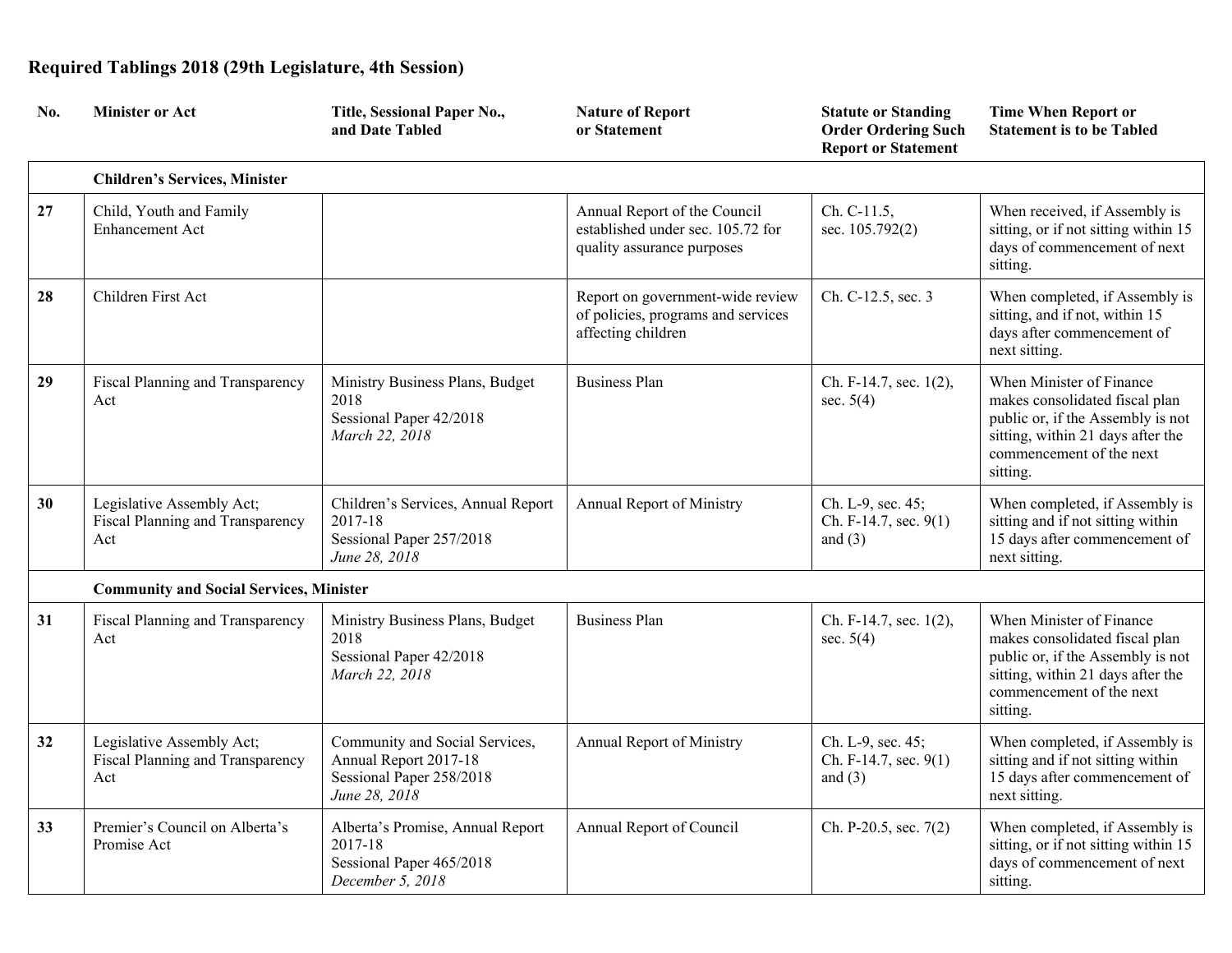| No. | <b>Minister or Act</b>                                              | Title, Sessional Paper No.,<br>and Date Tabled                                                                                              | <b>Nature of Report</b><br>or Statement                        | <b>Statute or Standing</b><br><b>Order Ordering Such</b><br><b>Report or Statement</b> | <b>Time When Report or</b><br><b>Statement is to be Tabled</b>                                                   |
|-----|---------------------------------------------------------------------|---------------------------------------------------------------------------------------------------------------------------------------------|----------------------------------------------------------------|----------------------------------------------------------------------------------------|------------------------------------------------------------------------------------------------------------------|
| 34  | Premier's Council on the Status of<br>Persons with Disabilities Act | Premier's Council on the Status of<br>Persons with Disabilities, Annual<br>Report 2017-2018<br>Sessional Paper 466/2018<br>December 5, 2018 | Annual Report of Council                                       | Ch. P-21, sec. 7(2)                                                                    | When received, if Assembly is<br>sitting and if not, within 15 days<br>after commencement of next<br>sitting.    |
| 35  | Protection Against Family<br>Violence Act                           | Family Violence Death Review<br>Committee, 2016 Annual Report<br>Sessional Paper 467/2018<br>December 5, 2018                               | Annual Report of Family Violence<br>Death Review Committee     | Ch. P-27, sec. 19(2)                                                                   | When received, if Assembly is<br>sitting, and if not, within 15<br>days after commencement of<br>next sitting.   |
|     |                                                                     | Family Violence Death Review<br>Committee, 2017/2018 Annual<br>Report<br>Sessional Paper 215/2019<br>July 19, 2019                          |                                                                |                                                                                        |                                                                                                                  |
|     |                                                                     | Family Violence Death Review<br>Committee, 2018-2019 Annual<br>Report<br>Sessional Paper 440/2019<br>November 25, 2019                      |                                                                |                                                                                        |                                                                                                                  |
| 36  | Social Care Facilities Review<br>Committee Act                      |                                                                                                                                             | Annual Report of activities of<br>Committee                    | Ch. S-11, sec. 16(2)                                                                   | When received, if Assembly is<br>in session and if not, within 15<br>days after commencement of<br>next session. |
|     | <b>Culture and Tourism, Minister</b>                                |                                                                                                                                             |                                                                |                                                                                        |                                                                                                                  |
| 37  | Alberta Foundation for the Arts<br>Act                              | Alberta Foundation for the Arts,<br>2017-18 Annual Report<br>Sessional Paper 400/2018<br>November 27, 2018                                  | Annual Report including Audited<br><b>Financial Statements</b> | Ch. A-19, sec. 14(2)                                                                   | When received, if Assembly is<br>sitting and if not, within 15 days<br>of commencement of next<br>sitting.       |
| 38  | Alberta Sport Connection Act                                        | Alberta Sport Connection, 2017-18<br>Annual Report<br>Sessional Paper 402/2018<br>November 27, 2018                                         | Annual Report of Annual Sport<br>Connection                    | Ch. A-34, sec. 13(3)                                                                   | When received, if Assembly is<br>sitting or if not, within 15 days<br>after commencement of next<br>sitting.     |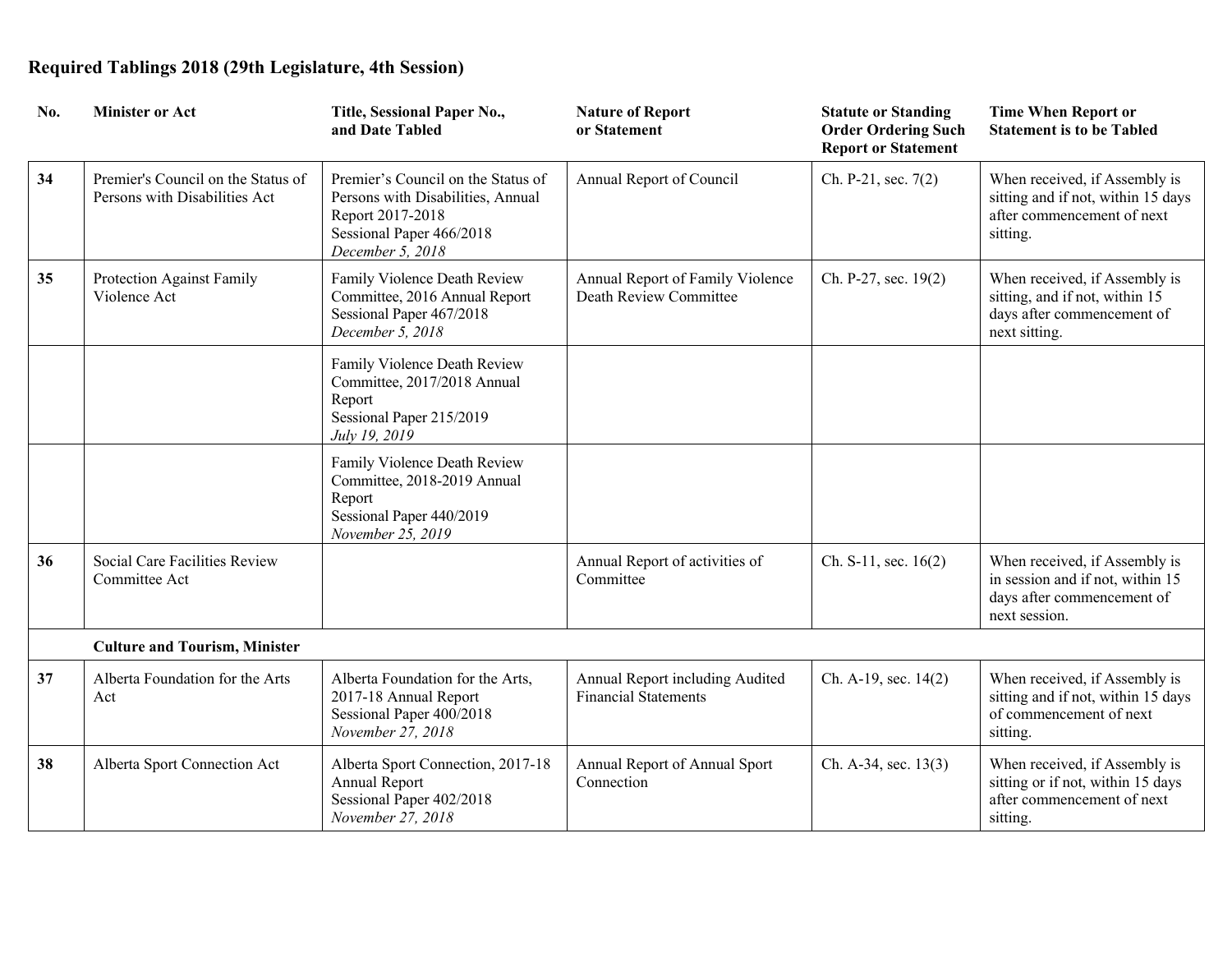| No. | <b>Minister or Act</b>                                               | Title, Sessional Paper No.,<br>and Date Tabled                                                                        | <b>Nature of Report</b><br>or Statement                                  | <b>Statute or Standing</b><br><b>Order Ordering Such</b><br><b>Report or Statement</b> | <b>Time When Report or</b><br><b>Statement is to be Tabled</b>                                                                                                               |
|-----|----------------------------------------------------------------------|-----------------------------------------------------------------------------------------------------------------------|--------------------------------------------------------------------------|----------------------------------------------------------------------------------------|------------------------------------------------------------------------------------------------------------------------------------------------------------------------------|
| 39  | Fiscal Planning and Transparency<br>Act                              | Ministry Business Plans, Budget<br>2018<br>Sessional Paper 42/2018<br>March 22, 2018                                  | <b>Business Plan</b>                                                     | Ch. F-14.7, sec. 1(2),<br>sec. $5(4)$                                                  | When Minister of Finance<br>makes consolidated fiscal plan<br>public or, if the Assembly is not<br>sitting, within 21 days after the<br>commencement of the next<br>sitting. |
| 40  | <b>Historical Resources Act</b>                                      |                                                                                                                       | Annual Report summarizing<br>operation of the Historic Resources<br>Fund | Ch. H-9, sec. 15(2)                                                                    | When prepared, if Assembly is<br>sitting and if not, within 15 days<br>of commencement of next<br>sitting.                                                                   |
| 41  | Historical Resources Act                                             | Alberta Historical Resources<br>Foundation, 2017-18 Annual<br>Report<br>Sessional Paper 401/2018<br>November 27, 2018 | Annual Report of the Alberta<br>Historical Resources Foundation          | Ch. H-9, sec. 47                                                                       | When received, if Assembly is<br>sitting or if not, within 15 days<br>of commencement of next<br>sitting.                                                                    |
| 42  | Legislative Assembly Act;<br>Fiscal Planning and Transparency<br>Act | Culture and Tourism, Annual<br>Report 2017-18<br>Sessional Paper 259/2018<br>June 28, 2018                            | Annual Report of Ministry                                                | Ch. L-9, sec. 45;<br>Ch. F-14.7, sec. 9(1)<br>and $(3)$                                | When completed, if Assembly is<br>sitting and if not sitting within<br>15 days after commencement of<br>next sitting.                                                        |
|     | <b>Economic Development and Trade, Minister</b>                      |                                                                                                                       |                                                                          |                                                                                        |                                                                                                                                                                              |
| 43  | Fiscal Planning and Transparency<br>Act                              | Ministry Business Plans, Budget<br>2018<br>Sessional Paper 42/2018<br>March 22, 2018                                  | <b>Business Plan</b>                                                     | Ch. F-14.7, sec. 1(2),<br>sec. $5(4)$                                                  | When Minister of Finance<br>makes consolidated fiscal plan<br>public or, if the Assembly is not<br>sitting, within 21 days after the<br>commencement of the next<br>sitting. |
| 44  | Legislative Assembly Act;<br>Fiscal Planning and Transparency<br>Act | Economic Development and Trade,<br>Annual Report 2017-18<br>Sessional Paper 260/2018<br>June 28, 2018                 | Annual Report of Ministry                                                | Ch. L-9, sec. 45;<br>Ch. F-14.7, sec. 9(1)<br>and $(3)$                                | When completed, if Assembly is<br>sitting and if not sitting within<br>15 days after commencement of<br>next sitting.                                                        |
| 45  | Northern Alberta Development<br>Council Act                          | Northern Alberta Development<br>Council, Annual Report 2017-18<br>Sessional Paper 387/2018<br>November 22, 2018       | Annual Report of Council                                                 | Ch. N-4, sec. 8                                                                        | Within 15 days of<br>commencement of next session<br>following preparation of the<br>report.                                                                                 |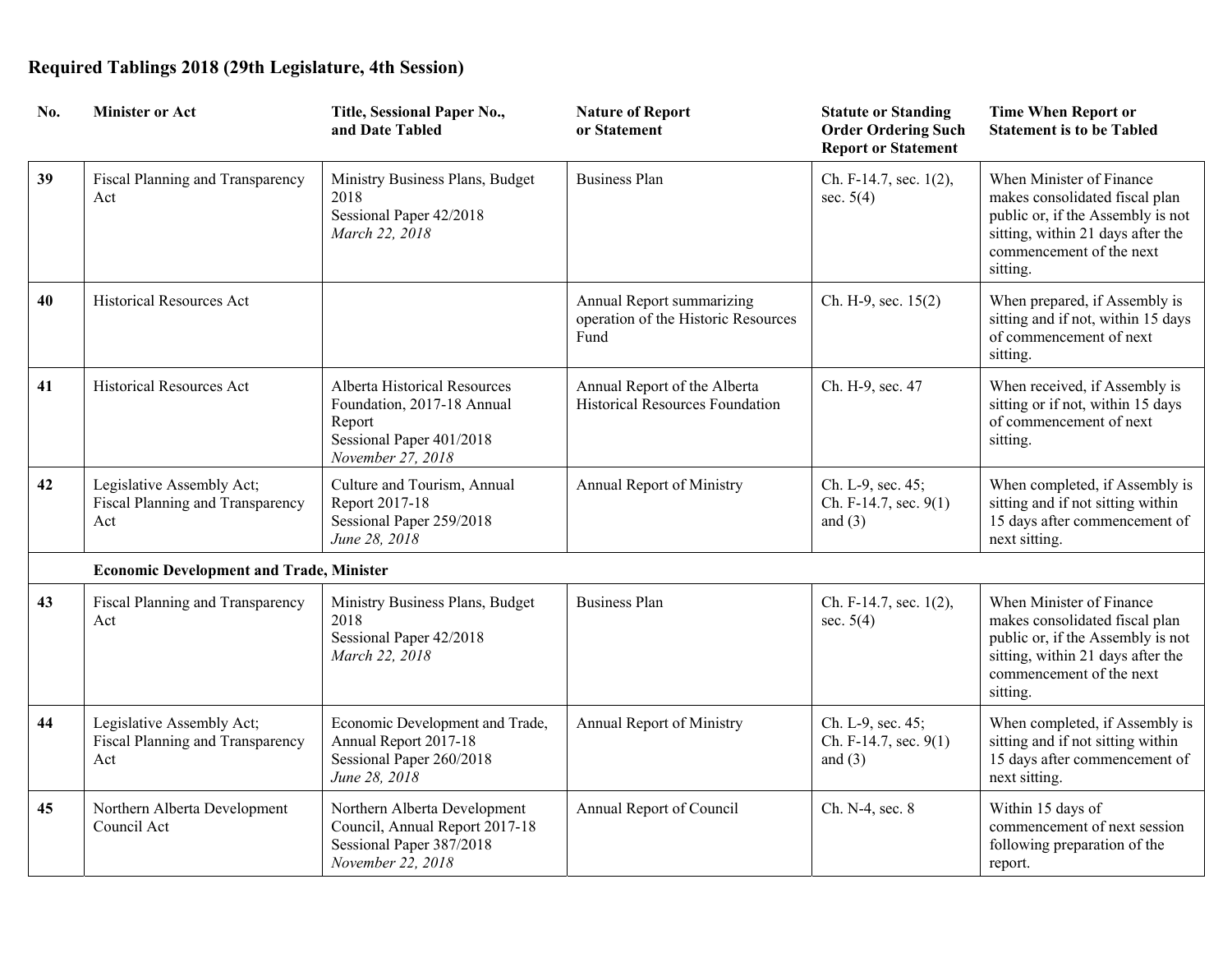| No. | <b>Minister or Act</b>                                               | Title, Sessional Paper No.,<br>and Date Tabled                                                                 | <b>Nature of Report</b><br>or Statement | <b>Statute or Standing</b><br><b>Order Ordering Such</b><br><b>Report or Statement</b> | <b>Time When Report or</b><br><b>Statement is to be Tabled</b>                                                                                                               |
|-----|----------------------------------------------------------------------|----------------------------------------------------------------------------------------------------------------|-----------------------------------------|----------------------------------------------------------------------------------------|------------------------------------------------------------------------------------------------------------------------------------------------------------------------------|
|     |                                                                      | Northern Alberta Development<br>Council, Annual Report 2018-19<br>Sessional Paper 495/2019<br>December 2, 2019 |                                         |                                                                                        |                                                                                                                                                                              |
|     | <b>Education, Minister</b>                                           |                                                                                                                |                                         |                                                                                        |                                                                                                                                                                              |
| 46  | Fiscal Planning and Transparency<br>Act                              | Ministry Business Plans, Budget<br>2018<br>Sessional Paper 42/2018<br>March 22, 2018                           | <b>Business Plan</b>                    | Ch. F-14.7, sec. 1(2),<br>sec. $5(4)$                                                  | When Minister of Finance<br>makes consolidated fiscal plan<br>public or, if the Assembly is not<br>sitting, within 21 days after the<br>commencement of the next<br>sitting. |
| 47  | Legislative Assembly Act;<br>Fiscal Planning and Transparency<br>Act | Education, Annual Report 2017-18<br>Sessional Paper 261/2018<br>June 28, 2018                                  | Annual Report of Ministry               | Ch. L-9, sec. 45;<br>Ch. F-14.7, sec. 9(1)<br>and $(3)$                                | When completed, if Assembly is<br>sitting and if not sitting within<br>15 days after commencement of<br>next sitting.                                                        |
|     |                                                                      | Education, Annual Report Update<br>2017-18<br>Sessional Paper 488/2018-19<br>March 5,2019                      |                                         |                                                                                        |                                                                                                                                                                              |
| 48  | Teaching Profession Act                                              | Alberta Teachers' Association,<br>2017 Annual Report<br>Sessional Paper 489/2018-19<br>March 5, 2019           | Annual Report of Association            | Ch. T-2, sec. 15(2)                                                                    | When received, if Assembly is<br>sitting, or if not sitting within 15<br>days of commencement of next<br>sitting.                                                            |
|     |                                                                      | Alberta Teachers' Association,<br>2018 Annual Report<br>Sessional Paper 132/2019<br>June 25, 2019              |                                         |                                                                                        |                                                                                                                                                                              |
|     | <b>Energy, Minister</b>                                              |                                                                                                                |                                         |                                                                                        |                                                                                                                                                                              |
| 49  | Fiscal Planning and Transparency<br>Act                              | Ministry Business Plans, Budget<br>2018<br>Sessional Paper 42/2018<br>March 22, 2018                           | <b>Business Plan</b>                    | Ch. F-14.7, sec. 1(2),<br>sec. $5(4)$                                                  | When Minister of Finance<br>makes consolidated fiscal plan<br>public or, if the Assembly is not<br>sitting, within 21 days after the<br>commencement of the next<br>sitting. |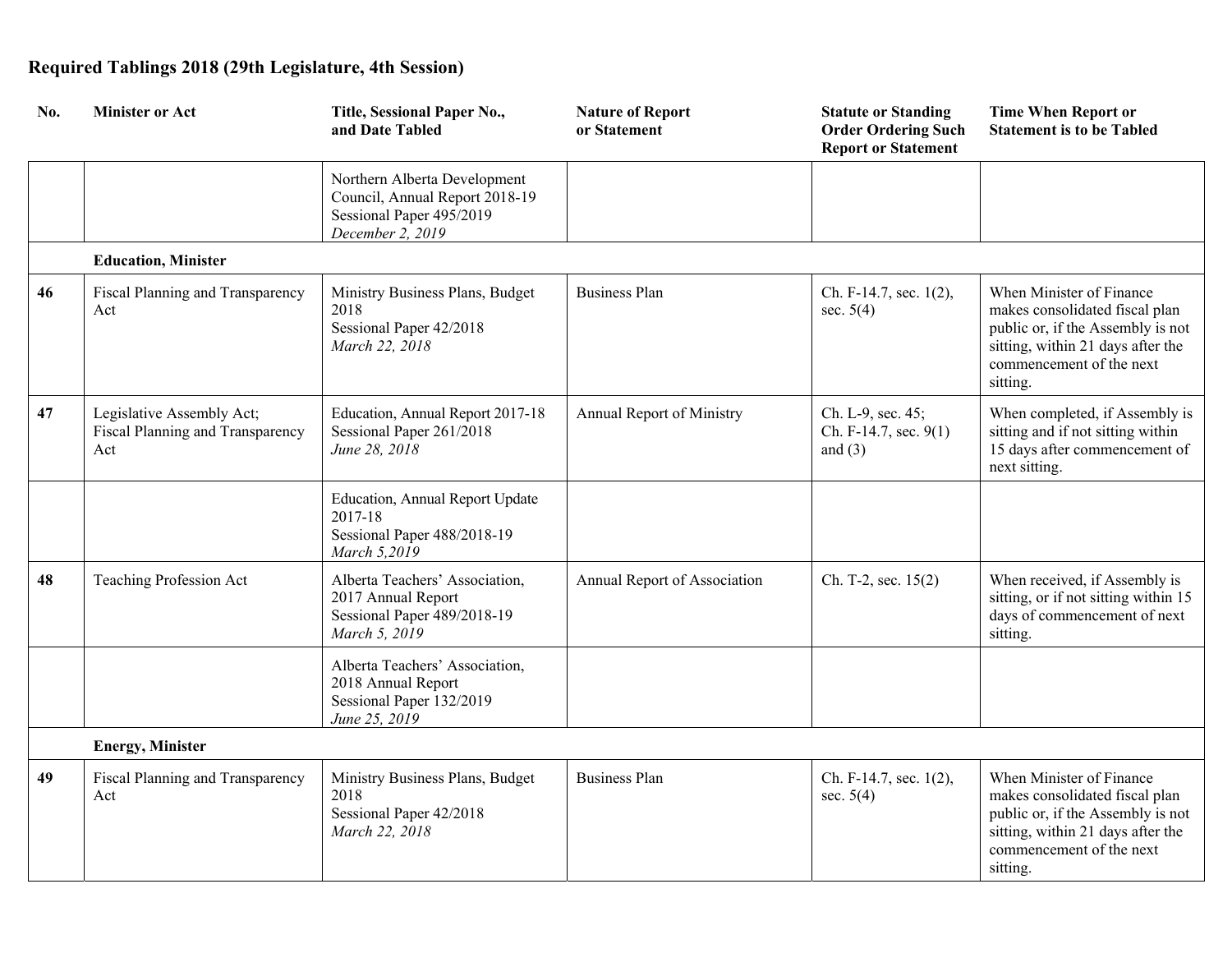| No. | <b>Minister or Act</b>                                               | Title, Sessional Paper No.,<br>and Date Tabled                                                                                                   | <b>Nature of Report</b><br>or Statement                    | <b>Statute or Standing</b><br><b>Order Ordering Such</b><br><b>Report or Statement</b> | <b>Time When Report or</b><br><b>Statement is to be Tabled</b>                                                                                                               |
|-----|----------------------------------------------------------------------|--------------------------------------------------------------------------------------------------------------------------------------------------|------------------------------------------------------------|----------------------------------------------------------------------------------------|------------------------------------------------------------------------------------------------------------------------------------------------------------------------------|
| 50  | Legislative Assembly Act;<br>Fiscal Planning and Transparency<br>Act | Energy, Annual Report 2017-2018<br>Sessional Paper 262/2018<br>June 28, 2018                                                                     | Annual Report of Ministry                                  | Ch. L-9, sec. 45;<br>Ch. F-14.7, sec. 9(1)<br>and $(3)$                                | When completed, if Assembly is<br>sitting and if not sitting within<br>15 days after commencement of<br>next sitting.                                                        |
|     | <b>Environment and Parks, Minister</b>                               |                                                                                                                                                  |                                                            |                                                                                        |                                                                                                                                                                              |
| 51  | Alberta Land Stewardship Act                                         | Proposed amendments to the South<br>Saskatchewan Regional Plan<br>Sessional Paper 157/2018<br>May 14, 2018                                       | Proposed Regional Plan or<br>Amendment                     | Ch. A-26.8, sec. 5                                                                     | Before a regional plan is made<br>or amended.                                                                                                                                |
| 52  | Environmental Protection and<br>Enhancement Act                      | <b>Environmental Protection Security</b><br>Fund, Annual Report, April 1,<br>2017-March 31, 2018<br>Sessional Paper 324/2018<br>October 31, 2018 | Annual Report of Environmental<br>Protection Security Fund | Ch. E-12, sec. 34(2)                                                                   | When prepared, if Assembly is<br>sitting and if not, within 15 days<br>after commencement of next<br>sitting.                                                                |
| 53  | Fiscal Planning and Transparency<br>Act                              | Ministry Business Plans, Budget<br>2018<br>Sessional Paper 42/2018<br>March 22, 2018                                                             | <b>Business Plan</b>                                       | Ch. F-14.7, sec. 1(2),<br>sec. $5(4)$                                                  | When Minister of Finance<br>makes consolidated fiscal plan<br>public or, if the Assembly is not<br>sitting, within 21 days after the<br>commencement of the next<br>sitting. |
| 54  | Legislative Assembly Act;<br>Fiscal Planning and Transparency<br>Act | Environment and Parks, Annual<br>Report 2017-2018<br>Sessional Paper 263/2018<br>June 28, 2018                                                   | Annual Report of Ministry                                  | Ch. L-9, sec. 45;<br>Ch. F-14.7, sec. 9(1)<br>and $(3)$                                | When completed, if Assembly is<br>sitting and if not sitting within<br>15 days after commencement of<br>next sitting.                                                        |
|     | <b>Executive Council, President (Premier)</b>                        |                                                                                                                                                  |                                                            |                                                                                        |                                                                                                                                                                              |
| 55  | Fiscal Planning and Transparency<br>Act                              | Ministry Business Plans, Budget<br>2018<br>Sessional Paper 42/2018<br>March 22, 2018                                                             | <b>Business Plan</b>                                       | Ch. F-14.7, sec. 1(2),<br>sec. $5(4)$                                                  | When Minister of Finance<br>makes consolidated fiscal plan<br>public or, if the Assembly is not<br>sitting, within 21 days after the<br>commencement of the next<br>sitting. |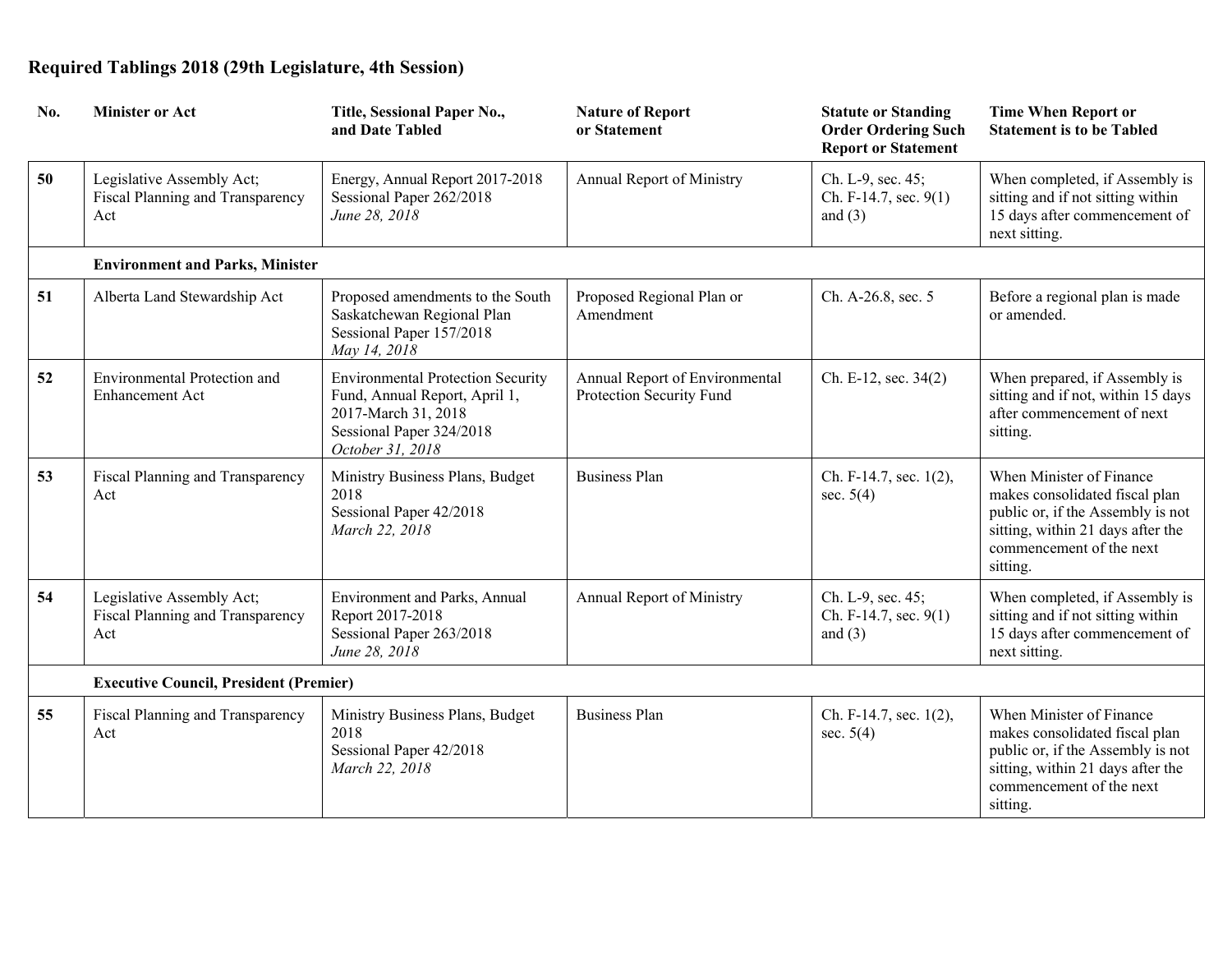| No. | <b>Minister or Act</b>                                               | Title, Sessional Paper No.,<br>and Date Tabled                                                   | <b>Nature of Report</b><br>or Statement                                                                            | <b>Statute or Standing</b><br><b>Order Ordering Such</b><br><b>Report or Statement</b> | <b>Time When Report or</b><br><b>Statement is to be Tabled</b>                                                                                                               |
|-----|----------------------------------------------------------------------|--------------------------------------------------------------------------------------------------|--------------------------------------------------------------------------------------------------------------------|----------------------------------------------------------------------------------------|------------------------------------------------------------------------------------------------------------------------------------------------------------------------------|
| 56  | Legislative Assembly Act;<br>Fiscal Planning and Transparency<br>Act | Executive Council, Annual Report<br>2017-18<br>Sessional Paper 264/2018<br>June 28, 2018         | Annual Report of Ministry                                                                                          | Ch. L-9, sec. 45;<br>Ch. F-14.7, sec. 9(1)<br>and $(3)$                                | When completed, if Assembly is<br>sitting and if not sitting within<br>15 days after commencement of<br>next sitting.                                                        |
|     | Health, Minister                                                     |                                                                                                  |                                                                                                                    |                                                                                        |                                                                                                                                                                              |
| 57  | Alberta Health Act                                                   | Alberta Health Advocate, 2016-2017<br>Annual Report<br>Sessional Paper 279/2018<br>July 31, 2018 | Annual Report of Health Advocate                                                                                   | Ch. A-19.5, sec. 6(2)                                                                  | When received, if Assembly is<br>sitting and if not, within 15 days<br>after commencement of next<br>sitting.                                                                |
|     |                                                                      | Alberta Health Advocate, 2017/18<br>Annual Report<br>Sessional Paper 218/2019<br>August 1, 2019  |                                                                                                                    |                                                                                        |                                                                                                                                                                              |
| 58  | Fiscal Planning and Transparency<br>Act                              | Ministry Business Plans, Budget<br>2018<br>Sessional Paper 42/2018<br>March 22, 2018             | <b>Business Plan</b>                                                                                               | Ch. F-14.7, sec. 1(2),<br>sec. $5(4)$                                                  | When Minister of Finance<br>makes consolidated fiscal plan<br>public or, if the Assembly is not<br>sitting, within 21 days after the<br>commencement of the next<br>sitting. |
| 59  | Health Disciplines Act                                               | Health Disciplines Board,<br>2017 Annual Report<br>Sessional Paper 345/2018<br>November 5, 2018  | Annual Report of Director                                                                                          | Ch. H-2, sec. $4(5)$                                                                   | When received, if Assembly is<br>sitting and if not, within 15 days<br>after commencement of next<br>sitting.                                                                |
|     |                                                                      | Health Disciplines Board,<br>2018 Annual Report<br>Sessional Paper 291/2019<br>October 21, 2019  |                                                                                                                    |                                                                                        |                                                                                                                                                                              |
| 60  | Health Professions Act                                               |                                                                                                  | Annual Reports of all the Health<br>Profession Colleges (as regulated<br>professions are added by<br>Proclamation) | Ch. H-7, sec. 4(2)                                                                     | When received, if Assembly is<br>sitting and if not, within 15 days<br>after commencement of next<br>sitting.                                                                |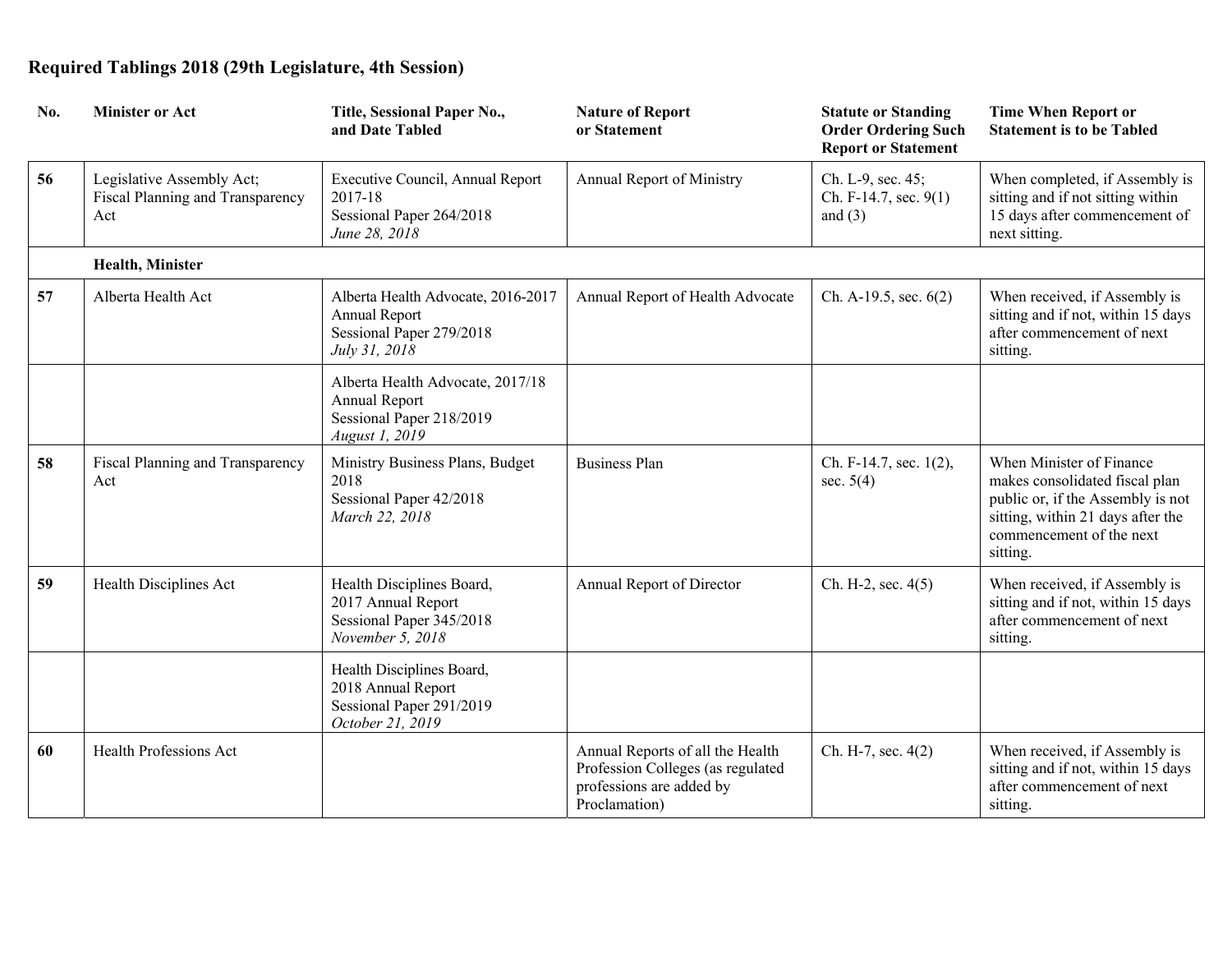| No. | <b>Minister or Act</b>                                                    | Title, Sessional Paper No.,<br>and Date Tabled                                                                                             | <b>Nature of Report</b><br>or Statement | <b>Statute or Standing</b><br><b>Order Ordering Such</b><br><b>Report or Statement</b> | <b>Time When Report or</b><br><b>Statement is to be Tabled</b> |
|-----|---------------------------------------------------------------------------|--------------------------------------------------------------------------------------------------------------------------------------------|-----------------------------------------|----------------------------------------------------------------------------------------|----------------------------------------------------------------|
|     | Alberta College and Association<br>of Chiropractors                       | Alberta College and Association of<br>Chiropractors, 2017-2018 Annual<br>Report<br>Sessional Paper 474/2018-19<br>January 23, 2019         |                                         | Schedule 2                                                                             |                                                                |
|     | Alberta College and Association<br>of Opticians                           | Alberta College and Association of<br>Opticians, 2017 Annual Report<br>Sessional Paper 334/2018<br>November 5, 2018                        |                                         | Schedule 16                                                                            |                                                                |
|     |                                                                           | Alberta College and Association of<br>Opticians, 2018 Annual Report<br>Sessional Paper 213/2019<br>July 19, 2019                           |                                         |                                                                                        |                                                                |
|     | Alberta College of Combined<br>Laboratory and X-ray<br>Technologists      | Alberta College of Combined<br>Laboratory and X-Ray<br>Technologists, 2017 Annual Report<br>Sessional Paper 335/2018<br>November 5, 2018   |                                         | Schedule 3                                                                             |                                                                |
|     |                                                                           | Alberta College of Combined<br>Laboratory and X-Ray<br>Technologists, Annual Report 2018<br>Sessional Paper 427/2018<br>November 21, 2019  |                                         |                                                                                        |                                                                |
|     | Alberta College of Medical<br>Diagnostic and Therapeutic<br>Technologists | Alberta College of Medical<br>Diagnostic and Therapeutic<br>Technologists, Annual Report 2017<br>Sessional Paper 245/2018<br>June 27, 2018 |                                         | Schedule 12                                                                            |                                                                |
|     |                                                                           | Alberta College of Medical<br>Diagnostic and Therapeutic<br>Technologists, 2018 Annual Report<br>Sessional Paper 27/2019<br>May 28, 2019   |                                         |                                                                                        |                                                                |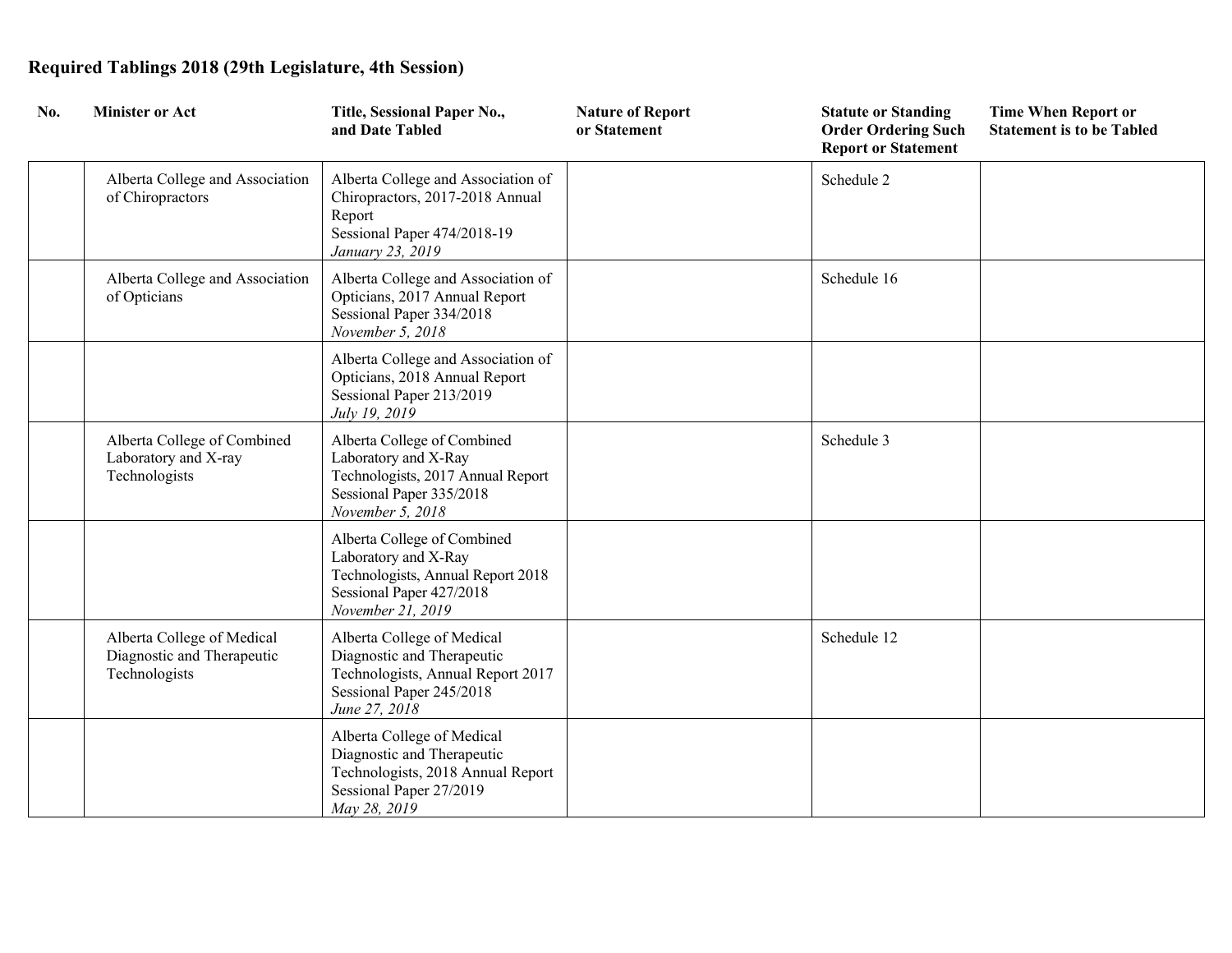| No. | <b>Minister or Act</b>                        | Title, Sessional Paper No.,<br>and Date Tabled                                                                            | <b>Nature of Report</b><br>or Statement | <b>Statute or Standing</b><br><b>Order Ordering Such</b><br><b>Report or Statement</b> | <b>Time When Report or</b><br><b>Statement is to be Tabled</b> |
|-----|-----------------------------------------------|---------------------------------------------------------------------------------------------------------------------------|-----------------------------------------|----------------------------------------------------------------------------------------|----------------------------------------------------------------|
|     | Alberta College of Occupational<br>Therapists | Alberta College of Occupational<br>Therapists, 2017-2018 Annual<br>Report<br>Sessional Paper 336/2018<br>November 5, 2018 |                                         | Schedule 15                                                                            |                                                                |
|     | Alberta College of Optometrists               | Alberta College of Optometrists,<br>2017 Annual Report to Government<br>Sessional Paper 337/2018<br>November 5, 2018      |                                         | Schedule 17                                                                            |                                                                |
|     |                                               | Alberta College of Optometrists,<br>2018 Annual Report to Government<br>Sessional Paper 232/2019<br>August 29, 2019       |                                         |                                                                                        |                                                                |
|     | Alberta College of Paramedics                 | Alberta College of Paramedics,<br>2017 Annual Report<br>Sessional Paper 246/2018<br>June 27, 2018                         |                                         | Schedule 18                                                                            |                                                                |
|     |                                               | Alberta College of Paramedics,<br>2018 Annual Report<br>Sessional Paper 28/2019<br>May 28, 2019                           |                                         |                                                                                        |                                                                |
|     | Alberta College of Pharmacists                | Alberta College of Pharmacists,<br>2017-18 Annual Report<br>Sessional Paper 285/2018<br>July 31, 2018                     |                                         | Schedule 19                                                                            |                                                                |
|     | Alberta College of Social<br>Workers          | Alberta College of Social Workers,<br>Annual Report 2017<br>Sessional Paper 338/2018<br>November 5, 2018                  |                                         | Schedule 27                                                                            |                                                                |
|     |                                               | Alberta College of Social Workers,<br>Annual Report 2018<br>Sessional Paper 29/2019<br>May 28, 2019                       |                                         |                                                                                        |                                                                |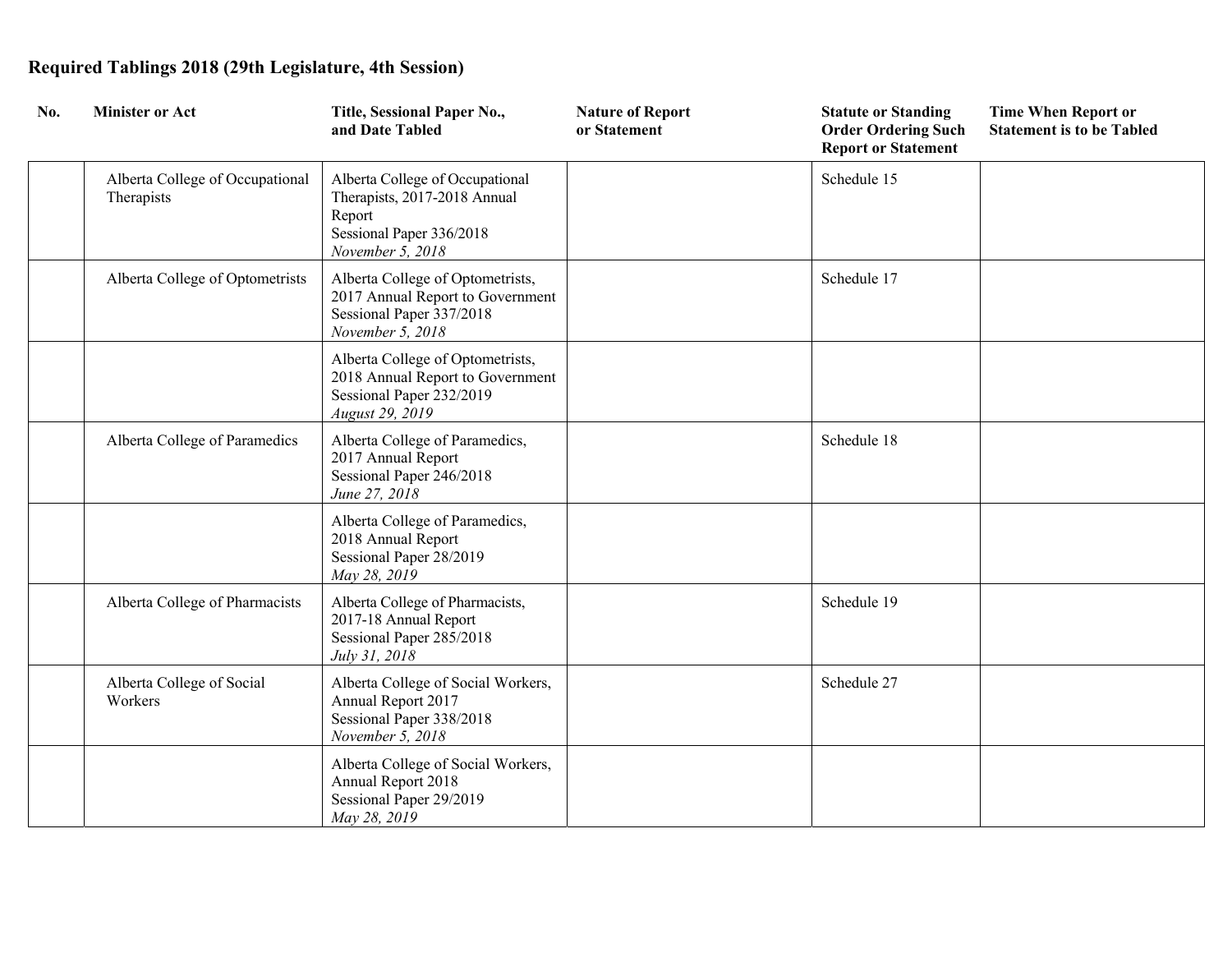| No. | <b>Minister or Act</b>                                                 | Title, Sessional Paper No.,<br>and Date Tabled                                                                                          | <b>Nature of Report</b><br>or Statement | <b>Statute or Standing</b><br><b>Order Ordering Such</b><br><b>Report or Statement</b> | <b>Time When Report or</b><br><b>Statement is to be Tabled</b> |
|-----|------------------------------------------------------------------------|-----------------------------------------------------------------------------------------------------------------------------------------|-----------------------------------------|----------------------------------------------------------------------------------------|----------------------------------------------------------------|
|     | Alberta College of<br>Speech-Language Pathologists<br>and Audiologists | Alberta College of Speech-Language<br>Pathologists and Audiologists, 2017<br>Annual Report<br>Sessional Paper 282/2018<br>July 31, 2018 |                                         | Schedule 28                                                                            |                                                                |
|     |                                                                        | Alberta College of Speech-Language<br>Pathologists and Audiologists,<br>Annual Report 2018<br>Sessional Paper 30/2019<br>May 28, 2019   |                                         |                                                                                        |                                                                |
|     | Alberta Dental Association and<br>College                              | Alberta Dental Association and<br>College, 2017 Annual Report<br>Sessional Paper 284/2018<br>July 31, 2018                              |                                         | Schedule 7                                                                             |                                                                |
|     |                                                                        | Alberta Dental Association and<br>College Annual Report 2018<br>Sessional Paper 216/2019<br>July 23, 2019                               |                                         |                                                                                        |                                                                |
|     | College and Association of<br>Registered Nurses of Alberta             | College and Association of<br>Registered Nurses of Alberta,<br>Annual Report 2016/2017<br>Sessional Paper 247/2018<br>June 27, 2018     |                                         | Schedule 24                                                                            |                                                                |
|     |                                                                        | College and Association of<br>Registered Nurses of Alberta,<br>Annual Report 2017/2018<br>Sessional Paper 490/2018-19<br>March 6, 2019  |                                         |                                                                                        |                                                                |
|     | College and Association of<br>Respiratory Therapists of Alberta        | College and Association of<br>Respiratory Therapists of Alberta,<br>Annual Report 2018<br>Sessional Paper 473/2018<br>December 21, 2018 |                                         | Schedule 26                                                                            |                                                                |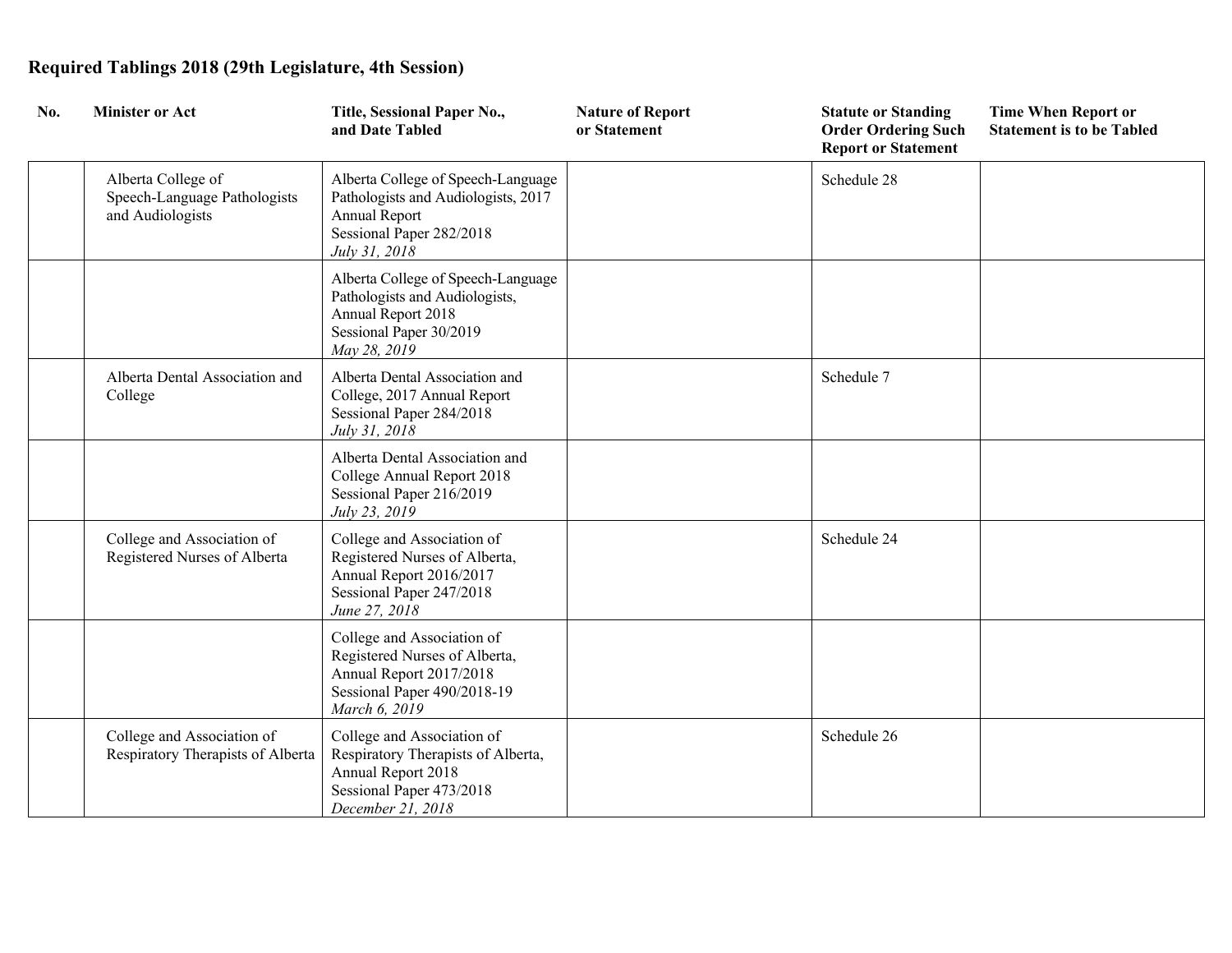| No. | <b>Minister or Act</b>                        | Title, Sessional Paper No.,<br>and Date Tabled                                                                   | <b>Nature of Report</b><br>or Statement | <b>Statute or Standing</b><br><b>Order Ordering Such</b><br><b>Report or Statement</b> | <b>Time When Report or</b><br><b>Statement is to be Tabled</b> |
|-----|-----------------------------------------------|------------------------------------------------------------------------------------------------------------------|-----------------------------------------|----------------------------------------------------------------------------------------|----------------------------------------------------------------|
|     | College of Alberta Dental<br>Assistants       | College of Alberta Dental<br>Assistants, Annual Report 2017-18<br>Sessional Paper 339/2018<br>November 5, 2018   |                                         | Schedule 4                                                                             |                                                                |
|     | College of Alberta Denturists                 | College of Alberta Denturists,<br>Annual Report 2015<br>Sessional Paper 248/2018<br>June 27, 2018                |                                         | Schedule 8                                                                             |                                                                |
|     |                                               | College of Alberta Denturists, 2017<br>Annual Report<br>Sessional Paper 31/2019<br>May 28, 2019                  |                                         |                                                                                        |                                                                |
|     |                                               | College of Alberta Denturists<br>Annual Report 2018<br>Sessional Paper 227/2019<br>August 22, 2019               |                                         |                                                                                        |                                                                |
|     | College of Alberta Psychologists              | College of Alberta Psychologists,<br>Annual Report 2017-2018<br>Sessional Paper 340/2018<br>November 5, 2018     |                                         | Schedule 22                                                                            |                                                                |
|     |                                               | College of Alberta Psychologists,<br>2018-19 Annual Report<br>Sessional Paper 307/2019<br>October 24, 2019       |                                         |                                                                                        |                                                                |
|     | College of Dental Technologists<br>of Alberta | College of Dental Technologists of<br>Alberta, 2015 Annual Report<br>Sessional Paper 249/2018<br>June 27, 2018   |                                         | Schedule 6                                                                             |                                                                |
|     | College of Dietitians of Alberta              | College of Dietitians of Alberta,<br>Annual Report 2017<br>Sessional Paper 278/2018<br>July 31, 2018             |                                         | Schedule 23                                                                            |                                                                |
|     |                                               | College of Dietitians of Alberta,<br><b>Annual Report 2018</b><br>Sessional Paper 237/2019<br>September 20, 2019 |                                         |                                                                                        |                                                                |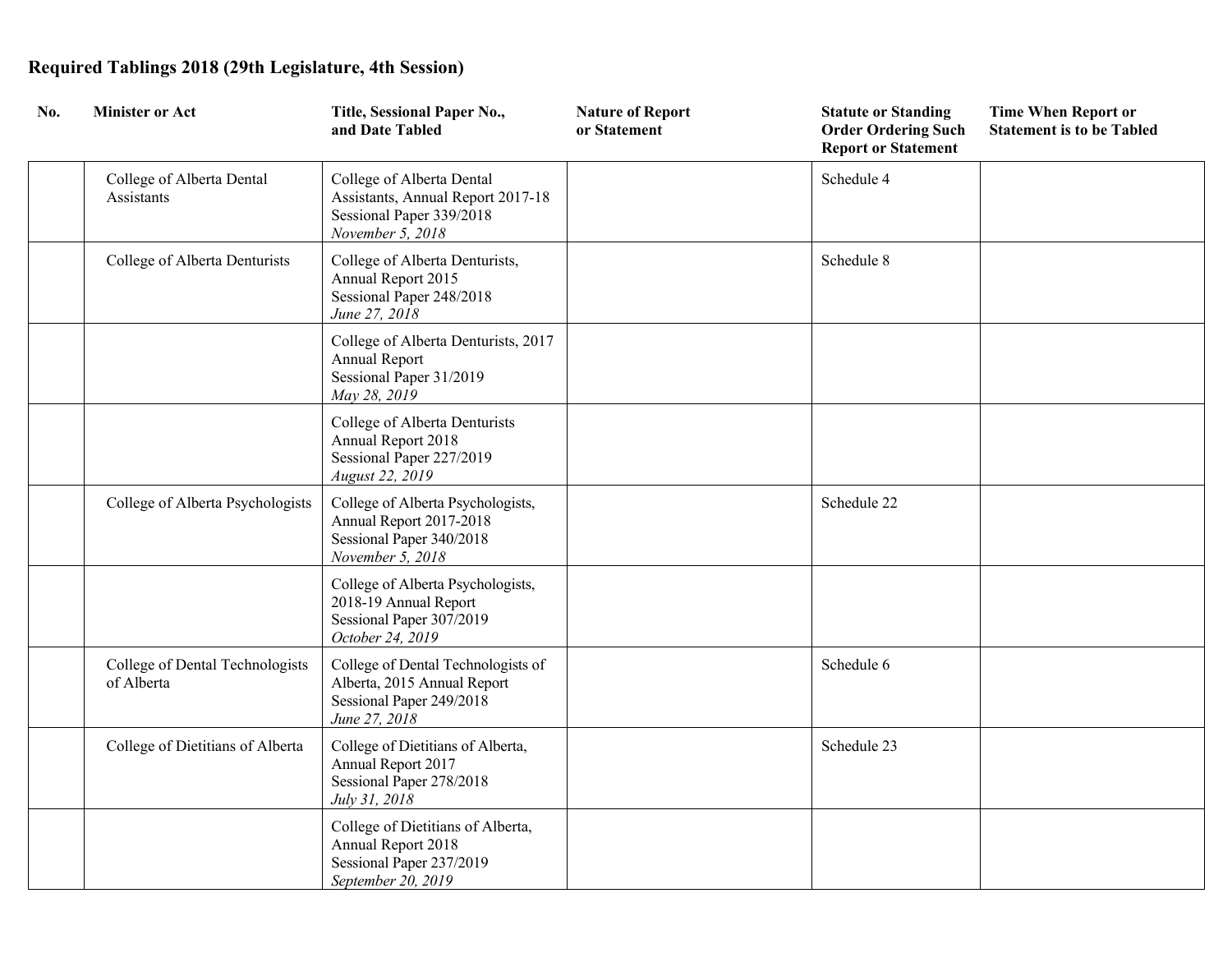| No. | <b>Minister or Act</b>                                    | Title, Sessional Paper No.,<br>and Date Tabled                                                                                        | <b>Nature of Report</b><br>or Statement | <b>Statute or Standing</b><br><b>Order Ordering Such</b><br><b>Report or Statement</b> | <b>Time When Report or</b><br><b>Statement is to be Tabled</b> |
|-----|-----------------------------------------------------------|---------------------------------------------------------------------------------------------------------------------------------------|-----------------------------------------|----------------------------------------------------------------------------------------|----------------------------------------------------------------|
|     | College of Hearing Aid<br>Practitioners of Alberta        | College of Hearing Aid<br>Practitioners of Alberta, Annual<br>Report 2017-2018<br>Sessional Paper 341/2018<br>November 5, 2018        |                                         | Schedule 9                                                                             |                                                                |
|     |                                                           | College of Hearing Aid<br>Practitioners of Alberta, Annual<br>Report 2018-2019<br>Sessional Paper 519/2019<br>December 3, 2019        |                                         |                                                                                        |                                                                |
|     | College of Licensed Practical<br>Nurses of Alberta        | College of Licensed Practical Nurses<br>of Alberta, 2017 Annual Report<br>Sessional Paper 280/2018<br>July 31, 2018                   |                                         | Schedule 10                                                                            |                                                                |
|     |                                                           | College of Licensed Practical Nurses<br>of Alberta, 2018 Annual Report<br>Sessional Paper 50/2020<br>March 4, 2020                    |                                         |                                                                                        |                                                                |
|     | College of Medical Laboratory<br>Technologists of Alberta | College of Medical Laboratory<br>Technologists of Alberta, 2017<br>Annual Report<br>Sessional Paper 250/2018<br>June 27, 2018         |                                         | Schedule 11                                                                            |                                                                |
|     |                                                           | College of Medical Laboratory<br>Technologists of Alberta 2018<br><b>Annual Report</b><br>Sessional Paper 228/2019<br>August 22, 2019 |                                         |                                                                                        |                                                                |
|     | College of Naturopathic Doctors<br>of Alberta             | College of Naturopathic Doctors of<br>Alberta, 2017 Annual Report<br>Sessional Paper 283/2018<br>July 31, 2018                        |                                         | Schedule 14                                                                            |                                                                |
|     |                                                           | College of Naturopathic Doctors of<br>Alberta, Annual Report 2018<br>Sessional Paper 32/2019<br>May 28, 2019                          |                                         |                                                                                        |                                                                |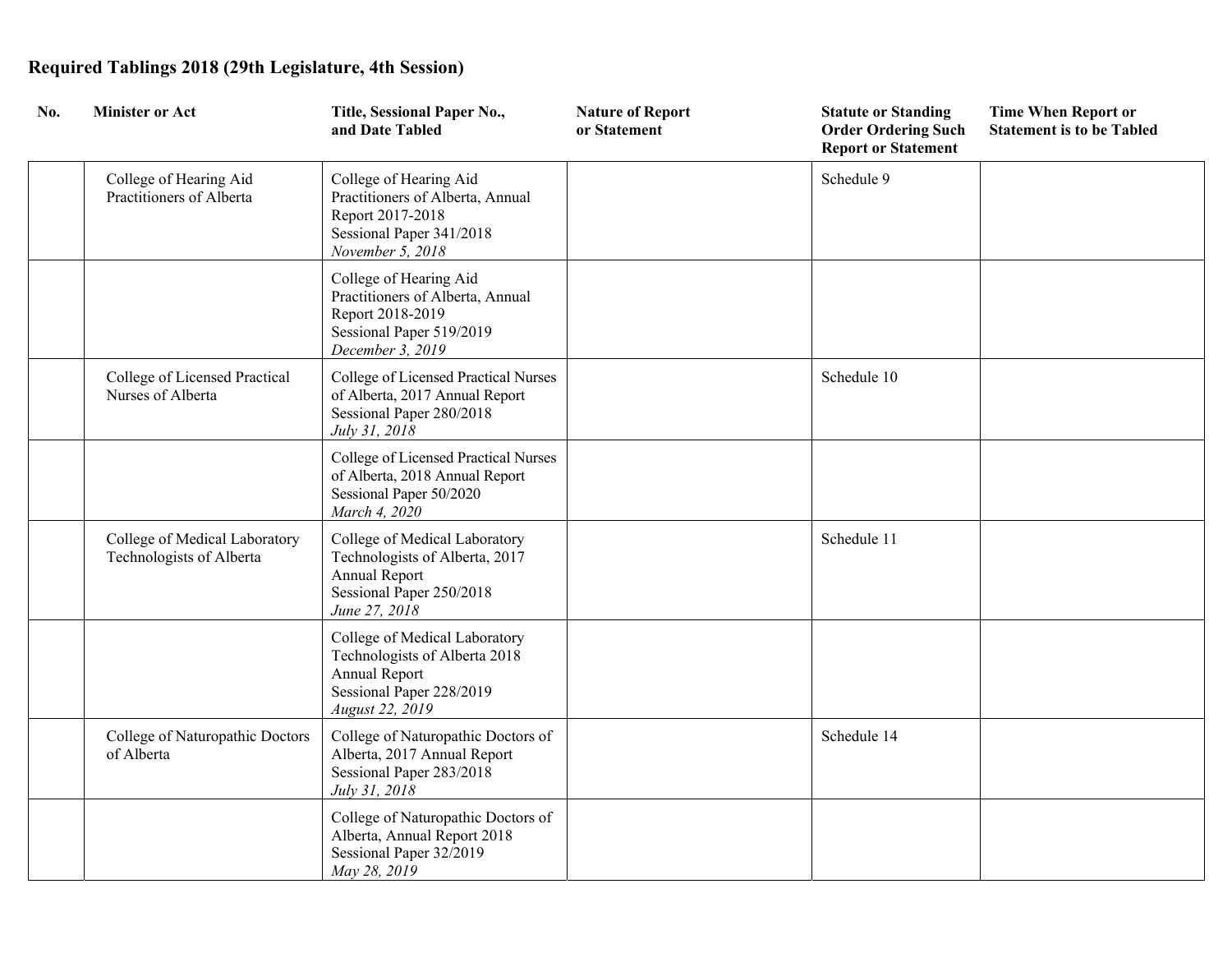| No. | <b>Minister or Act</b>                                 | Title, Sessional Paper No.,<br>and Date Tabled                                                                                | <b>Nature of Report</b><br>or Statement                      | <b>Statute or Standing</b><br><b>Order Ordering Such</b><br><b>Report or Statement</b> | <b>Time When Report or</b><br><b>Statement is to be Tabled</b>                                                 |
|-----|--------------------------------------------------------|-------------------------------------------------------------------------------------------------------------------------------|--------------------------------------------------------------|----------------------------------------------------------------------------------------|----------------------------------------------------------------------------------------------------------------|
|     | College of Physicians and<br>Surgeons of Alberta       | College of Physicians and Surgeons<br>of Alberta 2018 Annual Report<br>Sessional Paper 388/2020<br>October 16, 2020           |                                                              | Schedule 21                                                                            |                                                                                                                |
|     | College of Podiatric Physicians<br>of Alberta          | College of Podiatric Physicians of<br>Alberta, 2018 Annual Report<br>Sessional Paper 133/2020<br>May 6, 2020                  |                                                              | Schedule 21.1                                                                          |                                                                                                                |
|     | College of Registered Dental<br>Hygienists of Alberta  | College of Registered Dental<br>Hygienists of Alberta, 2017 Annual<br>Report<br>Sessional Paper 343/2018<br>November 5, 2018  |                                                              | Schedule 5                                                                             |                                                                                                                |
|     |                                                        | College of Registered Dental<br>Hygienists, 2018 Annual Report<br>Sessional Paper 222/2019<br>August 1, 2019                  |                                                              |                                                                                        |                                                                                                                |
|     | College of Registered Psychiatric<br>Nurses of Alberta | College of Registered Psychiatric<br>Nurses of Alberta, Annual Report<br>2018<br>Sessional Paper 344/2018<br>November 5, 2018 |                                                              | Schedule 25                                                                            |                                                                                                                |
|     | Physiotherapy Alberta College<br>and Association       | Physiotherapy Alberta College and<br>Association, 2017 Annual Report<br>Sessional Paper 282/2018<br>July 31, 2018             |                                                              | Schedule 20                                                                            |                                                                                                                |
|     |                                                        | Physiotherapy Alberta College and<br>Association, 2018 Annual Report<br>Sessional Paper 236/2019<br>September 19, 2019        |                                                              |                                                                                        |                                                                                                                |
| 61  | Human Tissue and Organ<br>Donation Act                 |                                                                                                                               | Annual Report of Alberta Organ<br>and Tissue Donation Agency | Ch. H-14.5, sec 12.1(4)                                                                | When received, if Assembly is<br>sitting, and if not, within 15<br>days after commencement of<br>next sitting. |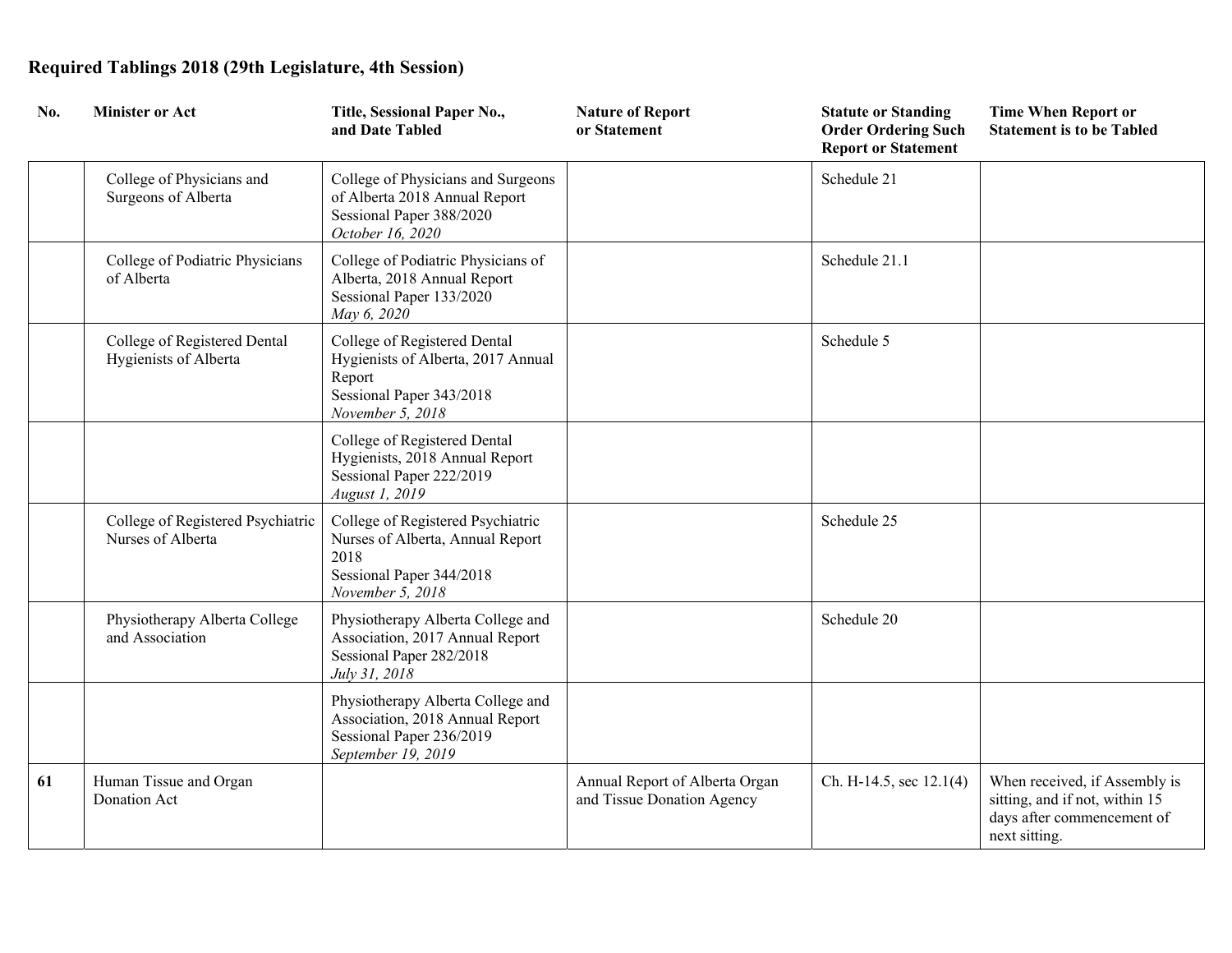| No. | <b>Minister or Act</b>                                                        | Title, Sessional Paper No.,<br>and Date Tabled                                                          | <b>Nature of Report</b><br>or Statement            | <b>Statute or Standing</b><br><b>Order Ordering Such</b><br><b>Report or Statement</b> | <b>Time When Report or</b><br><b>Statement is to be Tabled</b>                                                                                                               |
|-----|-------------------------------------------------------------------------------|---------------------------------------------------------------------------------------------------------|----------------------------------------------------|----------------------------------------------------------------------------------------|------------------------------------------------------------------------------------------------------------------------------------------------------------------------------|
| 62  | Legislative Assembly Act;<br>Fiscal Planning and Transparency<br>Act          | Health, Annual Report 2017-18<br>Sessional Paper 265/2018<br>June 28, 2018                              | <b>Annual Report of Ministry</b>                   | Ch. L-9, sec. 45;<br>Ch. F-14.7, sec. 9(1)<br>and $(3)$                                | When completed, if Assembly is<br>sitting and if not sitting within<br>15 days after commencement of<br>next sitting.                                                        |
| 63  | Mental Health Act                                                             | Mental Health Patient Advocate,<br>2016-2017 Annual Report<br>Sessional Paper 251/2018<br>June 27, 2018 | Annual Report of Mental Health<br>Patient Advocate | Ch. M-13, sec. 47(2)                                                                   | When received, if Assembly is<br>sitting and if not, within 15 days<br>after commencement of next<br>sitting.                                                                |
| 64  | Public Health Act                                                             | Public Health Appeal Board, 2017<br>Annual Report<br>Sessional Paper 252/2018<br>June 27, 2018          | Annual Report of Public Health<br>Appeal Board     | Ch. P-37, sec. 7(2)                                                                    | When received, if Assembly is<br>sitting and if not, within 15 days<br>of commencement of next<br>sitting.                                                                   |
|     |                                                                               | Public Health Appeal Board, 2018<br>Annual Report<br>Sessional Paper 492/2018-19<br>March 14, 2019      |                                                    |                                                                                        |                                                                                                                                                                              |
| 65  | Regional Health Authorities Act                                               | Alberta Health Services, Annual<br>Report 2017-2018<br>Sessional Paper 298/2018<br>October 17, 2018     | Annual Report of each Regional<br>Health Authority | Ch. R-10, sec. 14(3)                                                                   | When received, if Assembly is<br>sitting and if not, within 15 days<br>of commencement of next<br>sitting.                                                                   |
| 66  | Regional Health Authorities Act;<br>Alberta Mental Health Board<br>Regulation |                                                                                                         | Annual Report of Alberta Mental<br>Health Board    | Ch. R-10, sec. 14(3)<br>(Alta. Reg. 286/94,<br>sec. $4(1)$ , sec. $6(3)(b)$ )          | When received, if Assembly is<br>sitting and if not, within 15 days<br>of commencement of next<br>sitting.                                                                   |
|     | <b>Indigenous Relations, Minister</b>                                         |                                                                                                         |                                                    |                                                                                        |                                                                                                                                                                              |
| 67  | Fiscal Planning and Transparency<br>Act                                       | Ministry Business Plans, Budget<br>2018<br>Sessional Paper 42/2018<br>March 22, 2018                    | <b>Business Plan</b>                               | Ch. F-14.7, sec. 1(2),<br>sec. $5(4)$                                                  | When Minister of Finance<br>makes consolidated fiscal plan<br>public or, if the Assembly is not<br>sitting, within 21 days after the<br>commencement of the next<br>sitting. |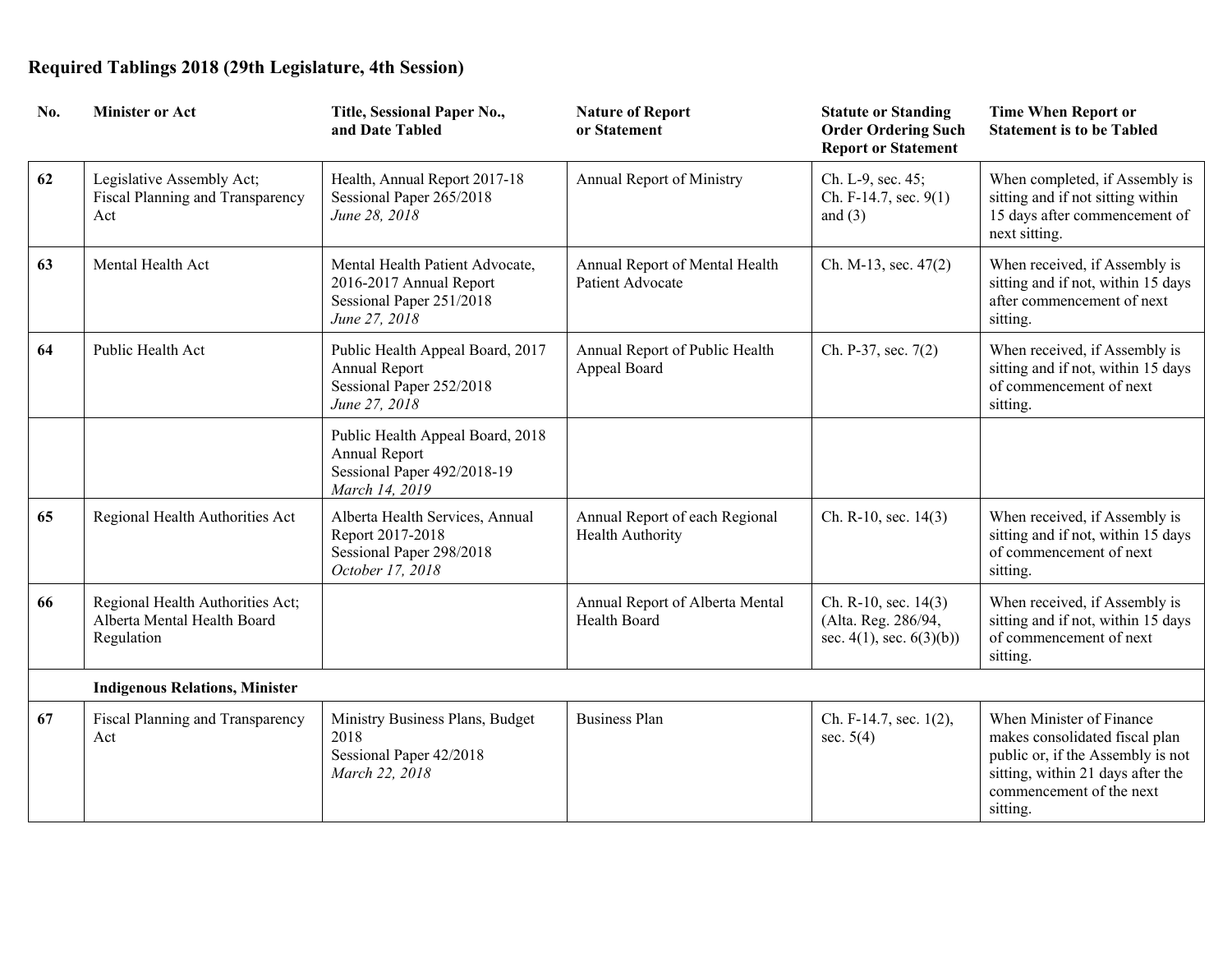| No. | <b>Minister or Act</b>                                               | Title, Sessional Paper No.,<br>and Date Tabled                                                         | <b>Nature of Report</b><br>or Statement                      | <b>Statute or Standing</b><br><b>Order Ordering Such</b><br><b>Report or Statement</b> | <b>Time When Report or</b><br><b>Statement is to be Tabled</b>                                                                                                               |
|-----|----------------------------------------------------------------------|--------------------------------------------------------------------------------------------------------|--------------------------------------------------------------|----------------------------------------------------------------------------------------|------------------------------------------------------------------------------------------------------------------------------------------------------------------------------|
| 68  | Legislative Assembly Act;<br>Fiscal Planning and Transparency<br>Act | Indigenous Relations, Annual Report<br>2017-18<br>Sessional Paper 266/2018<br>June 28, 2018            | Annual Report of Ministry                                    | Ch. L-9, sec. 45;<br>Ch. F-14.7, sec. 9(1)<br>and $(3)$                                | When completed, if Assembly is<br>sitting and if not sitting within<br>15 days after commencement of<br>next sitting.                                                        |
| 69  | Metis Settlements Act                                                | Metis Settlements Appeal Tribunal,<br>Annual Report 2017<br>Sessional Paper 109/2018<br>April 30, 2018 | Report of Appeal Tribunal for the<br>preceding calendar year | Ch. M-14, sec. 211(2)                                                                  | When received, if Assembly is<br>sitting and if not, within 15 days<br>of the commencement of the<br>next sitting.                                                           |
|     |                                                                      | Metis Settlements Appeal Tribunal,<br>Annual Report 2018<br>Sessional Paper 23/2019<br>May 28, 2019    |                                                              |                                                                                        |                                                                                                                                                                              |
|     | <b>Infrastructure, Minister</b>                                      |                                                                                                        |                                                              |                                                                                        |                                                                                                                                                                              |
| 70  | Fiscal Planning and Transparency<br>Act                              | Ministry Business Plans, Budget<br>2018<br>Sessional Paper 42/2018<br>March 22, 2018                   | <b>Business Plan</b>                                         | Ch. F-14.7, sec. 1(2),<br>sec. $5(4)$                                                  | When Minister of Finance<br>makes consolidated fiscal plan<br>public or, if the Assembly is not<br>sitting, within 21 days after the<br>commencement of the next<br>sitting. |
| 71  | Legislative Assembly Act;<br>Fiscal Planning and Transparency<br>Act | Infrastructure, Annual Report<br>2017-18<br>Sessional Paper 267/2018<br>June 28, 2018                  | Annual Report of Ministry                                    | Ch. L-9, sec. 45;<br>Ch. F-14.7, sec. 9(1)<br>and $(3)$                                | When completed, if Assembly is<br>sitting and if not sitting within<br>15 days after commencement of<br>next sitting.                                                        |
|     | <b>Justice, Minister, and Solicitor General</b>                      |                                                                                                        |                                                              |                                                                                        |                                                                                                                                                                              |
| 72  | Fiscal Planning and Transparency<br>Act                              | Ministry Business Plans, Budget<br>2018<br>Sessional Paper 42/2018<br>March 22, 2018                   | <b>Business Plan</b>                                         | Ch. F-14.7, sec. 1(2),<br>sec. $5(4)$                                                  | When Minister of Finance<br>makes consolidated fiscal plan<br>public or, if the Assembly is not<br>sitting, within 21 days after the<br>commencement of the next<br>sitting. |
| 73  | Legal Profession Act                                                 | Law Society of Alberta, Annual<br>Report 2017<br>Sessional Paper 329/2018<br>November 1, 2018          | Annual Report of the Law Society                             | Ch. L-8, sec. 5(4)                                                                     | When received, if Assembly is<br>sitting, or if not sitting within 15<br>days of commencement of next<br>sitting.                                                            |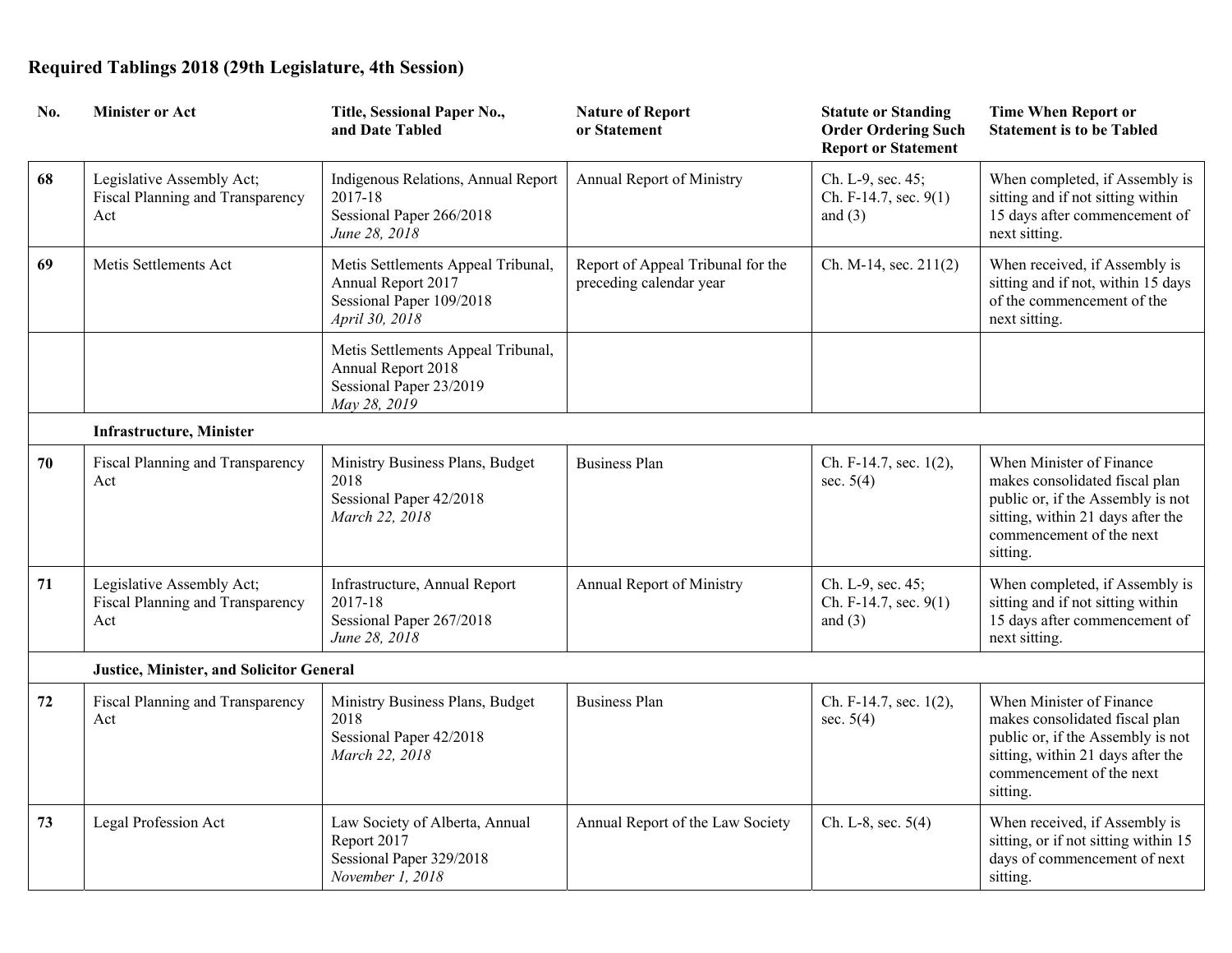| No.    | <b>Minister or Act</b>                                               | Title, Sessional Paper No.,<br>and Date Tabled                                                                                                        | <b>Nature of Report</b><br>or Statement                                                             | <b>Statute or Standing</b><br><b>Order Ordering Such</b><br><b>Report or Statement</b> | <b>Time When Report or</b><br><b>Statement is to be Tabled</b>                                                        |
|--------|----------------------------------------------------------------------|-------------------------------------------------------------------------------------------------------------------------------------------------------|-----------------------------------------------------------------------------------------------------|----------------------------------------------------------------------------------------|-----------------------------------------------------------------------------------------------------------------------|
|        |                                                                      | Law Society of Alberta, 2018<br>Annual Report<br>Sessional Paper 289/2010<br>October 21, 2019                                                         |                                                                                                     |                                                                                        |                                                                                                                       |
| 74     | Legal Profession Act                                                 | Alberta Law Foundation Financial<br>Statements for the year ended<br>March 31, 2018<br>Sessional Paper 293/2018<br>September 25, 2018                 | Summary of Affairs and Audited<br>Balance Sheet of Alberta Law<br>Foundation                        | Ch. L-8, sec.124(2)                                                                    | When received, if Assembly is<br>sitting, or if not sitting within 15<br>days of commencement of next<br>sitting.     |
| 75     | Legislative Assembly Act;<br>Fiscal Planning and Transparency<br>Act | Justice and Solicitor General,<br>Annual Report 2017-18<br>Sessional Paper 268/2018<br>June 28, 2018                                                  | Annual Report of Ministry                                                                           | Ch. L-9, sec. 45;<br>Ch. F-14.7, sec. 9(1)<br>and $(3)$                                | When completed, if Assembly is<br>sitting and if not sitting within<br>15 days after commencement of<br>next sitting. |
| 76     | <b>Statutes Repeal Act</b>                                           | Report, undated, entitled "Alberta<br>Justice and Solicitor General,<br>Statutes Repeal Act - 2018 List"<br>Sessional Paper 81/2018<br>April 11, 2018 | Report listing Acts and provisions<br>not in force but assented to five<br>years or more previously | Ch. S-19.3, sec. 2(1)                                                                  | Annually, within first 15 days<br>on which Assembly sits in that<br>year.                                             |
|        | Labour, Minister                                                     |                                                                                                                                                       |                                                                                                     |                                                                                        |                                                                                                                       |
| $77\,$ | <b>Agrology Profession Act</b>                                       | Alberta Institute of Agrologists,<br>2017 Annual Report and<br>Conference Handbook<br>Sessional Paper 209/2018<br>May 30, 2018                        | Annual Report of Institute                                                                          | Ch. A-13.5, sec. 4(2)                                                                  | When received, if Assembly is<br>sitting, and if not, within 15<br>days after commencement of<br>next sitting.        |
|        |                                                                      | Alberta Institute of Agrologists,<br>73rd Annual General Meeting<br>Report<br>Sessional 148/2019<br>June 26, 2019                                     |                                                                                                     |                                                                                        |                                                                                                                       |
| 78     | Architects Act                                                       | Alberta Association of Architects,<br>2017 Annual Report<br>Sessional Paper 276/2018<br>July 20, 2018                                                 | Annual Report of Association                                                                        | Ch. A-44, sec. 6(4)                                                                    | When received, if Assembly is<br>sitting, and if not, within 15<br>days after commencement of<br>next sitting.        |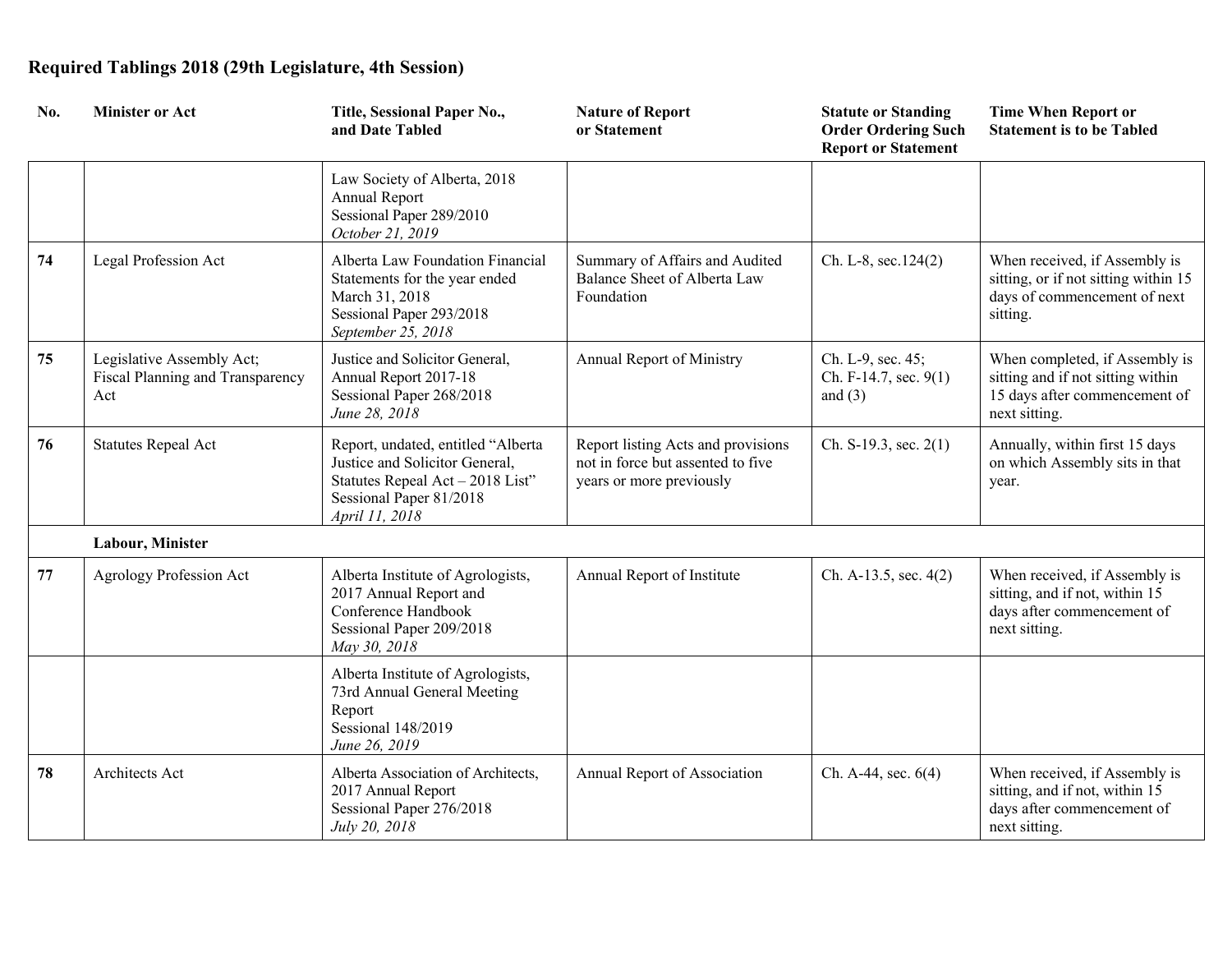| No. | <b>Minister or Act</b>                                  | Title, Sessional Paper No.,<br>and Date Tabled                                                                                                             | <b>Nature of Report</b><br>or Statement                                                                     | <b>Statute or Standing</b><br><b>Order Ordering Such</b><br><b>Report or Statement</b> | <b>Time When Report or</b><br><b>Statement is to be Tabled</b>                                                                                                               |
|-----|---------------------------------------------------------|------------------------------------------------------------------------------------------------------------------------------------------------------------|-------------------------------------------------------------------------------------------------------------|----------------------------------------------------------------------------------------|------------------------------------------------------------------------------------------------------------------------------------------------------------------------------|
|     |                                                         | Alberta Association of Architects,<br>2018 Annual Report<br>Sessional 149/2019<br>June 26, 2019                                                            |                                                                                                             |                                                                                        |                                                                                                                                                                              |
| 79  | <b>Chartered Professional</b><br><b>Accountants Act</b> | <b>Chartered Professional Accountants</b><br>Alberta, Annual Report 2017/2018<br>Sessional Paper 374/2018<br>November 19, 2018                             | Annual Report of the Chartered<br>Professional Accountants of Alberta                                       | Ch. C-10.2, sec. 28(2)                                                                 | When received, if Assembly is<br>sitting and if not, within 15 days<br>after commencement of next<br>sitting.                                                                |
| 80  | <b>Engineering and Geoscience</b><br>Professions Act    | Association of Professional<br>Engineers and Geoscientists of<br>Alberta, Annual Report 2017<br>Sessional Paper 208/2018<br>May 30, 2018                   | Annual Report of Association                                                                                | Ch. E-11, sec. 12(4)                                                                   | When received, if Assembly is<br>sitting, and if not, within 15<br>days after commencement of<br>next sitting.                                                               |
|     |                                                         | Association of Professional<br>Engineers and Geoscientists, 2018<br><b>APEGA Annual Report</b><br>Sessional Paper 114/2019<br>June 24, 2019                |                                                                                                             |                                                                                        |                                                                                                                                                                              |
| 81  | <b>Engineering and Geoscience</b><br>Professions Act    | Association of Science and<br><b>Engineering Technology</b><br>Professionals of Alberta, Annual<br>Report 2017<br>Sessional Paper 207/2018<br>May 30, 2018 | Annual Report of Association of<br>Science and Engineering<br>Technology Professionals of<br>Alberta (ASET) | Ch. E-11, sec. $87(4)$                                                                 | When received, if Assembly is<br>sitting, and if not, within 15<br>days after commencement of<br>next sitting.                                                               |
|     |                                                         | Association of Science and<br><b>Engineering Technology</b><br>Professionals of Alberta, Annual<br>Report 2018<br>Sessional Paper 80/2019<br>June 13, 2019 |                                                                                                             |                                                                                        |                                                                                                                                                                              |
| 82  | Fiscal Planning and Transparency<br>Act                 | Ministry Business Plans, Budget<br>2018<br>Sessional Paper 42/2018<br>March 22, 2018                                                                       | <b>Business Plan</b>                                                                                        | Ch. F-14.7, sec. 1(2),<br>sec. $5(4)$                                                  | When Minister of Finance<br>makes consolidated fiscal plan<br>public or, if the Assembly is not<br>sitting, within 21 days after the<br>commencement of the next<br>sitting. |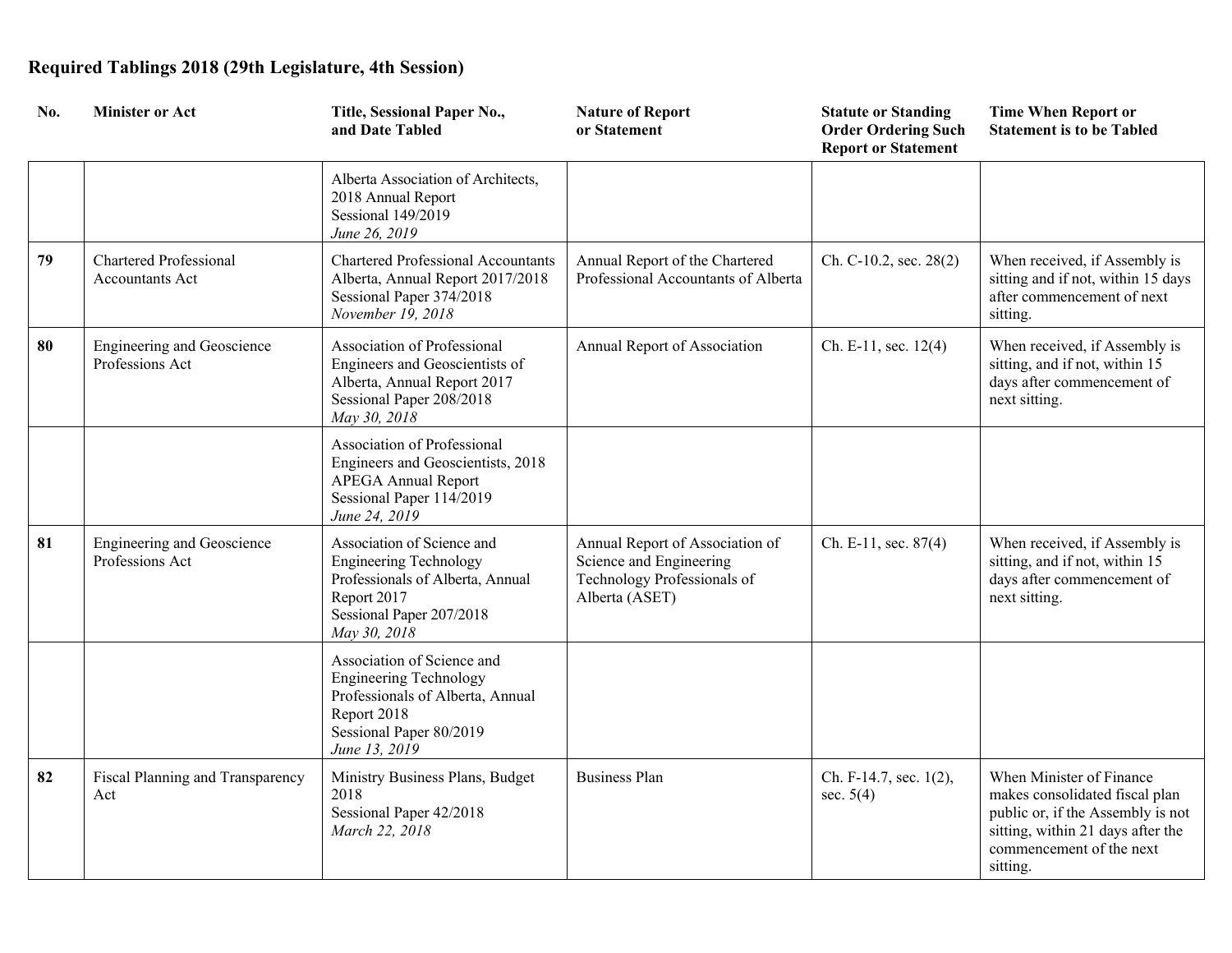| No. | <b>Minister or Act</b>                                                     | Title, Sessional Paper No.,<br>and Date Tabled                                                                                                                                                                                                                                                                          | <b>Nature of Report</b><br>or Statement | <b>Statute or Standing</b><br><b>Order Ordering Such</b><br><b>Report or Statement</b> | <b>Time When Report or</b><br><b>Statement is to be Tabled</b>                                                |
|-----|----------------------------------------------------------------------------|-------------------------------------------------------------------------------------------------------------------------------------------------------------------------------------------------------------------------------------------------------------------------------------------------------------------------|-----------------------------------------|----------------------------------------------------------------------------------------|---------------------------------------------------------------------------------------------------------------|
| 83  | Government Organization Act<br>(also see Minister of Municipal<br>Affairs) | Alberta Boilers Safety Association,<br>Annual Report 2017<br>Sessional Paper 19/2018<br>March 19, 2018                                                                                                                                                                                                                  | Annual Report of a Delegated<br>Person  | Ch. G-10, Schedule 10,<br>sec. $10(3)$                                                 | When received, if Assembly is<br>sitting and if not, within 15 days<br>after commencement of next<br>sitting. |
|     |                                                                            | Alberta Boilers Safety Association<br>Annual Report 2018<br>Sessional Paper 476/2018-19<br>February 4, 2019                                                                                                                                                                                                             |                                         |                                                                                        |                                                                                                               |
|     |                                                                            | Alberta Elevating Devices &<br>Amusement Rides Safety<br>Association, Annual Report<br>2017-2018<br>Sessional Paper 288/2018<br>August 15, 2018                                                                                                                                                                         |                                         |                                                                                        |                                                                                                               |
|     |                                                                            | Petroleum Tank Management<br>Association of Alberta, Annual<br>Report 2017<br>Sessional Paper 289/2018<br>August 15, 2018                                                                                                                                                                                               |                                         |                                                                                        |                                                                                                               |
|     |                                                                            | Alberta Association for Safety<br>Partnerships, Authorized Radiation<br>Health Administrative<br>Organization, Annual Report for the<br>period January 1, 2017, to<br>December 31, 2017, with attached<br>financial statements for the year<br>ended December 31, 2017<br>Sessional Paper 367/2018<br>November 19, 2018 |                                         |                                                                                        |                                                                                                               |
|     |                                                                            | Alberta Association for Safety<br>Partnerships, Authorized Radiation<br>Health Administrative Organization,<br>Annual Report for the period<br>January 1, 2018, to December 31,<br>2018<br>Sessional Paper 470/2019<br>November 28, 2019                                                                                |                                         |                                                                                        |                                                                                                               |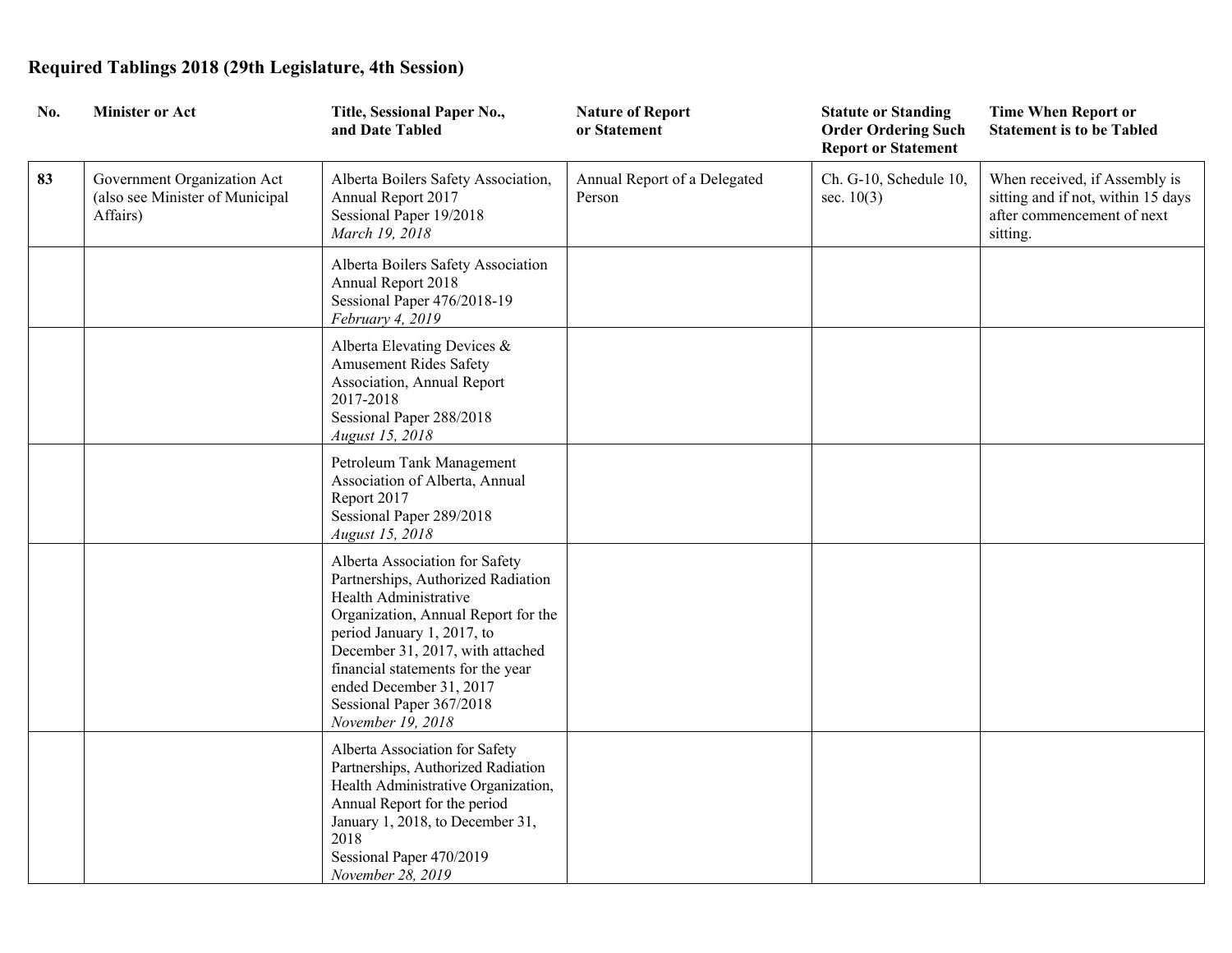| No. | <b>Minister or Act</b> | Title, Sessional Paper No.,<br>and Date Tabled                                                                                                                                                                                                                                                                    | <b>Nature of Report</b><br>or Statement | <b>Statute or Standing</b><br><b>Order Ordering Such</b><br><b>Report or Statement</b> | <b>Time When Report or</b><br><b>Statement is to be Tabled</b> |
|-----|------------------------|-------------------------------------------------------------------------------------------------------------------------------------------------------------------------------------------------------------------------------------------------------------------------------------------------------------------|-----------------------------------------|----------------------------------------------------------------------------------------|----------------------------------------------------------------|
|     |                        | Alberta College and Association of<br>Chiropractors, Authorized<br>Radiation Health Administrative<br>Organization, Annual Report for the<br>period July 1, 2017, to June 30,<br>2018, with attached financial<br>statements for the year ended<br>June 30, 2018<br>Sessional Paper 368/2018<br>November 19, 2018 |                                         |                                                                                        |                                                                |
|     |                        | Alberta College and Association of<br>Chiropractors, Authorized Radiation<br>Health Administrative Organization,<br>Annual Report for the period July 1,<br>2018, to June 30, 2019<br>Sessional Paper 471/2019<br>November 28, 2019                                                                               |                                         |                                                                                        |                                                                |
|     |                        | Alberta Dental Association and<br>College, Authorized Radiation<br>Health Administrative<br>Organization, Annual Report for the<br>period January 1, 2017, to<br>December 31, 2017, with attached<br>financial statements dated<br>December 31, 2017<br>Sessional Paper 369/2018<br>November 19, 2018             |                                         |                                                                                        |                                                                |
|     |                        | Alberta Dental Association and<br>College, Authorized Radiation<br>Health Administrative Organization,<br>Annual Report for the period<br>January 1, 2018, to December 31,<br>2018<br>Sessional Paper 472/2019<br>November 28, 2019                                                                               |                                         |                                                                                        |                                                                |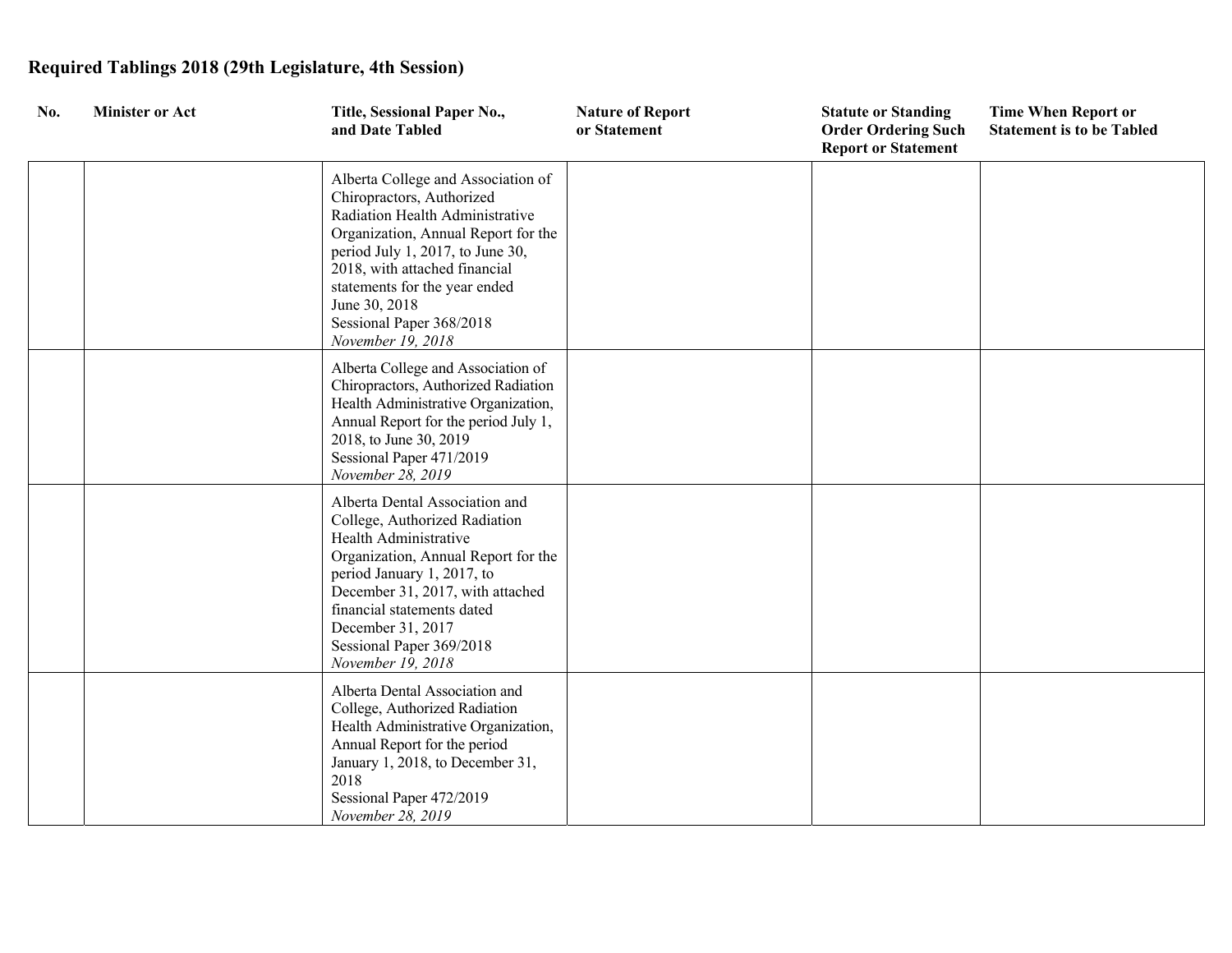| No. | <b>Minister or Act</b> | Title, Sessional Paper No.,<br>and Date Tabled                                                                                                                                                                                             | <b>Nature of Report</b><br>or Statement | <b>Statute or Standing</b><br><b>Order Ordering Such</b><br><b>Report or Statement</b> | <b>Time When Report or</b><br><b>Statement is to be Tabled</b> |
|-----|------------------------|--------------------------------------------------------------------------------------------------------------------------------------------------------------------------------------------------------------------------------------------|-----------------------------------------|----------------------------------------------------------------------------------------|----------------------------------------------------------------|
|     |                        | Alberta Veterinary Medical<br>Association, Authorized Radiation<br>Health Administrative<br>Organization, Annual Report for the<br>period November 1, 2016, to<br>October 31, 2017<br>Sessional Paper 370/2018<br>November 19, 2018        |                                         |                                                                                        |                                                                |
|     |                        | Alberta Veterinary Medical<br>Association, Authorized Radiation<br>Health Administrative Organization,<br>Annual Report for the period<br>November 1, 2017, to October 31,<br>2018<br>Sessional Paper 473/2019<br>November 28, 2019        |                                         |                                                                                        |                                                                |
|     |                        | College of Physicians and Surgeons<br>of Alberta, Authorized Radiation<br>Health Administrative<br>Organization, Annual Report for the<br>period January 1, 2017, to<br>December 31, 2017<br>Sessional Paper 371/2018<br>November 19, 2018 |                                         |                                                                                        |                                                                |
|     |                        | College of Physicians and Surgeons<br>of Alberta, Authorized Radiation<br>Health Administrative Organization,<br>Annual Report for the period<br>January 1, 2018, to December 31,<br>2018<br>Sessional Paper 474/2019<br>November 28, 2019 |                                         |                                                                                        |                                                                |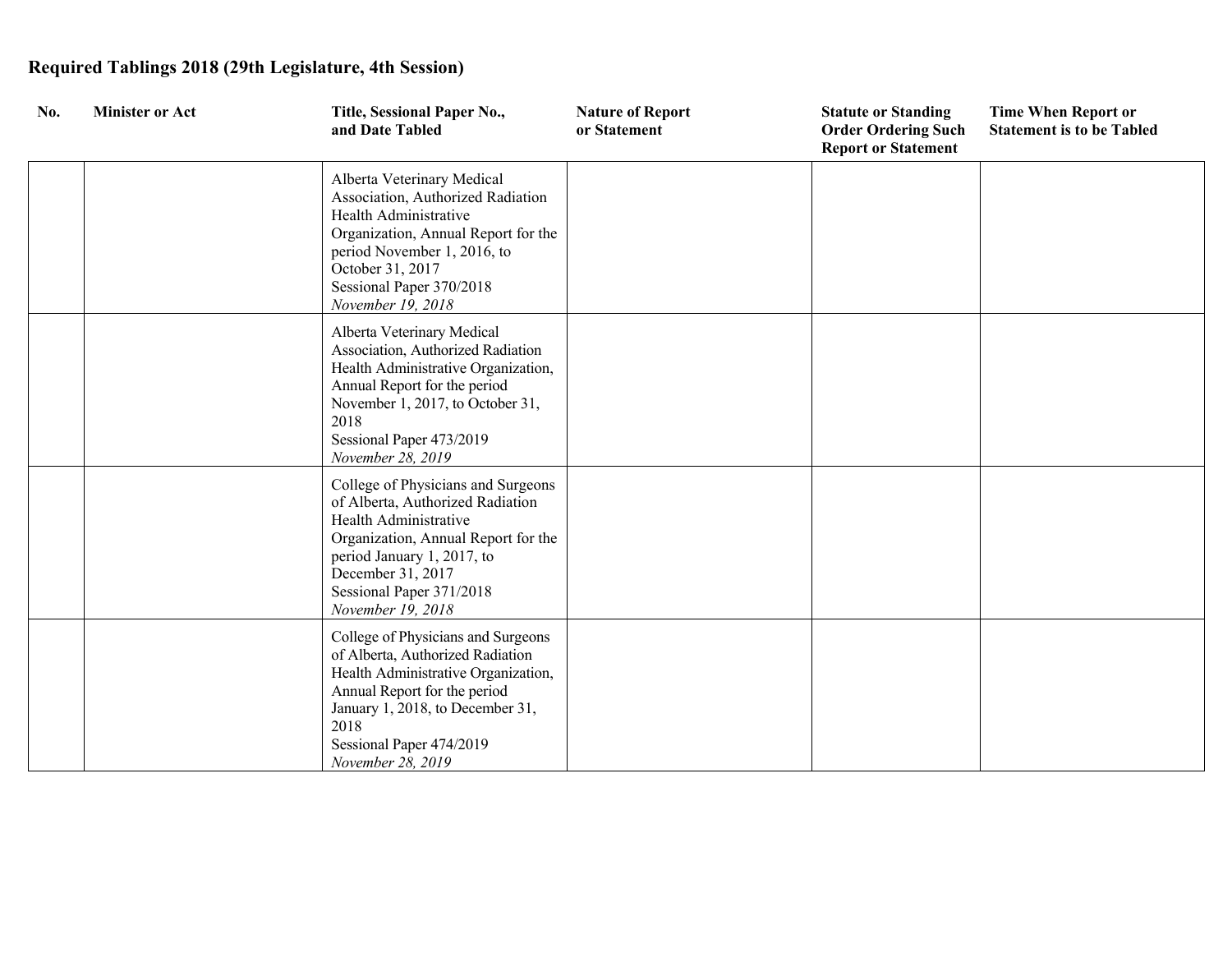| No. | <b>Minister or Act</b> | Title, Sessional Paper No.,<br>and Date Tabled                                                                                                                                                             | <b>Nature of Report</b><br>or Statement    | <b>Statute or Standing</b><br><b>Order Ordering Such</b><br><b>Report or Statement</b> | <b>Time When Report or</b><br><b>Statement is to be Tabled</b>                                                |
|-----|------------------------|------------------------------------------------------------------------------------------------------------------------------------------------------------------------------------------------------------|--------------------------------------------|----------------------------------------------------------------------------------------|---------------------------------------------------------------------------------------------------------------|
|     |                        | University of Alberta, Authorized<br>Radiation Health Administrative<br>Organization, Annual Report for the<br>period April 1, 2017, to March 31,<br>2018<br>Sessional Paper 372/2018<br>November 19, 2018 |                                            |                                                                                        |                                                                                                               |
|     |                        | University of Alberta, Authorized<br>Radiation Health Administrative<br>Organization, Annual Report for the<br>period April 1, 2018, to March 31,<br>2019<br>Sessional Paper 476/2019<br>November 28, 2019 |                                            |                                                                                        |                                                                                                               |
|     |                        | University of Calgary, Authorized<br>Radiation Health Administrative<br>Organization, Annual Report for the<br>period April 1, 2017, to March 31,<br>2018<br>Sessional Paper 373/2018<br>November 19, 2018 |                                            |                                                                                        |                                                                                                               |
|     |                        | University of Calgary, Authorized<br>Radiation Health Administrative<br>Organization, Annual Report for the<br>period April 1, 2018, to March 31,<br>2019<br>Sessional Paper 475/2019<br>November 28, 2019 |                                            |                                                                                        |                                                                                                               |
| 84  | Labour Relations Code  |                                                                                                                                                                                                            | Annual Report of Labour Relations<br>Board | $Ch. L-1, sec. 20(2)$                                                                  | When received, if Assembly is<br>sitting and if not, within 15 days<br>after commencement of next<br>sitting. |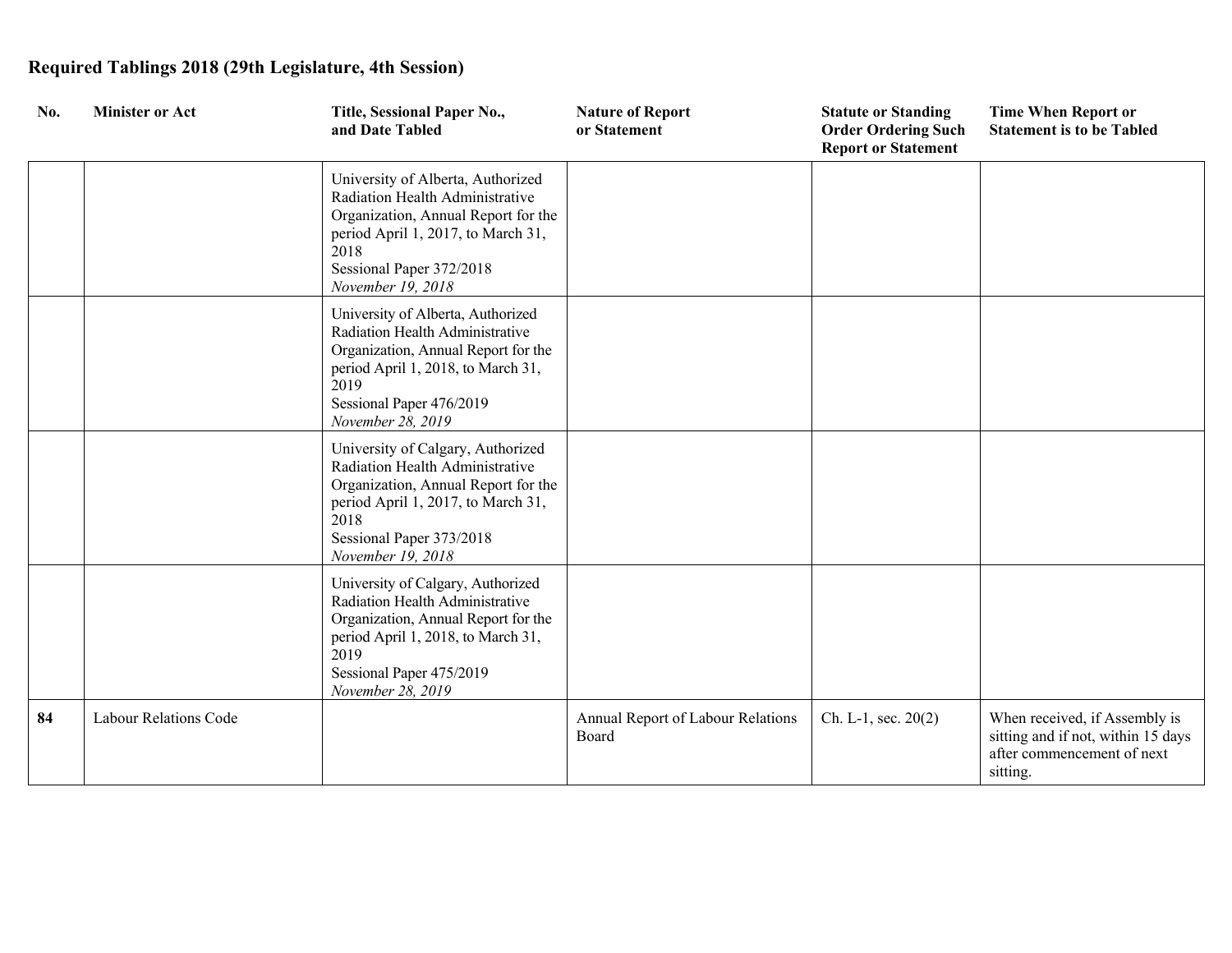| No. | <b>Minister or Act</b>                                               | Title, Sessional Paper No.,<br>and Date Tabled                                                                                                                             | <b>Nature of Report</b><br>or Statement                      | <b>Statute or Standing</b><br><b>Order Ordering Such</b><br><b>Report or Statement</b> | <b>Time When Report or</b><br><b>Statement is to be Tabled</b>                                                          |
|-----|----------------------------------------------------------------------|----------------------------------------------------------------------------------------------------------------------------------------------------------------------------|--------------------------------------------------------------|----------------------------------------------------------------------------------------|-------------------------------------------------------------------------------------------------------------------------|
| 85  | Land Surveyors Act                                                   | Alberta Land Surveyors'<br>Association, Report of Proceedings<br>of the One Hundred and Ninth<br>Annual General Meeting<br>Sessional Paper 479/2018-19<br>February 7, 2019 | Annual Report of Association                                 | Ch. L-3, sec. 9(4)                                                                     | When received, if Assembly is<br>sitting and if not, within 15 days<br>after commencement of next<br>sitting.           |
| 86  | Legislative Assembly Act;<br>Fiscal Planning and Transparency<br>Act | Labour, Annual Report 2017-18<br>Sessional Paper 269/2018<br>June 28, 2018                                                                                                 | Annual Report of Ministry                                    | Ch. L-9, sec. 45;<br>Ch. F-14.7, sec. 9(1)<br>and $(3)$                                | When completed, if Assembly is<br>sitting and if not sitting within<br>15 days after commencement of<br>next sitting.   |
| 87  | Regulated Forestry Profession Act                                    | Association of Alberta Forest<br>Management Professionals,<br>2017-2018 Annual Report<br>Sessional Paper 475/2018-19<br>January 31, 2019                                   | Annual Report of College of a<br><b>Regulated Profession</b> | Ch. R-13, sec. 4(2)                                                                    | When received, if Assembly is<br>sitting and if not, within 15 days<br>after commencement of next<br>sitting.           |
| 88  | Veterinary Profession Act                                            | Alberta Veterinary Medical<br>Association, 2017 Annual Report<br>Sessional Paper 94/2018<br>April 18, 2018                                                                 | Annual Report of Association                                 | Ch. V-2, sec. $6.1(2)$                                                                 | When received, if Assembly is<br>sitting and if not, within 15 days<br>after commencement of next<br>sitting.           |
|     |                                                                      | Alberta Veterinary Medical<br>Association, 2018 Annual Report<br>Sessional Paper 560/2019-20<br>February 7, 2020                                                           |                                                              |                                                                                        |                                                                                                                         |
| 89  | Workers' Compensation Act                                            | Workers' Compensation Board -<br>Alberta, 2017 Annual Report<br>Sessional Paper 243/2018<br>June 14, 2018                                                                  | Annual Report of Board                                       | Ch. W-15, sec. 93(5)                                                                   | When received, if Assembly is<br>in session and if not, within 15<br>days after commencement of<br>next session.        |
|     |                                                                      | Workers' Compensation Board -<br>Alberta, 2018 Annual Report<br>Sessional Paper 150/2019<br>June 26, 2019                                                                  |                                                              |                                                                                        |                                                                                                                         |
| 90  | Workers' Compensation Act                                            |                                                                                                                                                                            | Five Year Actuarial Evaluation of<br>Liabilities             | Ch. W-15, sec. 93(6)                                                                   | With annual report every five<br>years or in any lesser period as<br>directed by the Lieutenant<br>Governor in Council. |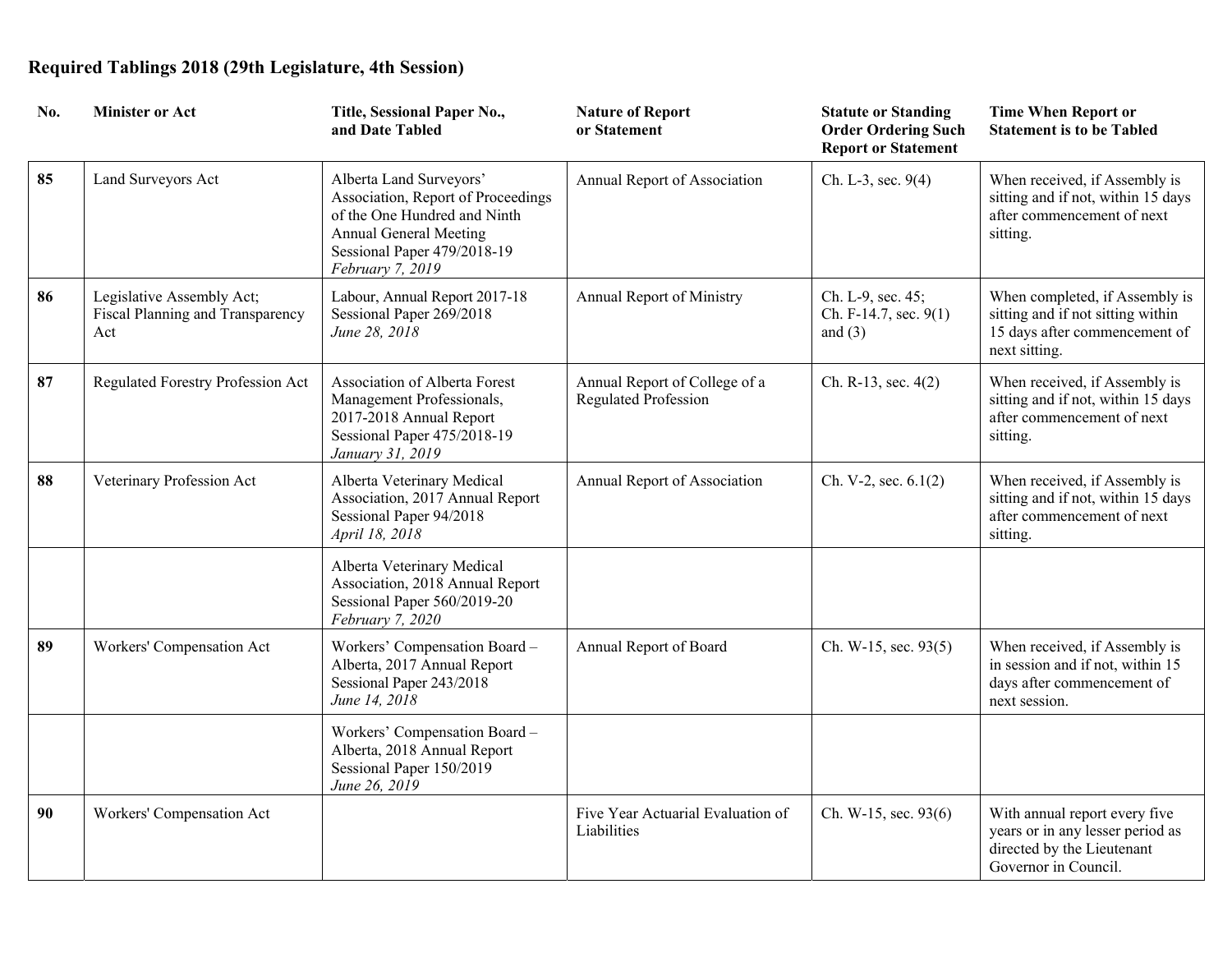| No. | <b>Minister or Act</b>                                       | Title, Sessional Paper No.,<br>and Date Tabled                                                                                                            | <b>Nature of Report</b><br>or Statement | <b>Statute or Standing</b><br><b>Order Ordering Such</b><br><b>Report or Statement</b> | <b>Time When Report or</b><br><b>Statement is to be Tabled</b>                                                                                                               |
|-----|--------------------------------------------------------------|-----------------------------------------------------------------------------------------------------------------------------------------------------------|-----------------------------------------|----------------------------------------------------------------------------------------|------------------------------------------------------------------------------------------------------------------------------------------------------------------------------|
|     | <b>Municipal Affairs, Minister</b>                           |                                                                                                                                                           |                                         |                                                                                        |                                                                                                                                                                              |
| 91  | Fiscal Planning and Transparency<br>Act                      | Ministry Business Plans, Budget<br>2018<br>Sessional Paper 42/2018<br>March 22, 2018                                                                      | <b>Business Plan</b>                    | Ch. F-14.7, sec. 1(2),<br>sec. $5(4)$                                                  | When Minister of Finance<br>makes consolidated fiscal plan<br>public or, if the Assembly is not<br>sitting, within 21 days after the<br>commencement of the next<br>sitting. |
| 92  | Government Organization Act<br>(also see Minister of Labour) | Alberta Boilers Safety Association,<br>Annual Report 2017<br>Sessional Paper 19/2018<br>March 19, 2018                                                    | Annual Report of a Delegated<br>Person  | Ch. G-10, Schedule 10,<br>sec. $10(3)$                                                 | When received, if Assembly is<br>sitting and if not, within 15 days<br>after the commencement of the<br>next sitting.                                                        |
|     |                                                              | Alberta Boilers Safety Association<br>Annual Report 2018<br>Sessional Paper 476/2018-19<br>February 4, 2019                                               |                                         |                                                                                        |                                                                                                                                                                              |
|     |                                                              | Alberta Elevating Devices &<br><b>Amusement Rides Safety</b><br>Association, Annual Report<br>2017-2018<br>Sessional Paper 288/2018<br>August 15, 2018    |                                         |                                                                                        |                                                                                                                                                                              |
|     |                                                              | Alberta Elevating Devices and<br><b>Amusement Rides Safety</b><br>Association, Annual Report<br>2018/2019<br>Sessional Paper 347/2019<br>November 5, 2019 |                                         |                                                                                        |                                                                                                                                                                              |
|     |                                                              | Petroleum Tank Management<br>Association of Alberta, Annual<br>Report 2017<br>Sessional Paper 289/2018<br>August 15, 2018                                 |                                         |                                                                                        |                                                                                                                                                                              |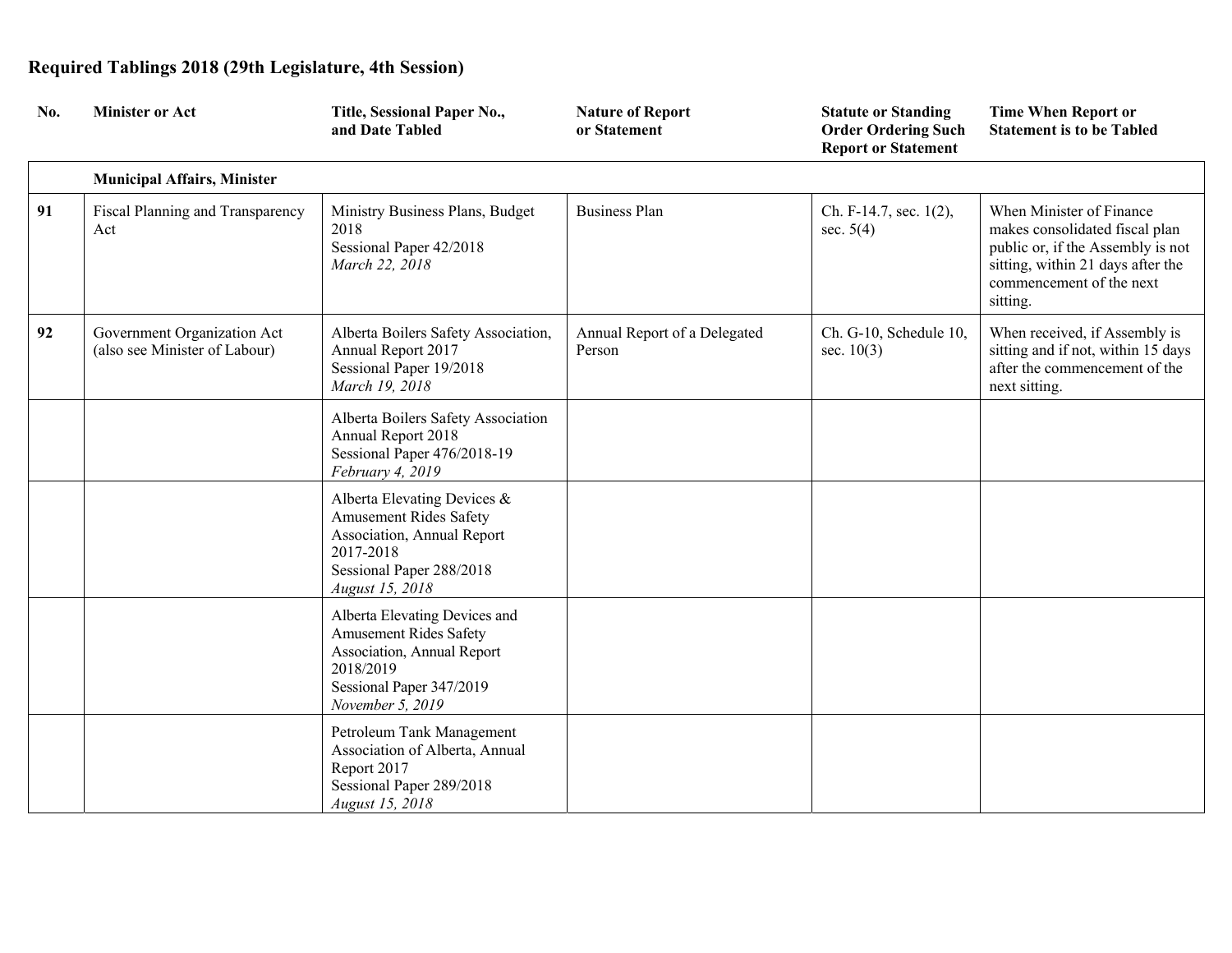| No. | <b>Minister or Act</b> | Title, Sessional Paper No.,<br>and Date Tabled                                                                                                                                                                                                                                                                          | <b>Nature of Report</b><br>or Statement | <b>Statute or Standing</b><br><b>Order Ordering Such</b><br><b>Report or Statement</b> | <b>Time When Report or</b><br><b>Statement is to be Tabled</b> |
|-----|------------------------|-------------------------------------------------------------------------------------------------------------------------------------------------------------------------------------------------------------------------------------------------------------------------------------------------------------------------|-----------------------------------------|----------------------------------------------------------------------------------------|----------------------------------------------------------------|
|     |                        | Petroleum Tank Management<br>Association of Alberta, Annual<br>Report 2018<br>Sessional Paper 348/2019<br>November 5, 2019                                                                                                                                                                                              |                                         |                                                                                        |                                                                |
|     |                        | Alberta Association for Safety<br>Partnerships, Authorized Radiation<br>Health Administrative<br>Organization, Annual Report for the<br>period January 1, 2017, to<br>December 31, 2017, with attached<br>financial statements for the year<br>ended December 31, 2017<br>Sessional Paper 367/2018<br>November 19, 2018 |                                         |                                                                                        |                                                                |
|     |                        | Alberta College and Association of<br>Chiropractors, Authorized<br>Radiation Health Administrative<br>Organization, Annual Report for the<br>period July 1, 2017, to June 30,<br>2018, with attached financial<br>statements for the year ended<br>June 30, 2018<br>Sessional Paper 368/2018<br>November 19, 2018       |                                         |                                                                                        |                                                                |
|     |                        | Alberta Dental Association and<br>College, Authorized Radiation<br>Health Administrative<br>Organization, Annual Report for the<br>period January 1, 2017, to<br>December 31, 2017, with attached<br>financial statements dated<br>December 31, 2017<br>Sessional Paper 369/2018<br>November 19, 2018                   |                                         |                                                                                        |                                                                |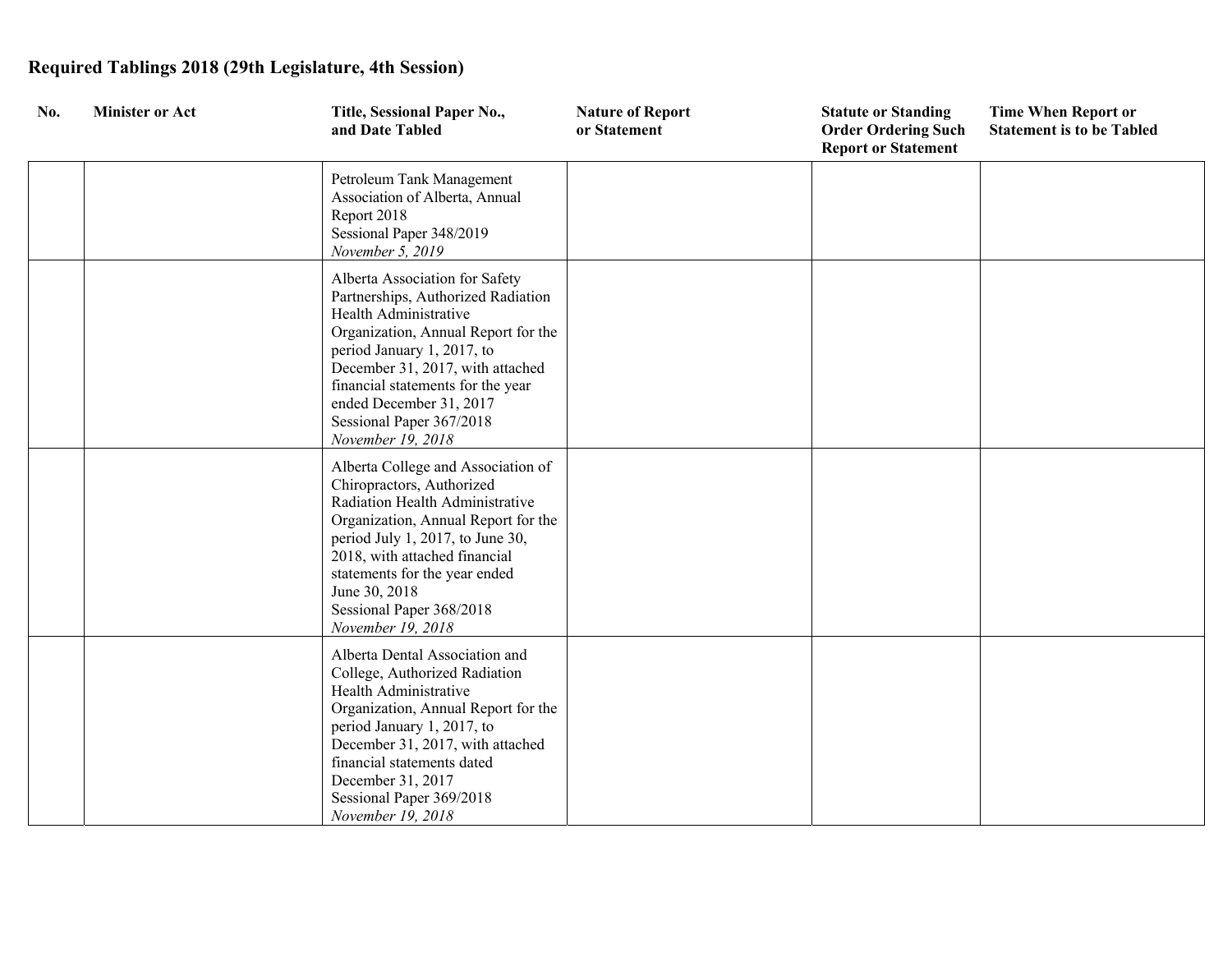| No. | <b>Minister or Act</b>                                               | Title, Sessional Paper No.,<br>and Date Tabled                                                                                                                                                                                             | <b>Nature of Report</b><br>or Statement | <b>Statute or Standing</b><br><b>Order Ordering Such</b><br><b>Report or Statement</b> | <b>Time When Report or</b><br><b>Statement is to be Tabled</b>                                                        |
|-----|----------------------------------------------------------------------|--------------------------------------------------------------------------------------------------------------------------------------------------------------------------------------------------------------------------------------------|-----------------------------------------|----------------------------------------------------------------------------------------|-----------------------------------------------------------------------------------------------------------------------|
|     |                                                                      | Alberta Veterinary Medical<br>Association, Authorized Radiation<br>Health Administrative<br>Organization, Annual Report for the<br>period November 1, 2016, to<br>October 31, 2017<br>Sessional Paper 370/2018<br>November 19, 2018        |                                         |                                                                                        |                                                                                                                       |
|     |                                                                      | College of Physicians and Surgeons<br>of Alberta, Authorized Radiation<br>Health Administrative<br>Organization, Annual Report for the<br>period January 1, 2017, to<br>December 31, 2017<br>Sessional Paper 371/2018<br>November 19, 2018 |                                         |                                                                                        |                                                                                                                       |
|     |                                                                      | University of Alberta, Authorized<br>Radiation Health Administrative<br>Organization, Annual Report for the<br>period April 1, 2017, to March 31,<br>2018<br>Sessional Paper 372/2018<br>November 19, 2018                                 |                                         |                                                                                        |                                                                                                                       |
|     |                                                                      | University of Calgary, Authorized<br>Radiation Health Administrative<br>Organization, Annual Report for the<br>period April 1, 2017, to March 31,<br>2018<br>Sessional Paper 373/2018<br>November 19, 2018                                 |                                         |                                                                                        |                                                                                                                       |
| 93  | Legislative Assembly Act;<br>Fiscal Planning and Transparency<br>Act | Municipal Affairs, Annual Report<br>2017-18<br>Sessional Paper 270/2018<br>June 28, 2018                                                                                                                                                   | Annual Report of Ministry               | Ch. L-9, sec. 45;<br>Ch. F-14.7, sec. 9(1)<br>and $(3)$                                | When completed, if Assembly is<br>sitting and if not sitting within<br>15 days after commencement of<br>next sitting. |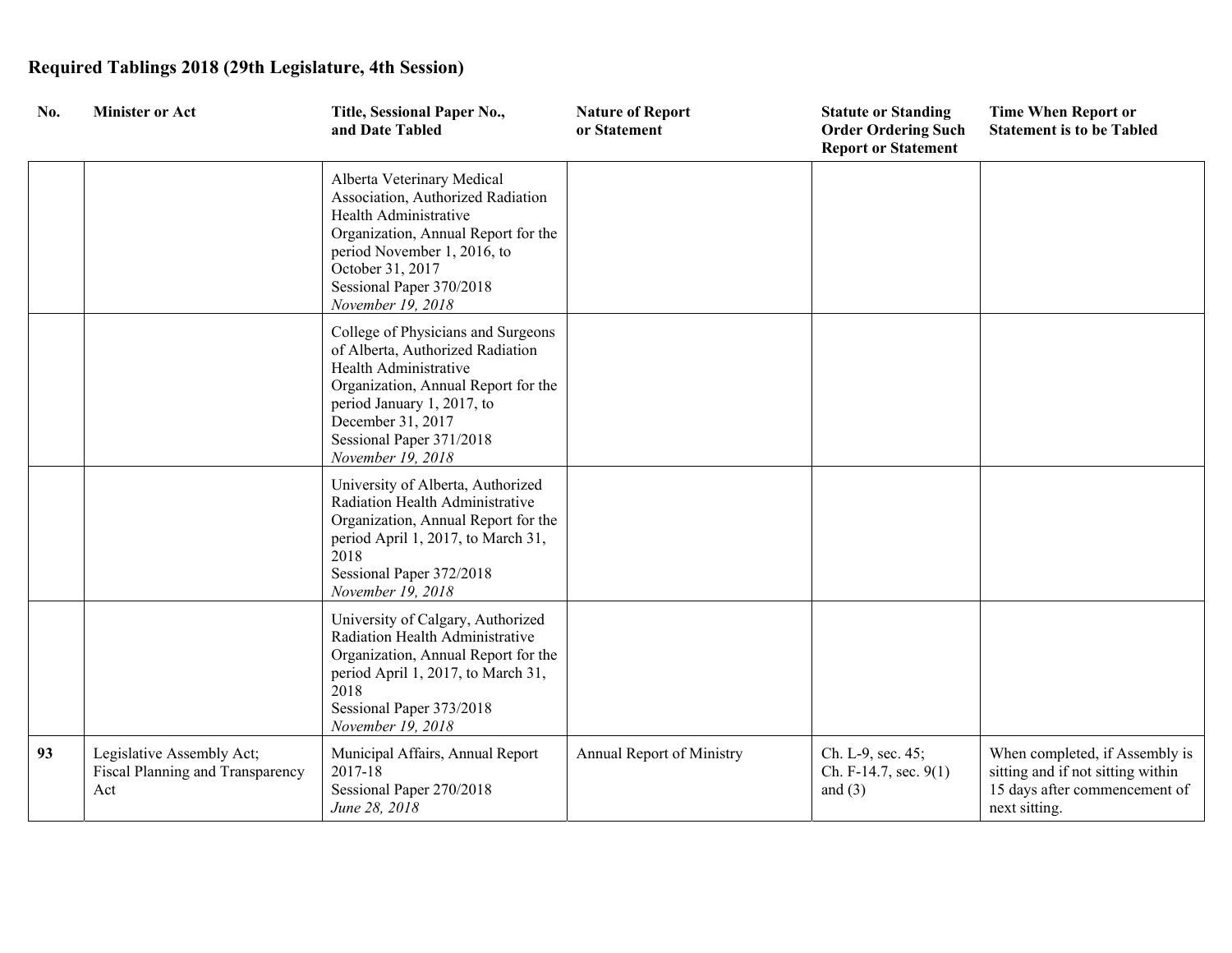| No. | <b>Minister or Act</b>                  | Title, Sessional Paper No.,<br>and Date Tabled                                                                                    | <b>Nature of Report</b><br>or Statement         | <b>Statute or Standing</b><br><b>Order Ordering Such</b><br><b>Report or Statement</b> | <b>Time When Report or</b><br><b>Statement is to be Tabled</b>                                                                                                               |
|-----|-----------------------------------------|-----------------------------------------------------------------------------------------------------------------------------------|-------------------------------------------------|----------------------------------------------------------------------------------------|------------------------------------------------------------------------------------------------------------------------------------------------------------------------------|
| 94  | Municipal Government Act                | <b>Edmonton Metropolitan Region</b><br>Board, Annual Report 2017/2018<br>Sessional Paper 291/2018<br>September 19, 2018           | Annual Report of Growth<br>Management Board     | Ch. M-26, sec. 708.09                                                                  | When received, if Assembly is<br>sitting, and if not, within 15<br>days after commencement of<br>next sitting.                                                               |
|     |                                         | Calgary Metropolitan Region<br>Board, Annual Report 2018<br>Sessional Paper 44/2019<br>June 4, 2019                               |                                                 |                                                                                        |                                                                                                                                                                              |
| 95  | Safety Codes Act                        | Safety Codes Council,<br>Annual Report 2017<br>Sessional Paper 287/2018<br>August 15, 2018                                        | Annual Report of Safety Codes<br>Council        | Ch. S-1, sec. $25(3)$                                                                  | When received, if Assembly is<br>sitting and if not, within 15 days<br>of commencement of next<br>sitting.                                                                   |
| 96  |                                         | Safety Codes Council<br>2018 Annual Report<br>Sessional Paper 346/2019<br>November 5, 2019                                        |                                                 |                                                                                        |                                                                                                                                                                              |
| 97  | Special Areas Act                       | Special Areas Trust Account,<br>Financial Statements dated<br>December 31, 2017<br>Sessional Paper 292/2018<br>September 19, 2018 | Audited Financial Statement of<br>Special Areas | Ch. S-16, sec. 19(2)                                                                   | When received, if Assembly in<br>session and if not, within 15<br>days after commencement of<br>next session.                                                                |
|     |                                         | Special Areas Trust Account<br>Financial Statements, December 31,<br>2018<br>Sessional Paper 45/2019<br>June 4, 2019              |                                                 |                                                                                        |                                                                                                                                                                              |
|     | <b>Seniors and Housing, Minister</b>    |                                                                                                                                   |                                                 |                                                                                        |                                                                                                                                                                              |
| 98  | Fiscal Planning and Transparency<br>Act | Ministry Business Plans, Budget<br>2018<br>Sessional Paper 42/2018<br>March 22, 2018                                              | <b>Business Plan</b>                            | Ch. F-14.7, sec. 1(2),<br>sec. $5(4)$                                                  | When Minister of Finance<br>makes consolidated fiscal plan<br>public or, if the Assembly is not<br>sitting, within 21 days after the<br>commencement of the next<br>sitting. |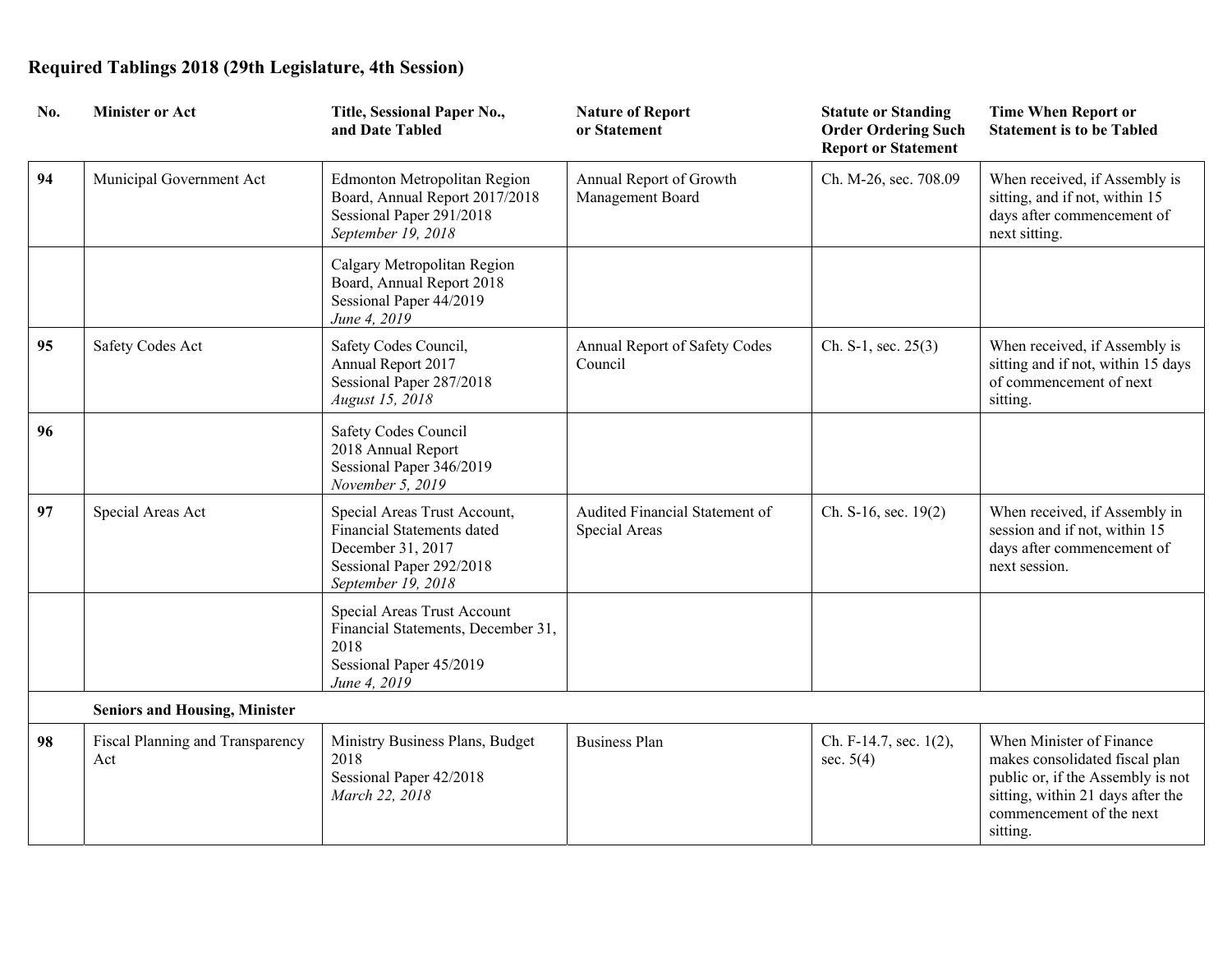| No. | <b>Minister or Act</b>                                               | Title, Sessional Paper No.,<br>and Date Tabled                                                                                    | <b>Nature of Report</b><br>or Statement                                                      | <b>Statute or Standing</b><br><b>Order Ordering Such</b><br><b>Report or Statement</b> | <b>Time When Report or</b><br><b>Statement is to be Tabled</b>                                                                                                               |
|-----|----------------------------------------------------------------------|-----------------------------------------------------------------------------------------------------------------------------------|----------------------------------------------------------------------------------------------|----------------------------------------------------------------------------------------|------------------------------------------------------------------------------------------------------------------------------------------------------------------------------|
| 99  | Government Organization Act                                          | Office of the Seniors Advocate<br>Alberta, Annual Report 2017-2018<br>Sessional Paper 14/2019<br>May 27, 2019                     | Annual report summarizing<br>activities of the Seniors Advocate                              | Ch. G-10, sec. 7<br>Ministerial Order<br>No. 001/2016                                  | When received, if Assembly is<br>sitting and if not, within 15 days<br>of commencement of next<br>sitting.                                                                   |
| 100 | Legislative Assembly Act;<br>Fiscal Planning and Transparency<br>Act | Alberta Seniors and Housing,<br>Annual Report 2017-18<br>Sessional Paper 271/2018<br>June 28, 2018                                | Annual Report of Ministry                                                                    | Ch. L-9, sec. 45;<br>Ch. F-14.7, sec. $9(1)$<br>and $(3)$                              | When completed, if Assembly is<br>sitting and if not sitting within<br>15 days after commencement of<br>next sitting.                                                        |
|     | <b>Service Alberta, Minister</b>                                     |                                                                                                                                   |                                                                                              |                                                                                        |                                                                                                                                                                              |
| 101 | An Act to End Predatory Lending                                      | 2017 Aggregated Payday Loan<br>Data Report<br>Sessional Paper 297/2018<br>October 10, 2018                                        | Annual report on use of short-term<br>lending and the status of the payday<br>loan industry. | Ch. E-9.5, sec. 4(2)                                                                   | Commencing in 2018, when<br>completed, if Assembly is sitting<br>and if not, within 15 days after<br>commencement of next sitting.                                           |
|     |                                                                      | Government of Alberta 2018<br>Report: An Act to End Predatory<br>Lending<br>Sessional Paper 288/2019<br>October 21, 2019          |                                                                                              |                                                                                        |                                                                                                                                                                              |
| 102 | Fiscal Planning and Transparency<br>Act                              | Ministry Business Plans, Budget<br>2018<br>Sessional Paper 42/2018<br>March 22, 2018                                              | <b>Business Plan</b>                                                                         | Ch. F-14.7, sec. 1(2),<br>sec. $5(4)$                                                  | When Minister of Finance<br>makes consolidated fiscal plan<br>public or, if the Assembly is not<br>sitting, within 21 days after the<br>commencement of the next<br>sitting. |
| 103 | Freedom of Information and<br>Protection of Privacy Act              | Freedom of Information &<br>Protection of Privacy, Annual<br>Report 2017-2018<br>Sessional Paper 562/2019-20<br>February 13, 2020 | Annual Report of Minister on<br>operation of Act                                             | Ch. F-25, sec. 86                                                                      | When completed.                                                                                                                                                              |
| 104 | Legislative Assembly Act;<br>Fiscal Planning and Transparency<br>Act | Service Alberta, Annual Report<br>2017-18<br>Sessional Paper 272/2018<br>June 28, 2018                                            | Annual Report of Ministry                                                                    | Ch. L-9, sec. 45;<br>Ch. F-14.7, sec. 9(1)<br>and $(3)$                                | When completed, if Assembly is<br>sitting and if not sitting within<br>15 days after commencement of<br>next sitting.                                                        |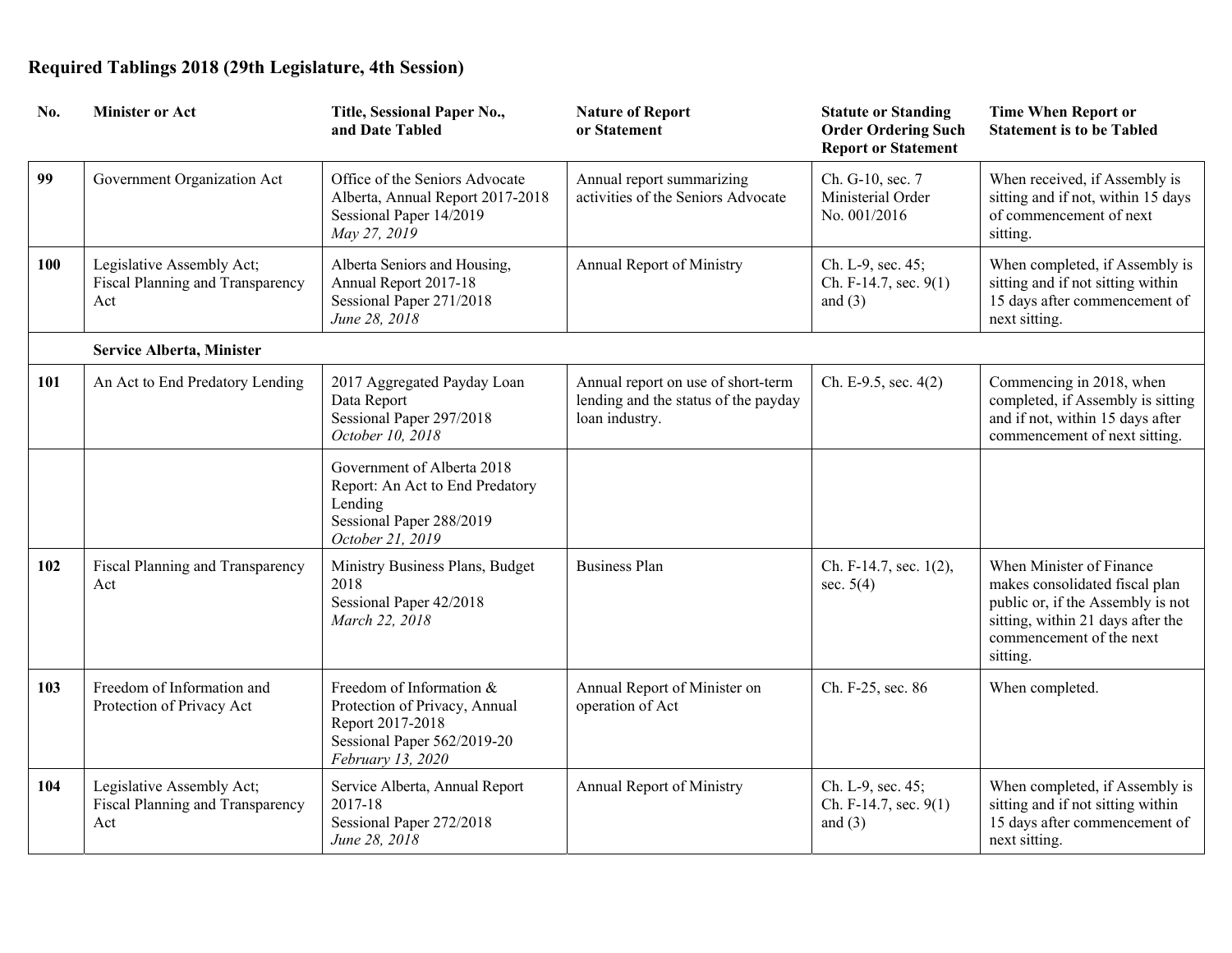| No. | <b>Minister or Act</b>                                               | Title, Sessional Paper No.,<br>and Date Tabled                                                            | <b>Nature of Report</b><br>or Statement                          | <b>Statute or Standing</b><br><b>Order Ordering Such</b><br><b>Report or Statement</b> | <b>Time When Report or</b><br><b>Statement is to be Tabled</b>                                                                                                               |
|-----|----------------------------------------------------------------------|-----------------------------------------------------------------------------------------------------------|------------------------------------------------------------------|----------------------------------------------------------------------------------------|------------------------------------------------------------------------------------------------------------------------------------------------------------------------------|
|     | <b>Status of Women, Minister</b>                                     |                                                                                                           |                                                                  |                                                                                        |                                                                                                                                                                              |
| 105 | Fiscal Planning and Transparency<br>Act                              | Ministry Business Plans, Budget<br>2018<br>Sessional Paper 42/2018<br>March 22, 2018                      | <b>Business Plan</b>                                             | Ch. F-14.7, sec. 1(2),<br>sec. $5(4)$                                                  | When Minister of Finance<br>makes consolidated fiscal plan<br>public or, if the Assembly is not<br>sitting, within 21 days after the<br>commencement of the next<br>sitting. |
| 106 | Legislative Assembly Act;<br>Fiscal Planning and Transparency<br>Act | Status of Women, Annual Report<br>2017-18<br>Sessional Paper 273/2018<br>June 28, 2018                    | Annual Report of Ministry                                        | Ch. L-9, sec. 45;<br>Ch. F-14.7, sec. 9(1)<br>and $(3)$                                | When completed, if Assembly is<br>sitting and if not sitting within<br>15 days after commencement of<br>next sitting.                                                        |
|     | <b>Transportation, Minister</b>                                      |                                                                                                           |                                                                  |                                                                                        |                                                                                                                                                                              |
| 107 | Fiscal Planning and Transparency<br>Act                              | Ministry Business Plans, Budget<br>2018<br>Sessional Paper 42/2018<br>March 22, 2018                      | <b>Business Plan</b>                                             | Ch. F-14.7, sec. $1(2)$ ,<br>sec. $5(4)$                                               | When Minister of Finance<br>makes consolidated fiscal plan<br>public or, if the Assembly is not<br>sitting, within 21 days after the<br>commencement of the next<br>sitting. |
| 108 | Legislative Assembly Act;<br>Fiscal Planning and Transparency<br>Act | Transportation, Annual Report<br>2017-18<br>Sessional Paper 274/2018<br>June 28, 2018                     | Annual Report of Ministry                                        | Ch. L-9, sec. 45;<br>Ch. F-14.7, sec. 9(1)<br>and $(3)$                                | When completed, if Assembly is<br>sitting and if not sitting within<br>15 days after commencement of<br>next sitting.                                                        |
|     | <b>Treasury Board, President, and Finance, Minister</b>              |                                                                                                           |                                                                  |                                                                                        |                                                                                                                                                                              |
| 109 | Alberta Cancer Prevention Legacy<br>Act                              |                                                                                                           | Annual summary of transactions<br>and affairs of Fund            | Ch. A-14.2, sec. $3(5)$                                                                | When completed, if Assembly is<br>sitting and if not, within 15 days<br>after commencement of next<br>sitting.                                                               |
| 110 | Alberta Capital Finance Authority<br>Act                             | Alberta Capital Finance Authority,<br>2017 Annual Report<br>Sessional Paper 411/2018<br>November 28, 2018 | Annual Report and Audited<br>Financial Statements of Corporation | Ch. A-14.5, sec. 30                                                                    | When received, if Assembly is<br>sitting and if not, within 15 days<br>after commencement of next<br>sitting.                                                                |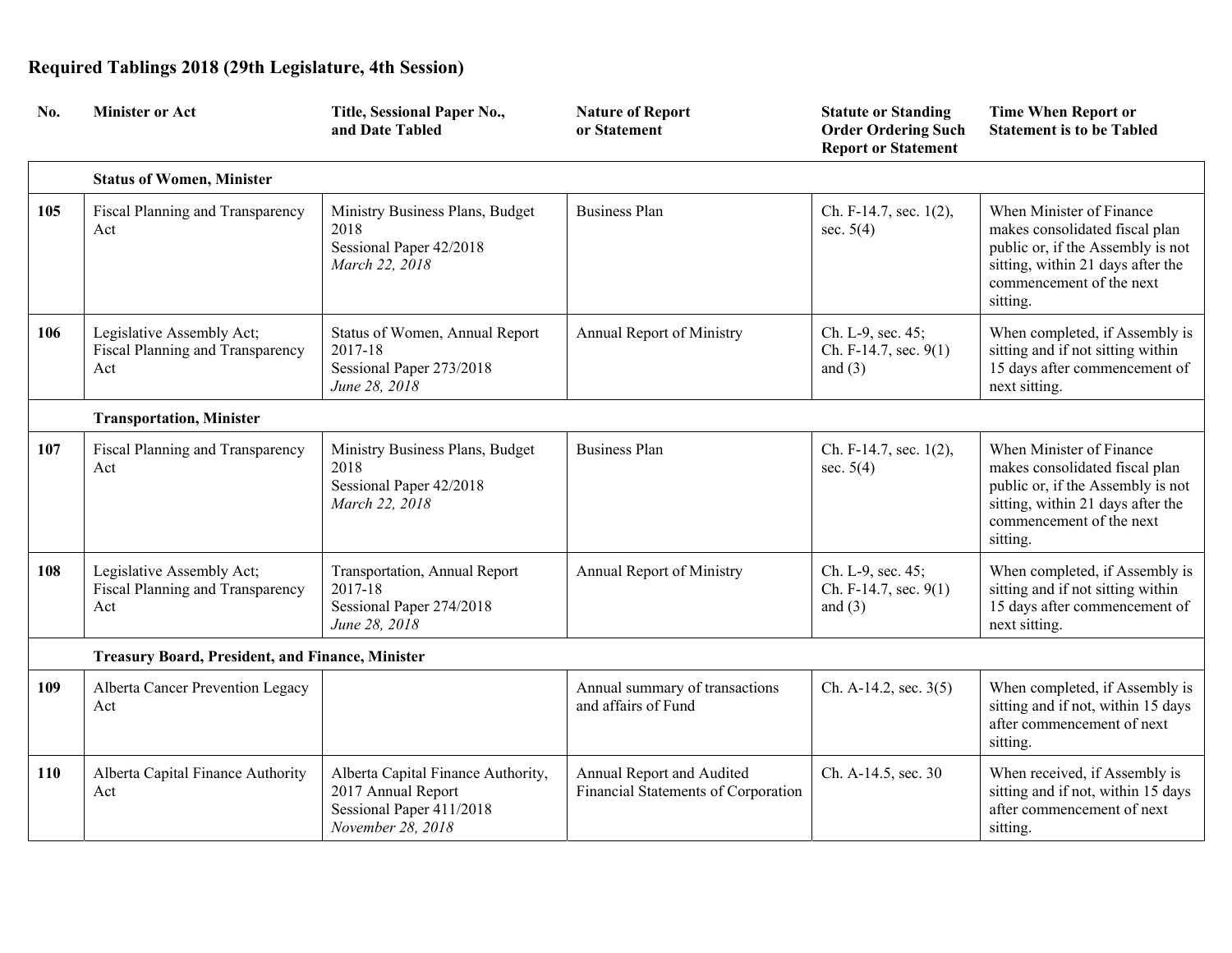| No. | <b>Minister or Act</b>                  | Title, Sessional Paper No.,<br>and Date Tabled                                                                                                                                                                                                                  | <b>Nature of Report</b><br>or Statement                                                  | <b>Statute or Standing</b><br><b>Order Ordering Such</b><br><b>Report or Statement</b> | <b>Time When Report or</b><br><b>Statement is to be Tabled</b>                                                                                                               |
|-----|-----------------------------------------|-----------------------------------------------------------------------------------------------------------------------------------------------------------------------------------------------------------------------------------------------------------------|------------------------------------------------------------------------------------------|----------------------------------------------------------------------------------------|------------------------------------------------------------------------------------------------------------------------------------------------------------------------------|
|     |                                         | Alberta Capital Finance Authority,<br>Annual Report 2018<br>Sessional Paper 55/2019<br>June 10, 2019                                                                                                                                                            |                                                                                          |                                                                                        |                                                                                                                                                                              |
| 111 | Alberta Research and Innovation<br>Act  |                                                                                                                                                                                                                                                                 | Report summarizing the<br>transactions and affairs of the<br>endowment funds             | Ch. A-31.7, sec. 11(6)                                                                 | When prepared, if Assembly is<br>sitting, and if not, within 15<br>days after commencement of<br>next sitting.                                                               |
| 112 | Conflicts of Interest Act               | Report of Selected Payments to the<br>Members and Former Members of<br>the Legislative Assembly and<br>Persons Directly Associated with<br>Members of the Legislative<br>Assembly, Year Ended March 31,<br>2018<br>Sessional Paper 427/2018<br>December 3, 2018 | Statement of Direct Associates,<br>Payments to MLAs and Payments<br>to Direct Associates | Ch. C-23, sec. $16(5)$                                                                 | When completed, if Assembly is<br>sitting, or if not sitting within 15<br>days of commencement of next<br>sitting.                                                           |
| 113 | Fiscal Planning and Transparency<br>Act | Fiscal Plan, Budget 2018,<br>Sessional Paper 43/2018<br>March 22, 2018                                                                                                                                                                                          | Consolidated Fiscal Plan                                                                 | Ch. F-14.7, sec. $1(2)$ ,<br>sec. $4(4)$                                               | When main estimates are tabled<br>for that fiscal year.                                                                                                                      |
| 114 | Fiscal Planning and Transparency<br>Act | Ministry Business Plans, Budget<br>2018<br>Sessional Paper 42/2018<br>March 22, 2018                                                                                                                                                                            | <b>Business Plan</b>                                                                     | Ch. F-14.7, sec. $1(2)$ ,<br>sec. $5(4)$                                               | When Minister of Finance<br>makes consolidated fiscal plan<br>public or, if the Assembly is not<br>sitting, within 21 days after the<br>commencement of the next<br>sitting. |
|     |                                         | 2018-21 Government of Alberta<br>Strategic Plan, Budget 2018<br>Sessional Paper 41/2018<br>March 22, 2018                                                                                                                                                       |                                                                                          |                                                                                        |                                                                                                                                                                              |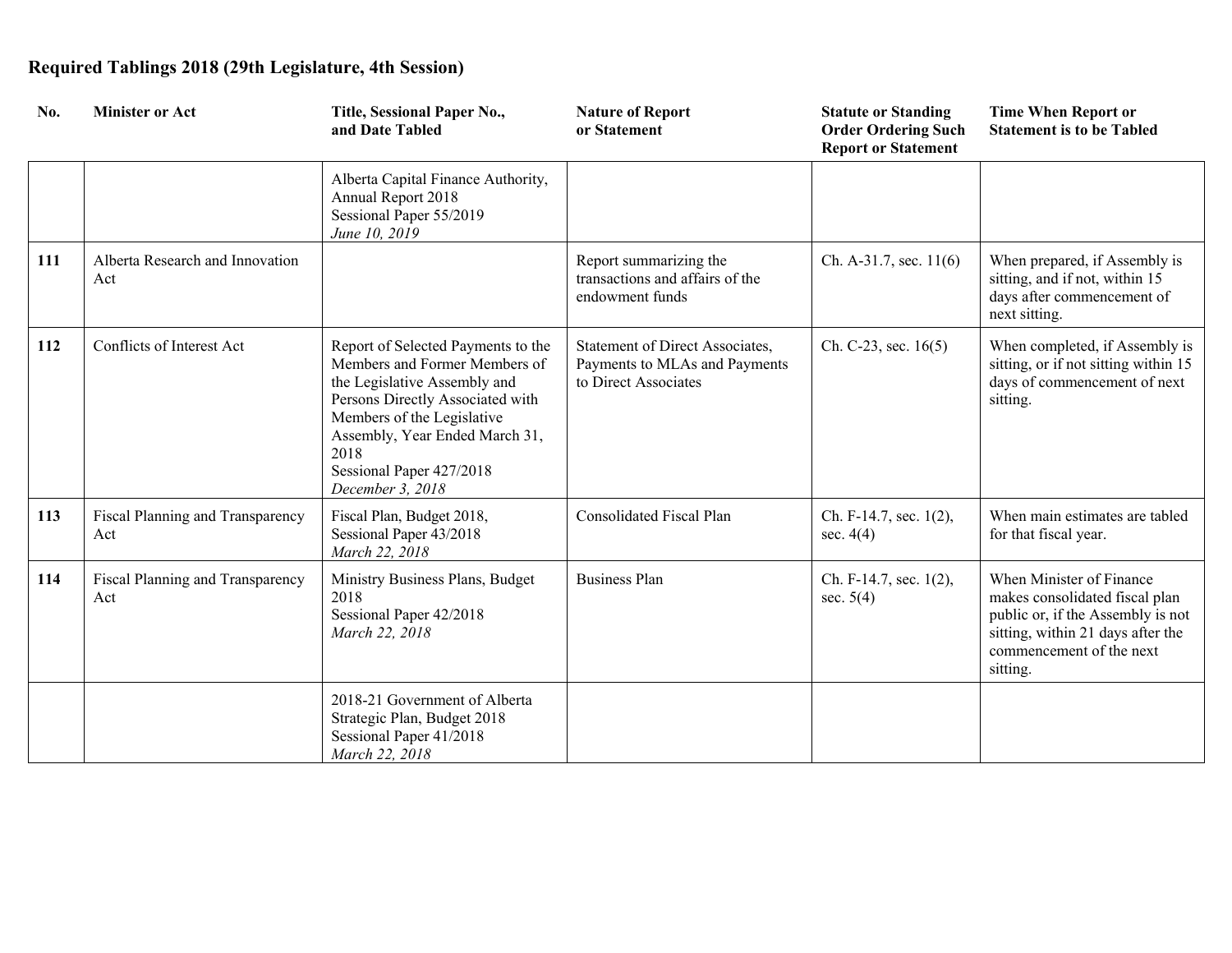| No. | <b>Minister or Act</b>                  | Title, Sessional Paper No.,<br>and Date Tabled                                                                                                                                     | <b>Nature of Report</b><br>or Statement                     | <b>Statute or Standing</b><br><b>Order Ordering Such</b><br><b>Report or Statement</b> | <b>Time When Report or</b><br><b>Statement is to be Tabled</b>                                                                                                                                                                                                                                                                                  |
|-----|-----------------------------------------|------------------------------------------------------------------------------------------------------------------------------------------------------------------------------------|-------------------------------------------------------------|----------------------------------------------------------------------------------------|-------------------------------------------------------------------------------------------------------------------------------------------------------------------------------------------------------------------------------------------------------------------------------------------------------------------------------------------------|
| 115 | Fiscal Planning and Transparency<br>Act |                                                                                                                                                                                    | Progress reports on accuracy of<br>Consolidated Fiscal Plan | Ch. F-14.7, sec. 1(2),<br>sec. $6(1)$                                                  | For first 3 months of fiscal year,<br>on or before August 31 in that<br>year. For first 6 months of fiscal<br>year, on or before November 30<br>of that year. For first 9 months<br>of fiscal year, on or before<br>February 28 in that year. If the<br>Assembly is not sitting, then 21<br>days after the commencement of<br>the next sitting. |
| 116 | Fiscal Planning and Transparency<br>Act | Government of Alberta, 2017-18<br>Annual Report<br>Sessional Paper 254/2018<br>June 28, 2018                                                                                       | Government Annual Report                                    | Ch. F-14.7, sec. 1(2),<br>sec. $8(1)$                                                  | On or before June 30, or if the<br>Assembly is not sitting, then 21<br>days after the commencement of<br>the next sitting.                                                                                                                                                                                                                      |
| 117 | Fiscal Planning and Transparency<br>Act | 2017-18 Supplementary Supply<br>Estimates, General Revenue Fund<br>Sessional Paper 8/2018<br>March 13, 2018                                                                        | Updated Consolidated Fiscal Plan                            | Ch. F-14.7, sec. 4(5)                                                                  | Must be tabled if and when<br>supplementary estimates or a<br>subsequent set of main estimates<br>are tabled.                                                                                                                                                                                                                                   |
|     |                                         | 2017-18 Third Quarter Fiscal<br>Update and Economic Statement<br>dated February 2018<br>Sessional Paper 9/2018<br>March 13, 2018                                                   |                                                             |                                                                                        |                                                                                                                                                                                                                                                                                                                                                 |
| 118 | Gaming and Liquor Act                   | Alberta Gaming, Liquor and<br>Cannabis Commission Annual<br>Report, 2017-18<br>Sessional Paper 410/2018<br>November 28, 2018                                                       | Annual Report of Commission                                 | $Ch. G-1, sec. 30(2)$                                                                  | When received, if Assembly is<br>sitting and if not, within 15 days<br>after commencement of next<br>sitting.                                                                                                                                                                                                                                   |
|     |                                         | Alberta Gaming, Liquor and<br>Cannabis Commission, updated<br>Annual Report, 2017-18, with<br>attached updated Year at a Glance<br>report<br>S.P. 482/2018-19<br>February 13, 2019 |                                                             |                                                                                        |                                                                                                                                                                                                                                                                                                                                                 |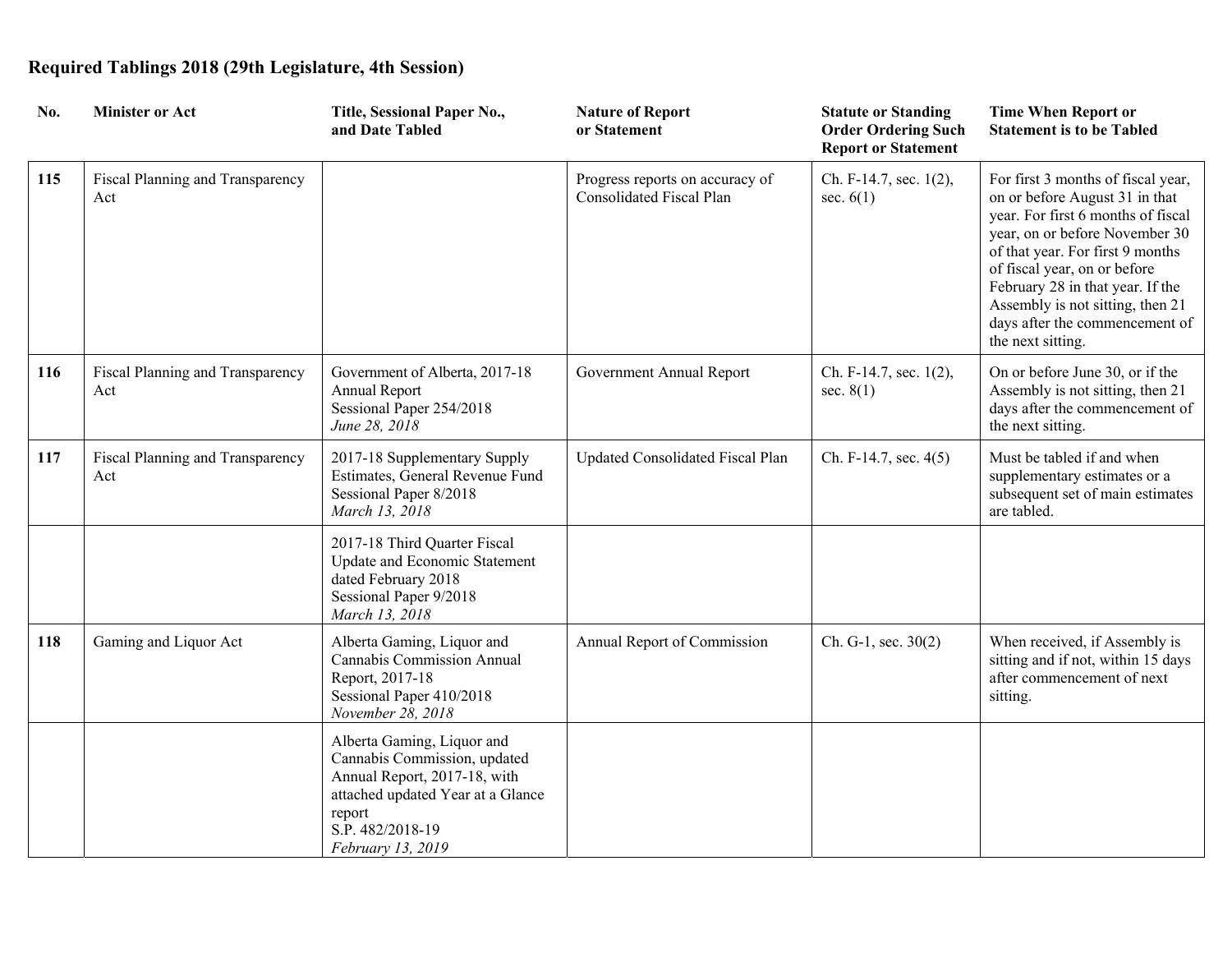| No. | <b>Minister or Act</b>                                               | Title, Sessional Paper No.,<br>and Date Tabled                                                                                                                                                                                                                  | <b>Nature of Report</b><br>or Statement                                                                             | <b>Statute or Standing</b><br><b>Order Ordering Such</b><br><b>Report or Statement</b> | <b>Time When Report or</b><br><b>Statement is to be Tabled</b>                                                        |
|-----|----------------------------------------------------------------------|-----------------------------------------------------------------------------------------------------------------------------------------------------------------------------------------------------------------------------------------------------------------|---------------------------------------------------------------------------------------------------------------------|----------------------------------------------------------------------------------------|-----------------------------------------------------------------------------------------------------------------------|
|     |                                                                      | Alberta Gaming, Liquor and<br>Cannabis, Annual Report 2018-19<br>Sessional Paper 518/2019<br>December 3, 2019                                                                                                                                                   |                                                                                                                     |                                                                                        |                                                                                                                       |
| 119 | Horse Racing Alberta Act                                             | Horse Racing Alberta, 2017 Annual<br>Report<br>Sessional Paper 236/2018<br>June 6, 2018                                                                                                                                                                         | Annual Report and Audited<br>Financial Statements of Corporation                                                    | Ch. H-11.3, sec. $10(2)$                                                               | When received, if Assembly is<br>sitting and if not, within 15 days<br>after commencement of next<br>sitting.         |
|     |                                                                      | Horse Racing Alberta 2018 Annual<br>Report<br>Sessional Paper 217/2019<br>July 23, 2019                                                                                                                                                                         |                                                                                                                     |                                                                                        |                                                                                                                       |
| 120 | Insurance Act                                                        | Alberta Automobile Insurance Rate<br>Board, 2017 Annual Report<br>Sessional Paper 46/2018<br>April 3, 2018                                                                                                                                                      | Annual Report of Automobile<br><b>Insurance Rate Board</b>                                                          | Ch. I-3, sec. $601(2)$                                                                 | When received, if Assembly is<br>sitting and if not, within 15 days<br>after the commencement of next<br>sitting.     |
|     |                                                                      | Automobile Insurance Rate Board,<br>2018 Annual Report<br>Sessional Paper 54/2019<br>June 10, 2019                                                                                                                                                              |                                                                                                                     |                                                                                        |                                                                                                                       |
| 121 | Legislative Assembly Act                                             | Report of Selected Payments to the<br>Members and Former Members of<br>the Legislative Assembly and<br>Persons Directly Associated with<br>Members of the Legislative<br>Assembly, Year Ended March 31,<br>2018<br>Sessional Paper 427/2018<br>December 3, 2018 | Annual Report of Members' Fees<br>and Expenses for Service on<br>Boards, Commissions, Committees<br>or Other Bodies | Ch. L-9, sec. 37(4)                                                                    | When completed, if Assembly is<br>sitting, or if not sitting within 15<br>days of commencement of next<br>sitting.    |
| 122 | Legislative Assembly Act;<br>Fiscal Planning and Transparency<br>Act | Treasury Board and Finance,<br>Annual Report 2017-2018<br>Sessional Paper 275/2018<br>June 28, 2018                                                                                                                                                             | Annual Report of Ministry                                                                                           | Ch. L-9, sec. 45;<br>Ch. F-14.7, sec. 9(1)<br>and $(3)$                                | When completed, if Assembly is<br>sitting and if not sitting within<br>15 days after commencement of<br>next sitting. |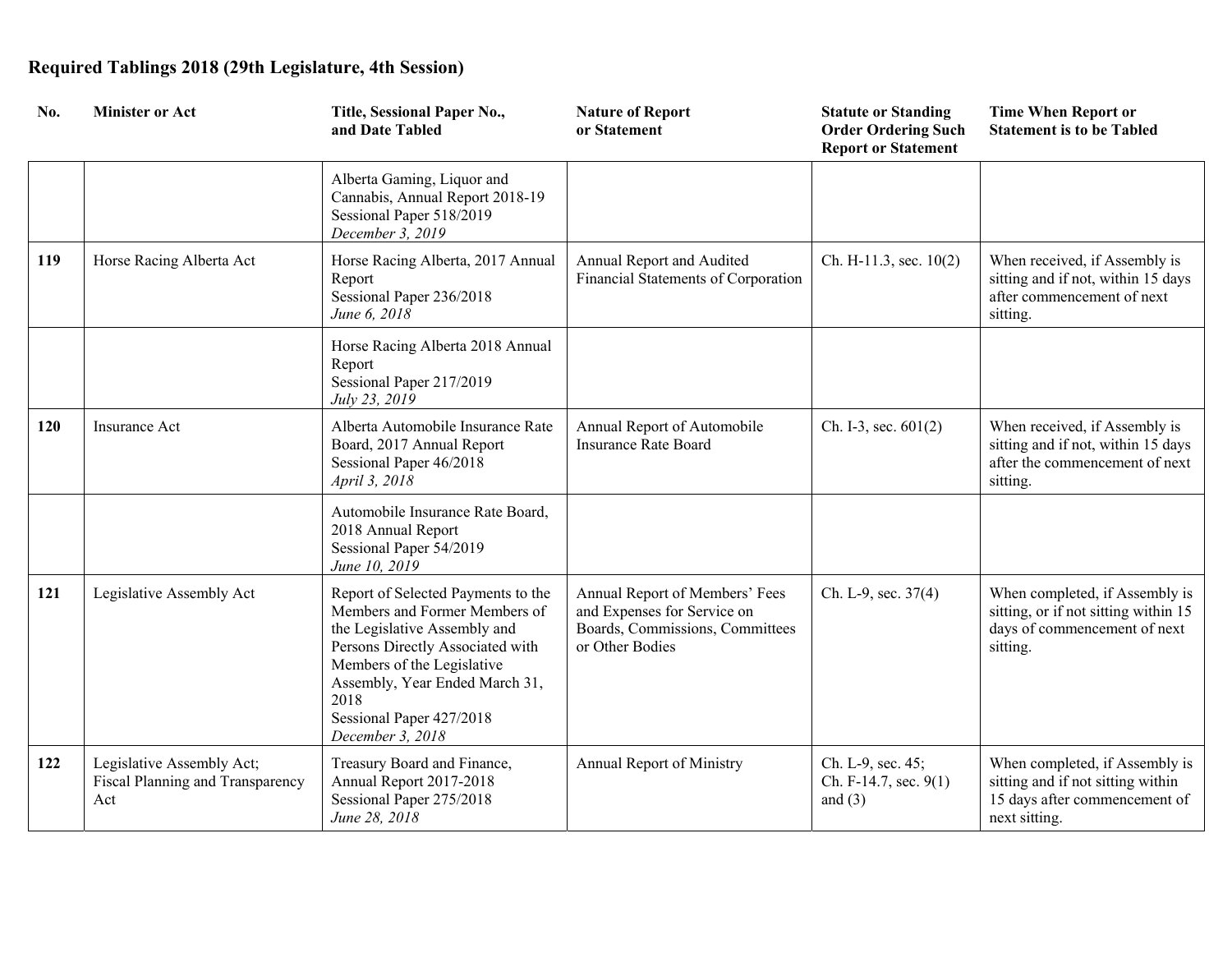| No. | <b>Minister or Act</b>                                                                                         | Title, Sessional Paper No.,<br>and Date Tabled                                                                                                                                                      | <b>Nature of Report</b><br>or Statement           | <b>Statute or Standing</b><br><b>Order Ordering Such</b><br><b>Report or Statement</b> | <b>Time When Report or</b><br><b>Statement is to be Tabled</b>                                                       |
|-----|----------------------------------------------------------------------------------------------------------------|-----------------------------------------------------------------------------------------------------------------------------------------------------------------------------------------------------|---------------------------------------------------|----------------------------------------------------------------------------------------|----------------------------------------------------------------------------------------------------------------------|
| 123 | Members of the Legislative<br>Assembly Pension Plan Act                                                        | Members of the Legislative<br>Assembly Pension Plan, Annual<br>Report for the year ended<br>March 31, 2018<br>Sessional Paper 432/2019<br>November 21, 2019                                         | Annual Report of Plan                             | Ch. M-12, sec. 4                                                                       | Each fiscal year.                                                                                                    |
| 124 | Provincial Judges and Masters in<br>Chambers Registered and<br><b>Unregistered Pension Plans</b><br>Regulation | 2017-2018 Provincial Judges and<br>Masters in Chambers Registered<br>and Unregistered Pension Plans<br>Annual Report<br>Sessional Paper 435/2019<br>November 21, 2019                               | Report on operation of Plans                      | AR 196/2001, sch. 1,<br>sec. $5(1)$ and sch. 2,<br>sec. $5(1)$                         | Each fiscal year.                                                                                                    |
|     |                                                                                                                | Provincial Judges and Masters in<br>Chambers Registered and<br>Unregistered Pension Plans,<br>2018-19 Annual Report, Year<br>ending March 31, 2019<br>Sessional Paper 436/2019<br>November 21, 2019 |                                                   |                                                                                        |                                                                                                                      |
| 125 | Public Service Act                                                                                             |                                                                                                                                                                                                     | Annual Report on the Public<br>Service Commission | Ch. P-42, sec. 6(2)                                                                    | At next sitting of the Assembly.                                                                                     |
| 126 | Securities Act                                                                                                 | Alberta Securities Commission,<br>2018 Annual Report<br>Sessional Paper 412/2018<br>November 28, 2018                                                                                               | Annual Report of Commission                       | Ch. S-4, sec. $20(2)$                                                                  | When received, if Assembly is<br>sitting, or if not sitting within 15<br>days after commencement of<br>next sitting. |
|     | Alberta Heritage Savings Trust Fund Standing Committee, Chair                                                  |                                                                                                                                                                                                     |                                                   |                                                                                        |                                                                                                                      |
| 127 | Alberta Heritage Savings Trust<br>Fund Act                                                                     | Standing Committee on the Alberta<br>Heritage Savings Trust Fund, 2017<br>Committee Annual Report, March<br>2018<br>Sessional Paper 33/2018<br>March 21, 2018                                       | Standing Committee Report on the<br>Fund          | Standing Order 55;<br>Ch. A-23, sec. $6(4)(c)$                                         | When completed.                                                                                                      |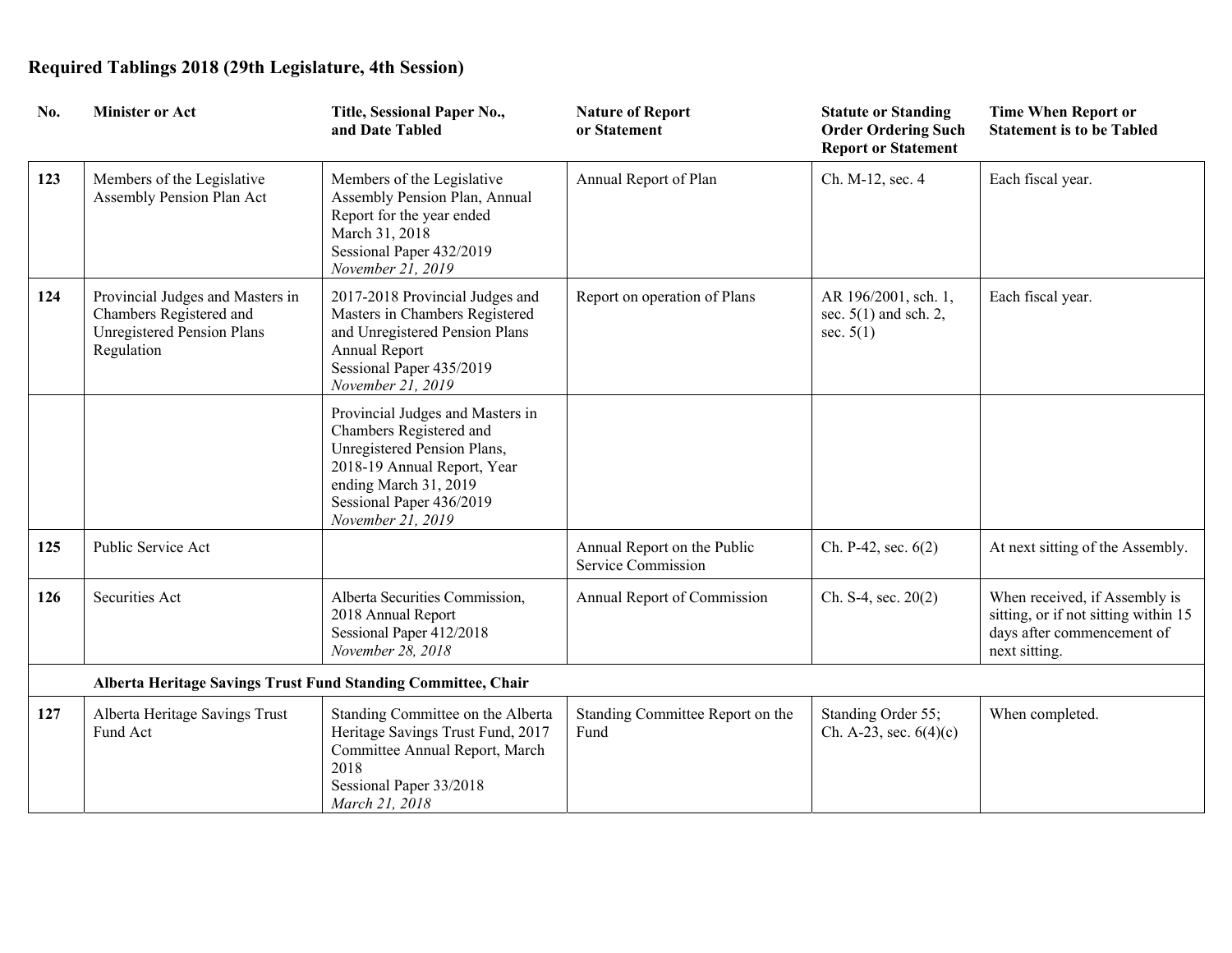| No. | <b>Minister or Act</b>                                   | Title, Sessional Paper No.,<br>and Date Tabled                                                                                                                                                        | <b>Nature of Report</b><br>or Statement                                                                                                                                                                                                | <b>Statute or Standing</b><br><b>Order Ordering Such</b><br><b>Report or Statement</b> | <b>Time When Report or</b><br><b>Statement is to be Tabled</b>                                                                                                                            |
|-----|----------------------------------------------------------|-------------------------------------------------------------------------------------------------------------------------------------------------------------------------------------------------------|----------------------------------------------------------------------------------------------------------------------------------------------------------------------------------------------------------------------------------------|----------------------------------------------------------------------------------------|-------------------------------------------------------------------------------------------------------------------------------------------------------------------------------------------|
|     |                                                          | Standing Committee on the Alberta<br>Heritage Savings Trust Fund, 2018<br>Committee Annual Report, June<br>2019<br>Sessional Paper 104/2019<br>June 24, 2019                                          |                                                                                                                                                                                                                                        |                                                                                        |                                                                                                                                                                                           |
|     | <b>Conflicts of Interest Act Review Committee, Chair</b> |                                                                                                                                                                                                       |                                                                                                                                                                                                                                        |                                                                                        |                                                                                                                                                                                           |
| 128 | Conflicts of Interest Act                                | Standing Committee on Resource<br>Stewardship Review of the<br>Conflicts of Interest Act, Twenty-<br>Ninth Legislature, Fourth Session,<br>August 2018<br>Sessional Paper 290/2018<br>August 31, 2018 | Report including amendments<br>recommended by the Review<br>Committee                                                                                                                                                                  | Ch. C-23, sec. 48                                                                      | Committee must commence<br>review of Act on or before<br>December 1, 2012, and every<br>five years after that and submit<br>report within one year after<br>beginning the review.         |
|     | <b>Legislative Offices Standing Committee, Chair</b>     |                                                                                                                                                                                                       |                                                                                                                                                                                                                                        |                                                                                        |                                                                                                                                                                                           |
| 129 | An Act to Strengthen and Protect<br>Democracy in Alberta | Standing Committee on Legislative<br>Offices, Report on the<br>Recommendation for the<br>Appointment of an Election<br>Commissioner, April 2018<br>Sessional Paper 67/2018<br>April 10, 2018          | Recommendation by Standing<br>Committee of applicant for position<br>of Election Commissioner                                                                                                                                          | Ch. 29 (SA 2017)                                                                       | When received, if the Assembly<br>is sitting and if not, by releasing<br>Committee's report by<br>depositing a copy with Clerk<br>and forwarding a copy to each<br>Member of the Assembly |
| 130 | <b>Auditor General Act</b>                               |                                                                                                                                                                                                       | Orders of Committee excluding<br>Office of the Auditor General or its<br>employees from regulations or<br>orders made under Financial<br>Administration Act or Public<br>Service Act or Public Sector<br>Compensation Transparency Act | Ch. A-46, sec. $8(5)$                                                                  | When made, if Assembly is<br>sitting and if not, within 15 days<br>after commencement of next<br>sitting.                                                                                 |
| 131 | <b>Auditor General Act</b>                               |                                                                                                                                                                                                       | Report on Special Duties of Auditor<br>General                                                                                                                                                                                         | Ch. A-46, sec. 17(3)                                                                   | When received, if Assembly is<br>sitting and if not, within 15 days<br>after commencement of next<br>sitting.                                                                             |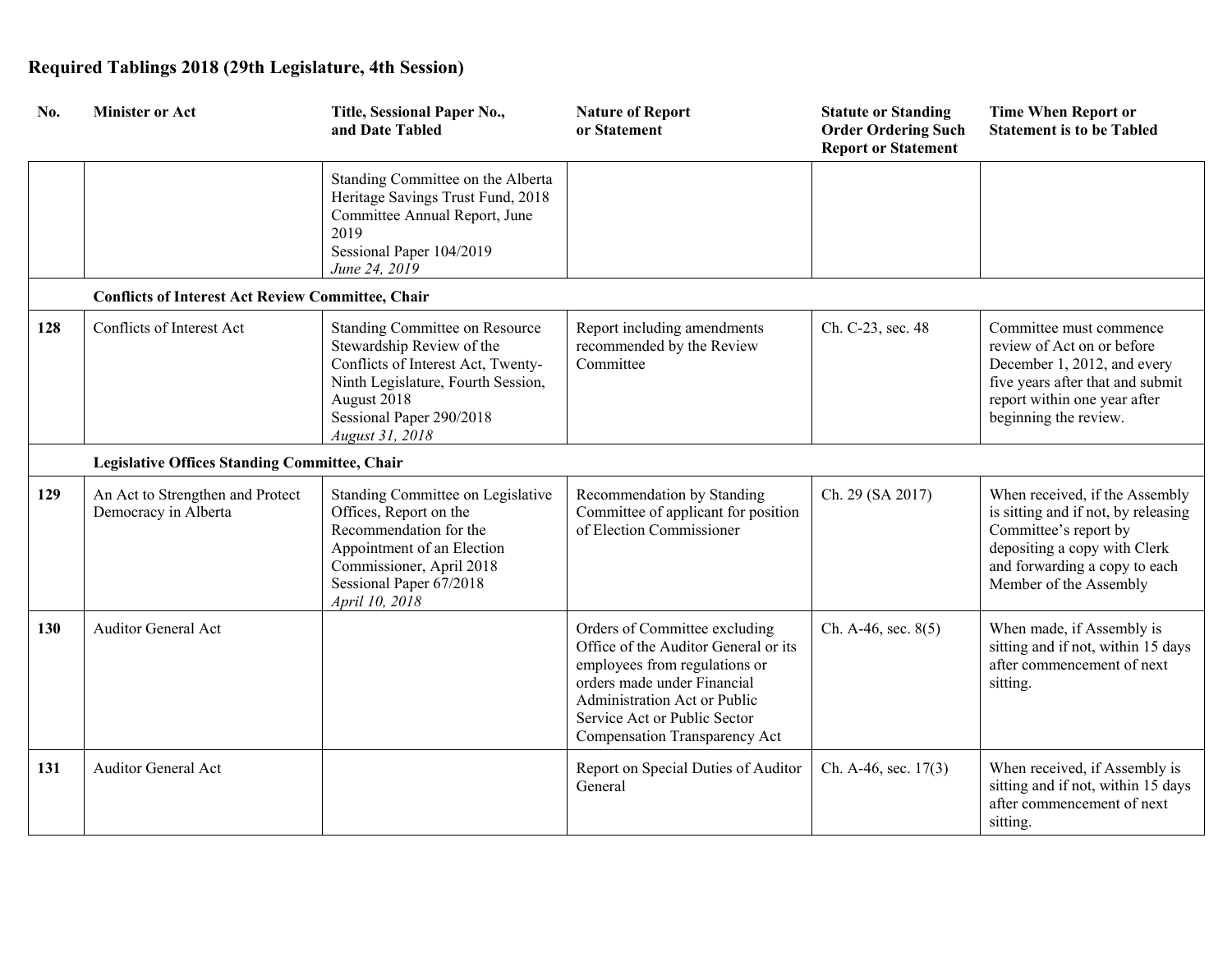| No. | <b>Minister or Act</b>       | Title, Sessional Paper No.,<br>and Date Tabled                                                                                                                                                                             | <b>Nature of Report</b><br>or Statement                                                                                                                                                                                                         | <b>Statute or Standing</b><br><b>Order Ordering Such</b><br><b>Report or Statement</b> | <b>Time When Report or</b><br><b>Statement is to be Tabled</b>                                                |
|-----|------------------------------|----------------------------------------------------------------------------------------------------------------------------------------------------------------------------------------------------------------------------|-------------------------------------------------------------------------------------------------------------------------------------------------------------------------------------------------------------------------------------------------|----------------------------------------------------------------------------------------|---------------------------------------------------------------------------------------------------------------|
| 132 | <b>Auditor General Act</b>   | Office of the Auditor General of<br>Alberta Results Report for the Year<br>Ended March 31, 2018<br>Sessional Paper 296/2018<br>October 4, 2018                                                                             | Annual Report of Auditor General                                                                                                                                                                                                                | Ch. A-46, sec. 19(5)                                                                   | When received, if Assembly is<br>sitting and if not, within 15 days<br>after commencement of next<br>sitting. |
|     |                              | Report of the Auditor General of<br>Alberta dated November 2018<br>Sessional Paper 354/2018<br>November 7, 2018                                                                                                            |                                                                                                                                                                                                                                                 |                                                                                        |                                                                                                               |
| 133 | <b>Auditor General Act</b>   | Report dated April 2018, entitled<br>"Putting Alberta's Financial Future<br>in Focus, A Commentary by the<br>Auditor General," prepared by the<br>Auditor General of Alberta<br>Sessional Paper 104/2018<br>April 19, 2018 | Special Report (if any)                                                                                                                                                                                                                         | Ch. A-46, sec. $20(2)$                                                                 | When received, if Assembly is<br>sitting and if not, within 15 days<br>after commencement of next<br>sitting. |
| 134 | Child and Youth Advocate Act |                                                                                                                                                                                                                            | Orders of Committee excluding<br>Office of the Child and Youth<br>Advocate or its employees from<br>regulations or orders made under<br>Financial Administration Act or<br>Public Service Act or Public Sector<br>Compensation Transparency Act | Ch. C-11.5, sec $8(6)$                                                                 | When made, if Assembly is<br>sitting and if not, within 15 days<br>after the start of the next sitting.       |
| 135 | Conflicts of Interest Act    |                                                                                                                                                                                                                            | Orders of Committee excluding<br>Office of the Ethics Commissioner<br>or its employees from regulations or<br>orders made under Financial<br>Administration Act or Public<br>Service Act or Public Sector<br>Compensation Transparency Act      | Ch. C-23, sec. $40(6)$                                                                 | When made, if Assembly is<br>sitting and if not, within 15 days<br>after commencement of next<br>sitting.     |
| 136 | <b>Election Act</b>          | Report of the Chief Electoral<br>Officer on the December 14, 2017,<br>By-election in Calgary-Lougheed<br>Sessional Paper 66/2018<br>April 9, 2018                                                                          | Report of Enumerations, Elections,<br>and Plebiscites Conducted                                                                                                                                                                                 | Ch. E-1, sec. $4(6)$                                                                   | When received, if Assembly is<br>sitting and if not, within 15 days<br>after commencement of next<br>sitting. |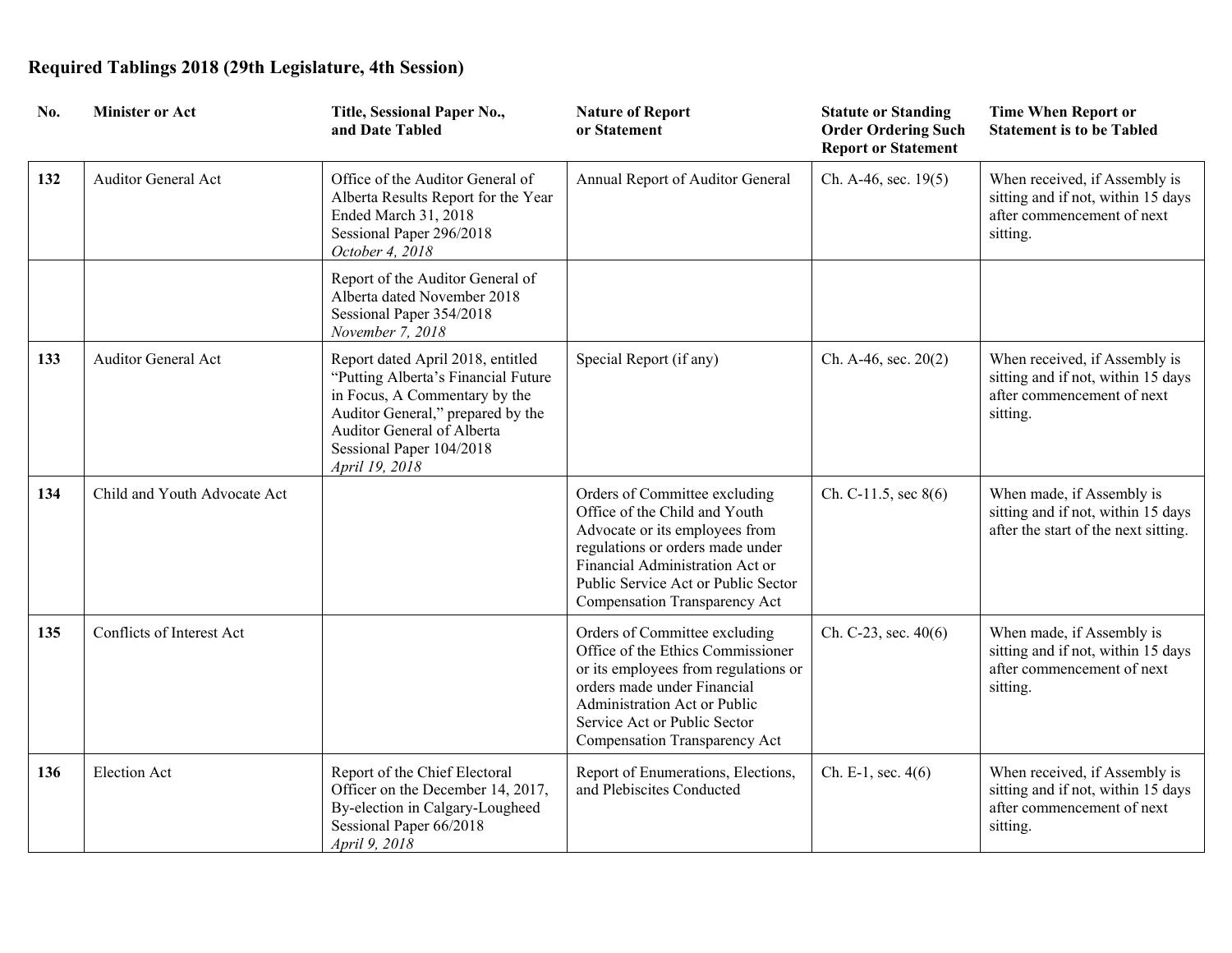| No. | <b>Minister or Act</b>                                                                         | Title, Sessional Paper No.,<br>and Date Tabled                                                                                                                                         | <b>Nature of Report</b><br>or Statement                                                                                                                                                                                                                        | <b>Statute or Standing</b><br><b>Order Ordering Such</b><br><b>Report or Statement</b> | <b>Time When Report or</b><br><b>Statement is to be Tabled</b>                                                |
|-----|------------------------------------------------------------------------------------------------|----------------------------------------------------------------------------------------------------------------------------------------------------------------------------------------|----------------------------------------------------------------------------------------------------------------------------------------------------------------------------------------------------------------------------------------------------------------|----------------------------------------------------------------------------------------|---------------------------------------------------------------------------------------------------------------|
|     |                                                                                                | Report of the Chief Electoral<br>Officer on the July 12, 2018, by-<br>elections in Fort McMurray-<br>Conklin and Innisfail-Sylvan Lake<br>Sessional Paper 448/2018<br>December 5, 2018 |                                                                                                                                                                                                                                                                |                                                                                        |                                                                                                               |
| 137 | <b>Election Act</b><br>(see also Election Finances and<br>Contributions Disclosure Act)        | Chief Electoral Officer, Annual<br>Report 2018-19<br>Sessional Paper 444/2019<br>November 26, 2019                                                                                     | Annual report of Chief Electoral<br>Officer, including any<br>recommendations for amendments<br>to Act                                                                                                                                                         | Ch. E-1, sec. 4(7)                                                                     | When received, if Assembly is<br>sitting and if not, within 15 days<br>after commencement of next<br>sitting. |
| 138 | <b>Election Act</b>                                                                            |                                                                                                                                                                                        | Orders of Committee excluding<br>Office of the Chief Electoral<br>Officer or its employees from<br>regulations or orders made under<br>Financial Administration Act or<br>Public Service Act or Public Sector<br>Compensation Transparency Act                 | Ch. E-1, sec. $5(5)$                                                                   | When made, if Assembly is<br>sitting and if not, within 15 days<br>after commencement of next<br>sitting.     |
| 139 | <b>Election Act</b>                                                                            | Report of the Chief Electoral<br>Officer, 2018 Enumeration<br>Sessional Paper 261/2019<br>October 10, 2019                                                                             | Report of Chief Electoral Office of<br>results of provincial enumeration                                                                                                                                                                                       | Ch. E-1, sec. 21(5)                                                                    | When received, if Assembly is<br>sitting and if not, within 15 days<br>after commencement of next<br>sitting. |
| 140 | <b>Election Finances and</b><br><b>Contributions Disclosure Act</b><br>(see also Election Act) | Chief Electoral Officer, Annual<br>Report 2017-18<br>Sessional Paper 363/2018<br>November 19, 2018                                                                                     | Annual Report of Chief Electoral<br>Officer's functions under Act                                                                                                                                                                                              | Ch. E-2, sec. 4(2)                                                                     | When received, if Assembly is<br>sitting and if not, within 15 days<br>after commencement of next<br>sitting. |
| 141 | Freedom of Information and<br>Protection of Privacy Act                                        |                                                                                                                                                                                        | Orders of Committee excluding<br>Office of the Information and<br>Privacy Commissioner or its<br>employees from regulations or<br>orders made under Financial<br>Administration Act or Public<br>Service Act or Public Sector<br>Compensation Transparency Act | Ch. F-25, sec. 51(6)                                                                   | When made, if Assembly is<br>sitting and if not, within 15 days<br>after commencement of next<br>sitting.     |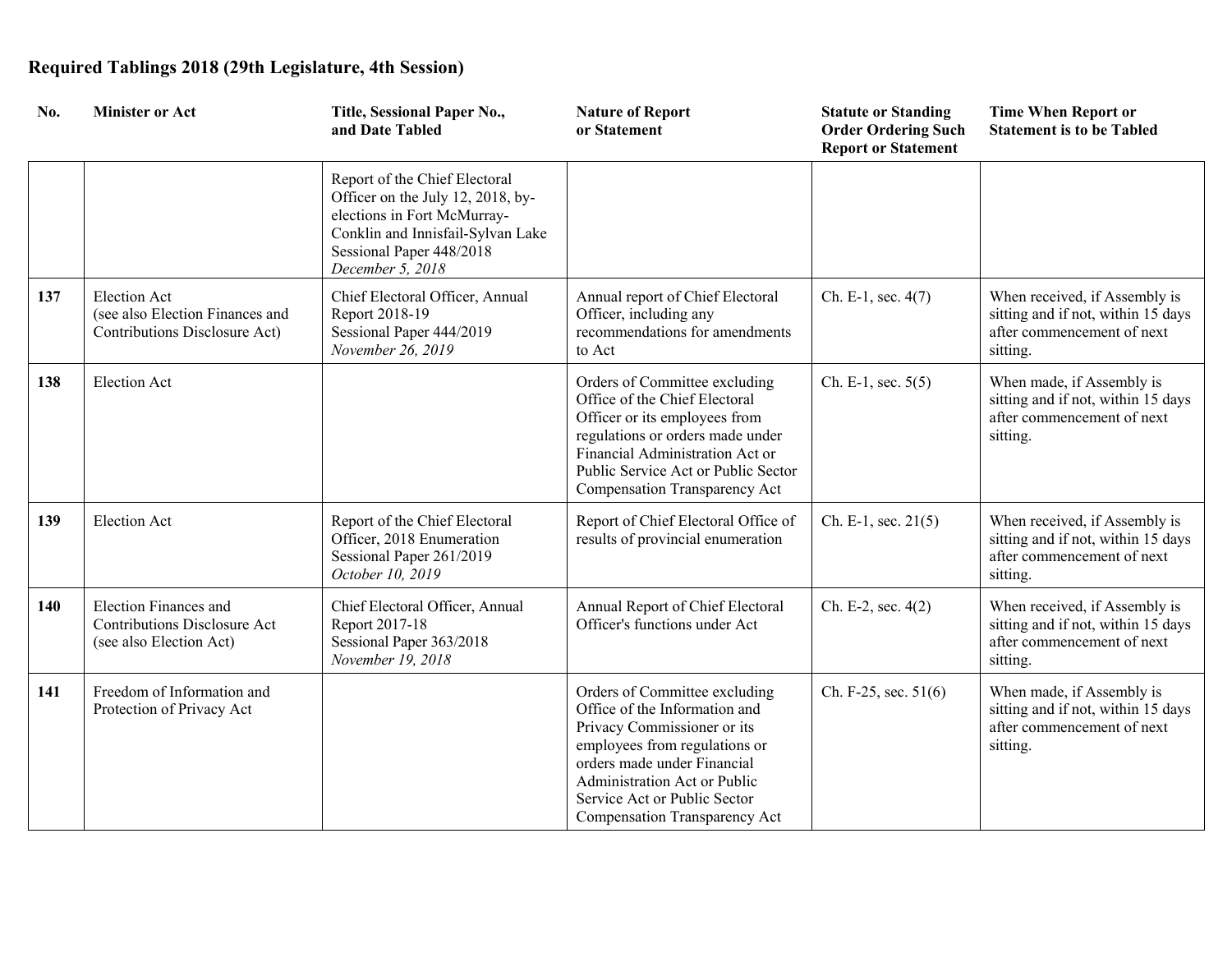| No. | <b>Minister or Act</b>                                       | Title, Sessional Paper No.,<br>and Date Tabled | <b>Nature of Report</b><br>or Statement                                                                                                                                                                                                                | <b>Statute or Standing</b><br><b>Order Ordering Such</b><br><b>Report or Statement</b> | <b>Time When Report or</b><br><b>Statement is to be Tabled</b>                                                                                                                                                                                            |
|-----|--------------------------------------------------------------|------------------------------------------------|--------------------------------------------------------------------------------------------------------------------------------------------------------------------------------------------------------------------------------------------------------|----------------------------------------------------------------------------------------|-----------------------------------------------------------------------------------------------------------------------------------------------------------------------------------------------------------------------------------------------------------|
| 142 | Ombudsman Act                                                |                                                | Orders of Committee excluding<br>Office of the Ombudsman or its<br>employees from regulations or<br>orders made under Financial<br>Administration Act or Public<br>Service Act or Public Sector<br>Compensation Transparency Act                       | Ch. O-8, sec. $10(5)$                                                                  | When made, if Assembly is<br>sitting and if not, within 15 days<br>after commencement of next<br>sitting.                                                                                                                                                 |
| 143 | Public Interest Disclosure<br>(Whistleblower Protection) Act |                                                | Orders of Committee excluding<br>Office of the Public Interest<br>Commissioner or its employees<br>from regulations or orders made<br>under Financial Administration Act<br>or Public Service Act or Public<br>Sector Compensation Transparency<br>Act | Ch. P-39.5, sec. 44(6)                                                                 | When made, if Assembly is<br>sitting, and if not, within 15<br>days after commencement of<br>next sitting.                                                                                                                                                |
|     | <b>Lobbyists Act Review Committee, Chair</b>                 |                                                |                                                                                                                                                                                                                                                        |                                                                                        |                                                                                                                                                                                                                                                           |
| 144 | Lobbyists Act                                                |                                                | Report including amendments<br>recommended by the Review<br>Committee                                                                                                                                                                                  | Ch. L-20.5, sec. 21                                                                    | Special committee of the<br>Assembly must commence a<br>review within two years of the<br>coming into force of the Act<br>(Sept. 28, 2009) and every five<br>years after that, and must submit<br>a report within one year after<br>beginning the review. |
|     | <b>Members' Services Special Standing Committee, Chair</b>   |                                                |                                                                                                                                                                                                                                                        |                                                                                        |                                                                                                                                                                                                                                                           |
| 145 | Legislative Assembly Act                                     |                                                | Orders of Committee excluding<br>Legislative Assembly Office or its<br>employees from regulations or<br>orders made under Financial<br>Administration Act or Public<br>Service Act or Public Sector<br>Compensation Transparency Act                   | Ch. L-9, sec. 19(5)                                                                    | When made, if Assembly is<br>sitting and if not, within 15 days<br>after commencement of next<br>sitting.                                                                                                                                                 |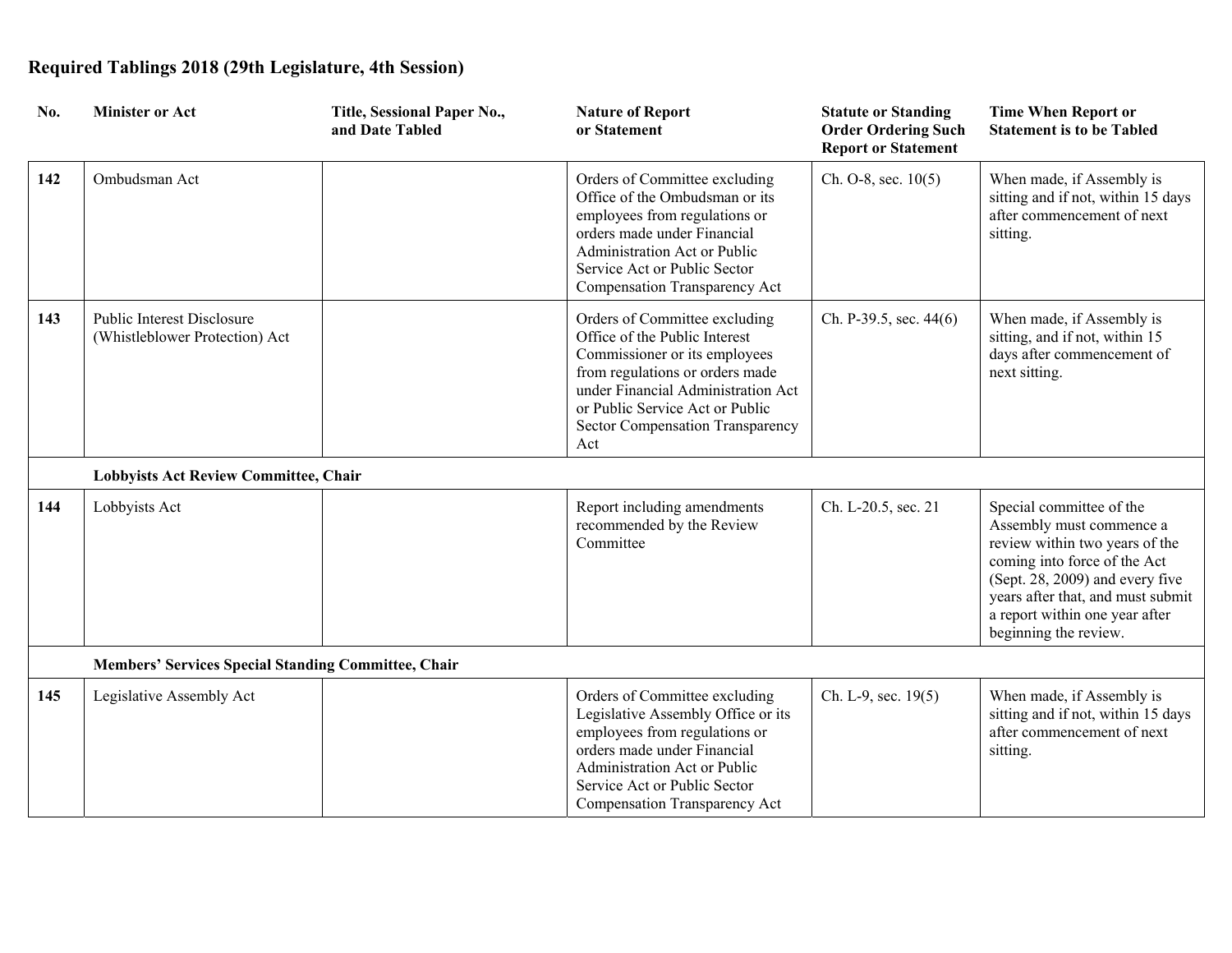| No. | <b>Minister or Act</b>   | Title, Sessional Paper No.,<br>and Date Tabled                                                                                                                                                             | <b>Nature of Report</b><br>or Statement                                            | <b>Statute or Standing</b><br><b>Order Ordering Such</b><br><b>Report or Statement</b> | <b>Time When Report or</b><br><b>Statement is to be Tabled</b>                                            |
|-----|--------------------------|------------------------------------------------------------------------------------------------------------------------------------------------------------------------------------------------------------|------------------------------------------------------------------------------------|----------------------------------------------------------------------------------------|-----------------------------------------------------------------------------------------------------------|
| 146 | Legislative Assembly Act | Revised Members' Services<br>Committee Order No. MSC 01/18,<br><b>Administrative Services</b><br>Amendment Order (No. 3)<br>Sessional Paper 309/2018<br>October 29, 2018                                   | Orders of Committee concerning<br>Allowances, Expenses, and Benefits<br>to Members | Ch. L-9, sec. 39(3)                                                                    | When made, if Assembly is<br>sitting and if not, within 15 days<br>after commencement of next<br>sitting. |
|     |                          | Revised Members' Services<br>Committee Order No. MSC 02/18,<br><b>Constituency Services Amendment</b><br>Order (No. 30)<br>Sessional Paper 310/2018<br>October 29, 2018                                    |                                                                                    |                                                                                        |                                                                                                           |
|     |                          | Revised Members' Services<br>Committee Order No. MSC 03/18,<br>Members' Allowances Amendment<br>Order (No. 34)<br>Sessional Paper 311/2018<br>October 29, 2018                                             |                                                                                    |                                                                                        |                                                                                                           |
|     |                          | Revised Members' Services<br>Committee Order No. MSC 04/18,<br>Third Party Allowances and<br><b>Expenses and Transportation</b><br>Amendment Order (No. 1)<br>Sessional Paper 312/2018<br>October 29, 2018 |                                                                                    |                                                                                        |                                                                                                           |
|     |                          | Revised Members' Services<br>Committee Order No. MSC 05/18,<br><b>Transportation Amendment Order</b><br>(No. 14)<br>Sessional Paper 313/2018<br>October 29, 2018                                           |                                                                                    |                                                                                        |                                                                                                           |
|     |                          | Revised Members' Services<br>Committee Order No. MSC 06/18,<br><b>Constituency Services Amendment</b><br>Order (No. 31)<br>Sessional Paper 314/2018<br>October 29, 2018                                    |                                                                                    |                                                                                        |                                                                                                           |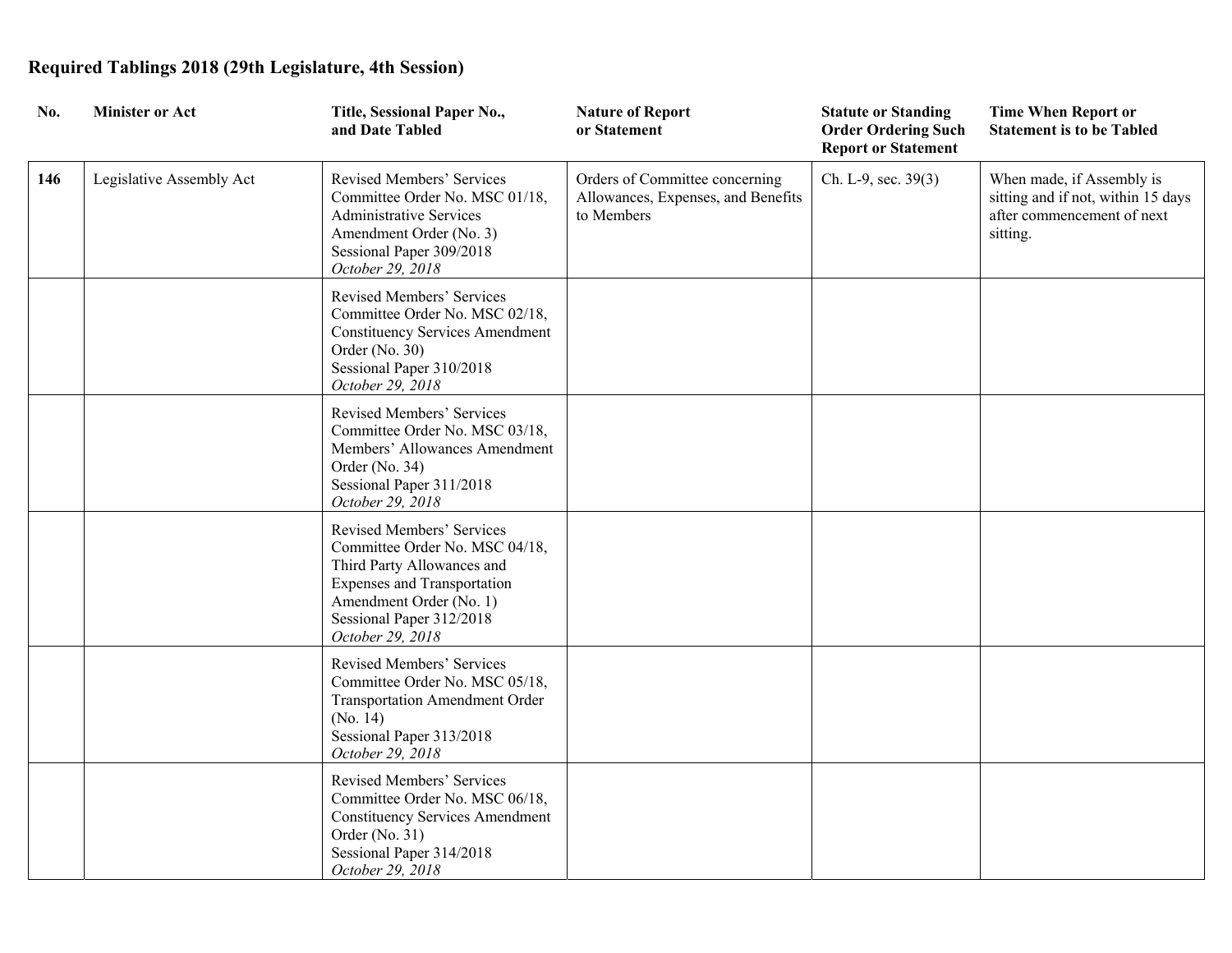| No. | <b>Minister or Act</b>                                      | Title, Sessional Paper No.,<br>and Date Tabled                                                                                                                                                                      | <b>Nature of Report</b><br>or Statement                               | <b>Statute or Standing</b><br><b>Order Ordering Such</b><br><b>Report or Statement</b> | <b>Time When Report or</b><br><b>Statement is to be Tabled</b>                                                                                                                                                                          |
|-----|-------------------------------------------------------------|---------------------------------------------------------------------------------------------------------------------------------------------------------------------------------------------------------------------|-----------------------------------------------------------------------|----------------------------------------------------------------------------------------|-----------------------------------------------------------------------------------------------------------------------------------------------------------------------------------------------------------------------------------------|
|     |                                                             | Revised Members' Services<br>Committee Orders No. MSC 1/19,<br>Regulations Exemption and<br>Variance Amendment Order (No. 1)<br>Sessional Paper 483/2018-19<br>February 14, 2019                                    |                                                                       |                                                                                        |                                                                                                                                                                                                                                         |
|     |                                                             | Revised Members' Services<br>Committee Orders No. MSC 2/19,<br><b>Constituency Services Amendment</b><br>Order (No. 32)<br>Sessional Paper 484/2018-19<br>February 14, 2019                                         |                                                                       |                                                                                        |                                                                                                                                                                                                                                         |
|     |                                                             | Revised Members' Services<br>Committee Orders No. MSC 3/19,<br><b>Consolidated Members' Services</b><br>Committee and Transportation<br>Amendment Order (No. 1)<br>Sessional Paper 485/2018-19<br>February 14, 2019 |                                                                       |                                                                                        |                                                                                                                                                                                                                                         |
|     | <b>Missing Persons Act Review Committee, Chair</b>          |                                                                                                                                                                                                                     |                                                                       |                                                                                        |                                                                                                                                                                                                                                         |
| 147 | Missing Persons Act                                         | <b>Standing Committee on Families</b><br>and Communities, Review of the<br>Missing Persons Act, May 2018<br>Sessional Paper 133/2018<br>May 9, 2018                                                                 | Report including amendments<br>recommended by the Review<br>Committee | Ch. M-18.5, sec. 13                                                                    | Special committee of the<br>Assembly must commence a<br>review within five years of the<br>coming into force of the Act<br>(Sept. 6, 2012) and must submit<br>report within one year after<br>beginning the review.                     |
|     | Personal Information Protection Act Review Committee, Chair |                                                                                                                                                                                                                     |                                                                       |                                                                                        |                                                                                                                                                                                                                                         |
| 148 | Personal Information Protection<br>Act                      |                                                                                                                                                                                                                     | Report including amendments<br>recommended by the Review<br>Committee | Ch. P-6.5, sec. $63(2)$                                                                | Committee must commence<br>review of Act and regulations on<br>or before July 1, 2015, and<br>submit report within 18 months<br>and commence review every six<br>years after date on which<br>previous committee submits its<br>report. |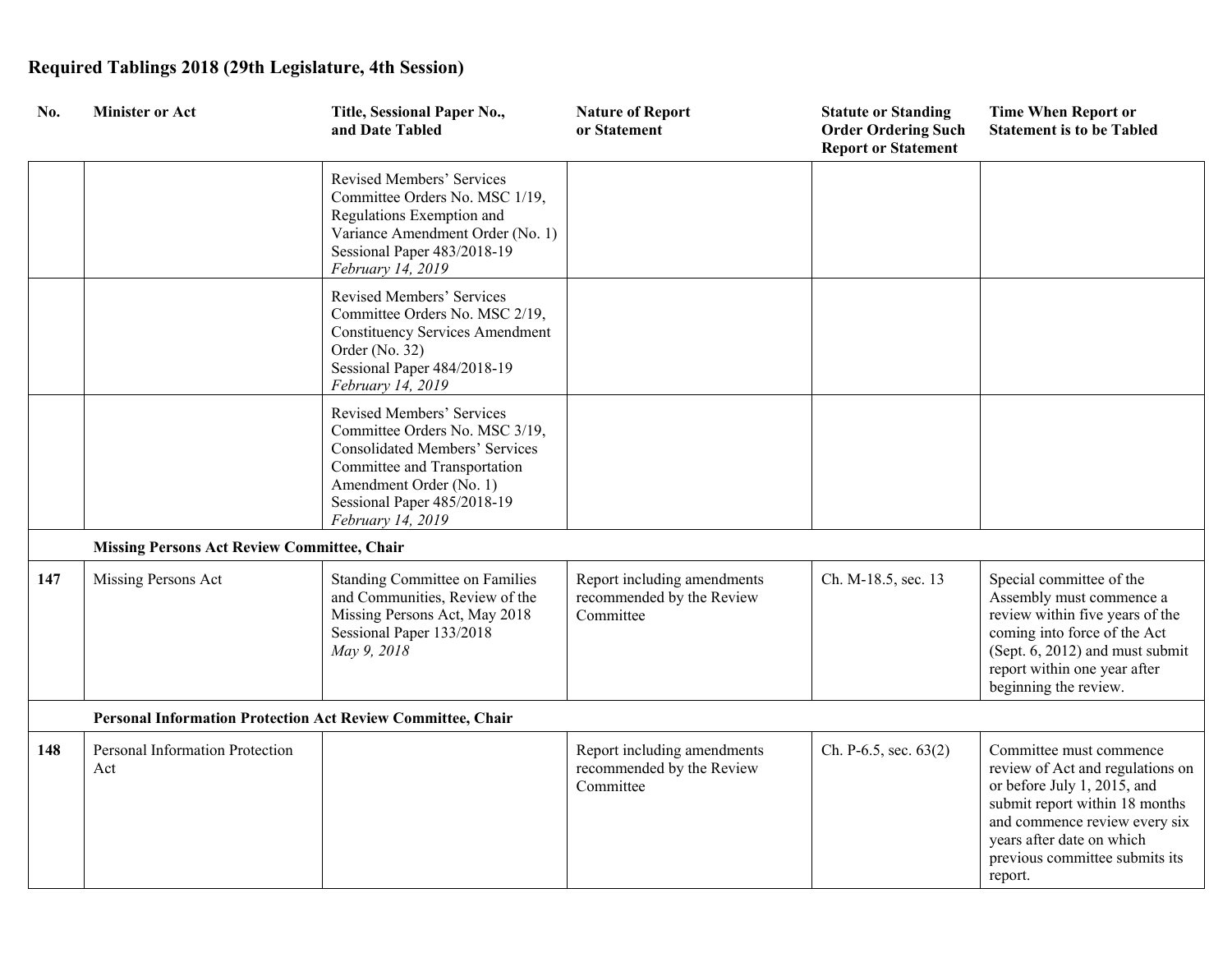| No. | <b>Minister or Act</b>                                       | Title, Sessional Paper No.,<br>and Date Tabled                                                                                                                                                                    | <b>Nature of Report</b><br>or Statement                                                                                                                        | <b>Statute or Standing</b><br><b>Order Ordering Such</b><br><b>Report or Statement</b> | <b>Time When Report or</b><br><b>Statement is to be Tabled</b>                                                                                                                                                                                                                               |
|-----|--------------------------------------------------------------|-------------------------------------------------------------------------------------------------------------------------------------------------------------------------------------------------------------------|----------------------------------------------------------------------------------------------------------------------------------------------------------------|----------------------------------------------------------------------------------------|----------------------------------------------------------------------------------------------------------------------------------------------------------------------------------------------------------------------------------------------------------------------------------------------|
|     |                                                              | Property Rights Advocate Office Annual Report Review, Committee Chair                                                                                                                                             |                                                                                                                                                                |                                                                                        |                                                                                                                                                                                                                                                                                              |
| 149 | Property Rights Advocate Act                                 |                                                                                                                                                                                                                   | Committee review of report<br>summarizing the activities of the<br>Property Rights Advocate Office                                                             | Ch. P-26.5, sec $5(5)$                                                                 | The committee to which a report<br>is referred must report back to<br>the Legislative Assembly within<br>60 days of the report being<br>referred to it if the Assembly is<br>then sitting or, if it is not then<br>sitting, within 15 days after the<br>commencement of the next<br>sitting. |
|     |                                                              | Public Interest Disclosure (Whistleblower Protection) Act Review Committee, Chair                                                                                                                                 |                                                                                                                                                                |                                                                                        |                                                                                                                                                                                                                                                                                              |
| 150 | Public Interest Disclosure<br>(Whistleblower Protection) Act |                                                                                                                                                                                                                   | Report including amendments<br>recommended by the Review<br>Committee                                                                                          | Ch. P-39.5, sec. 37                                                                    | Committee must begin review of<br>Act within two years after Act<br>comes into force (and every five<br>years after that), and must<br>submit report within one year<br>after beginning review.                                                                                              |
|     | <b>Legislative Policy Committees, Chair</b>                  |                                                                                                                                                                                                                   |                                                                                                                                                                |                                                                                        |                                                                                                                                                                                                                                                                                              |
| 151 |                                                              |                                                                                                                                                                                                                   | Legislative Policy Committee<br>report to the Assembly                                                                                                         | <b>Standing Order</b><br>52.07(4)                                                      | No later than 6 months after the<br>commencement of the inquiry.                                                                                                                                                                                                                             |
| 152 |                                                              | Final Report: Bill 211, Alberta<br>Underground Infrastructure<br>Notification System Consultation<br>Act, Twenty-Ninth Legislature,<br>Fourth Session, March 2019<br>Sessional Paper 491/2018-19<br>March 7, 2019 | Observations, opinions, and<br>recommendations with respect to a<br>Bill referred to a standing or special<br>committee by the Assembly after<br>first reading | Standing Order 74.2(1)                                                                 | When completed.                                                                                                                                                                                                                                                                              |
| 153 |                                                              |                                                                                                                                                                                                                   | Report of a standing or special<br>committee's review of a Bill<br>referred by the Assembly after<br>second reading                                            | Standing Order 78.3(1)                                                                 | When completed.                                                                                                                                                                                                                                                                              |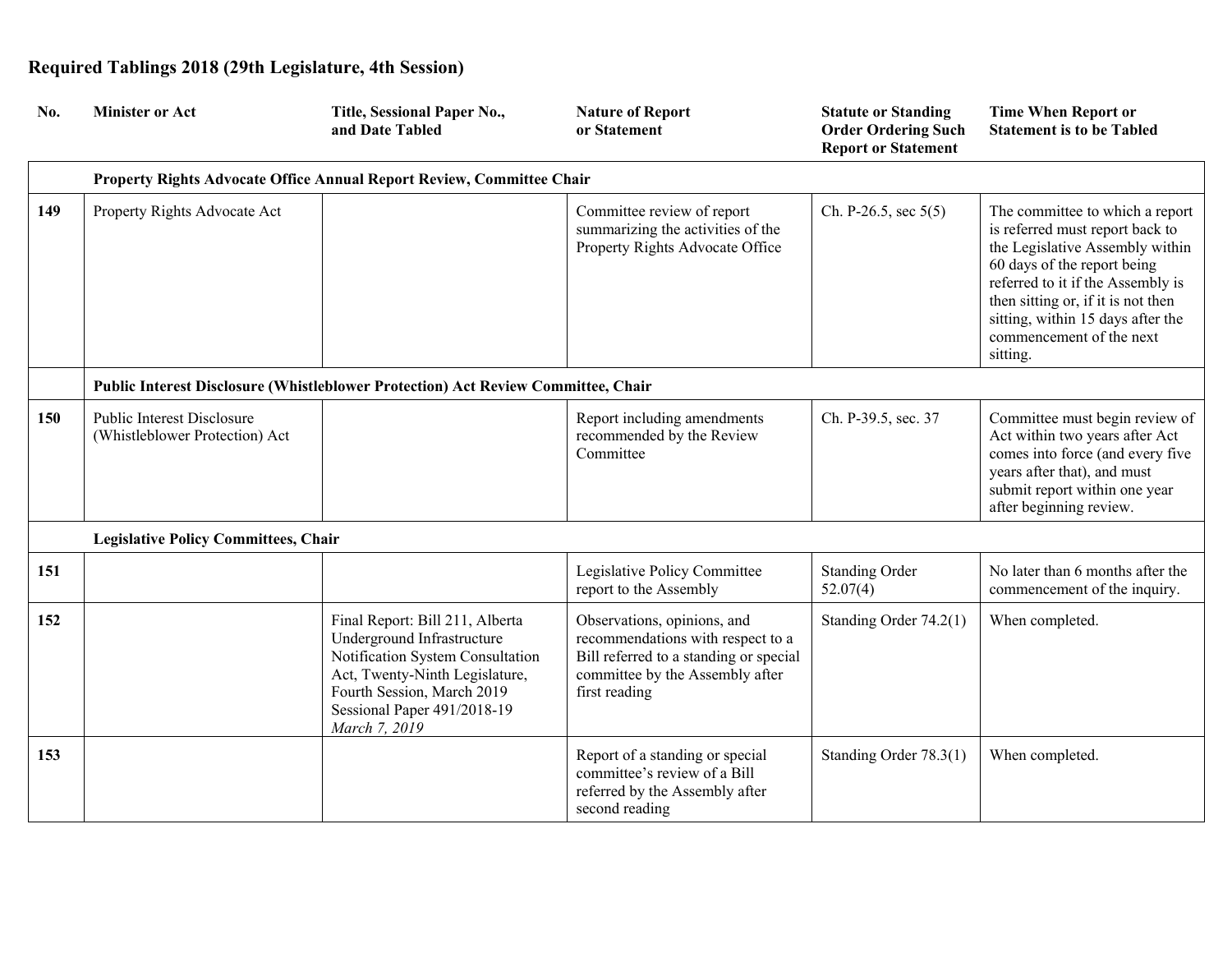| No. | <b>Minister or Act</b>                                     | Title, Sessional Paper No.,<br>and Date Tabled                                                                                                                                                                                                                                                                                                                                                                       | <b>Nature of Report</b><br>or Statement                                                | <b>Statute or Standing</b><br><b>Order Ordering Such</b><br><b>Report or Statement</b> | <b>Time When Report or</b><br><b>Statement is to be Tabled</b>                                                                                                                                       |
|-----|------------------------------------------------------------|----------------------------------------------------------------------------------------------------------------------------------------------------------------------------------------------------------------------------------------------------------------------------------------------------------------------------------------------------------------------------------------------------------------------|----------------------------------------------------------------------------------------|----------------------------------------------------------------------------------------|------------------------------------------------------------------------------------------------------------------------------------------------------------------------------------------------------|
|     |                                                            | <b>Public Sector Compensation Transparency Act Review Committee, Chair</b>                                                                                                                                                                                                                                                                                                                                           |                                                                                        |                                                                                        |                                                                                                                                                                                                      |
| 154 | Public Sector Compensation<br>Transparency Act             |                                                                                                                                                                                                                                                                                                                                                                                                                      | Report including amendments<br>recommended by the Review<br>Committee                  | Ch. P-40.5, sec. 14                                                                    | Committee must commence<br>review of Act and regulations<br>made under it by January 1,<br>2019, and every 4 years after<br>that and submit report within 6<br>months after beginning the<br>review. |
|     | Government (relevant Minister depends upon subject matter) |                                                                                                                                                                                                                                                                                                                                                                                                                      |                                                                                        |                                                                                        |                                                                                                                                                                                                      |
| 155 | Justice and Solicitor General                              | Letter dated July 20, 2018, from<br>Hon. Ms Ganley, Minister of Justice<br>and Solicitor General, to MLA<br>Loyola, Chair, Standing Committee<br>on Resource Stewardship, with<br>attachment responding to the<br><b>Standing Committee on Resource</b><br>Stewardship's Review of the Alberta<br>Property Rights Advocate Office<br>2016 Annual Report<br>Sessional Paper 277/2018<br>July 26, 2018                 | Government response to a<br>Legislative Policy Committee<br>report to the Assembly     | <b>Standing Order</b><br>52.09(1)                                                      | Within 150 days from the date<br>on which the Legislative Policy<br>Committee reports.                                                                                                               |
| 156 | Health                                                     | Letter, undated, from Hon.<br>Ms Hoffman, Deputy Premier,<br>Minister of Health, to Mr. Cyr,<br>Chair, Standing Committee on<br>Public Accounts, responding to the<br><b>Report Respecting Better</b><br>Healthcare for Albertans: A Report<br>by the Office of the Auditor<br>General of Alberta, May 2017,<br>Twenty-Ninth Legislature, Third<br>Session, October 2017<br>Sessional Paper 51/2018<br>April 3, 2018 | Government response to a report by<br>the Public Accounts Committee to<br>the Assembly | Standing Order 53(2)                                                                   | When completed.                                                                                                                                                                                      |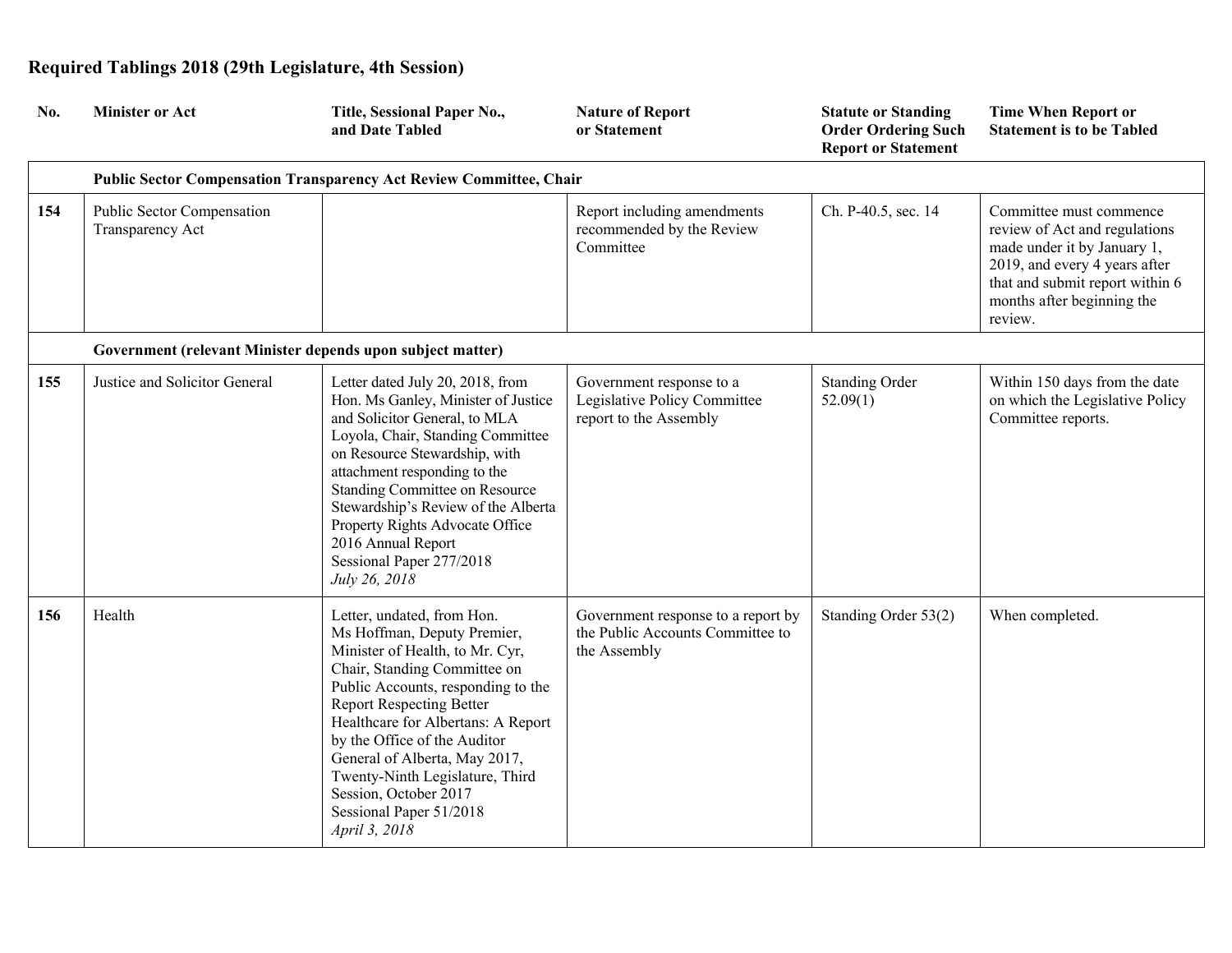| No. | <b>Minister or Act</b>              | Title, Sessional Paper No.,<br>and Date Tabled | <b>Nature of Report</b><br>or Statement                           | <b>Statute or Standing</b><br><b>Order Ordering Such</b><br><b>Report or Statement</b> | <b>Time When Report or</b><br><b>Statement is to be Tabled</b>                                                                                                                                                                                                                                                                                                                                                                                             |
|-----|-------------------------------------|------------------------------------------------|-------------------------------------------------------------------|----------------------------------------------------------------------------------------|------------------------------------------------------------------------------------------------------------------------------------------------------------------------------------------------------------------------------------------------------------------------------------------------------------------------------------------------------------------------------------------------------------------------------------------------------------|
| 157 | Financial Administration Act        |                                                | Share and loan agreements and any<br>material amending agreements | Ch. F-12, sec 42.1                                                                     | If Crown, pursuant to an Act<br>passed on or after May 24, 1996,<br>makes a loan or acquires shares<br>of capital stock in a corporation,<br>the head of the department<br>administering the enabling Act,<br>not later than 45 days after the<br>end of the fiscal year in which<br>the agreement or amendment, as<br>the case may be, is made or, if<br>the Assembly is not sitting,<br>within 15 days after the<br>commencement of the next<br>sitting. |
| 158 | <b>Financial Administration Act</b> |                                                | Guarantee agreements and any<br>material amending agreements      | Ch. F-12, sec 75(2)                                                                    | If Crown, pursuant to an Act<br>passed on or after May 24, 1996,<br>makes a guarantee, the member<br>of Executive Council<br>responsible for the enabling Act,<br>not later than 45 days after the<br>end of the fiscal year in which<br>the agreement or amendment, as<br>the case may be, is made or, if<br>the Assembly is not sitting,<br>within 15 days after the<br>commencement of the next<br>sitting.                                             |